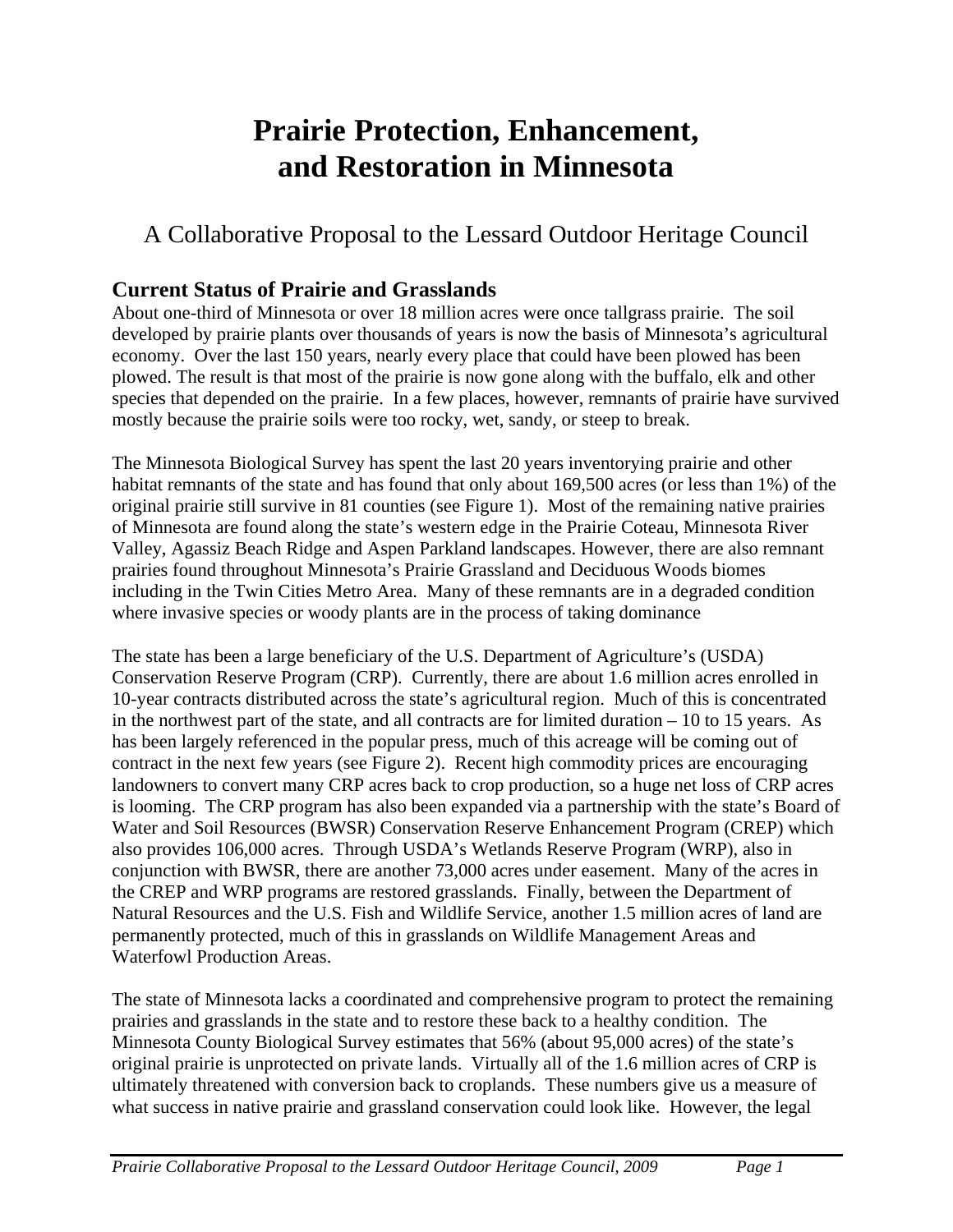# Figure 1.

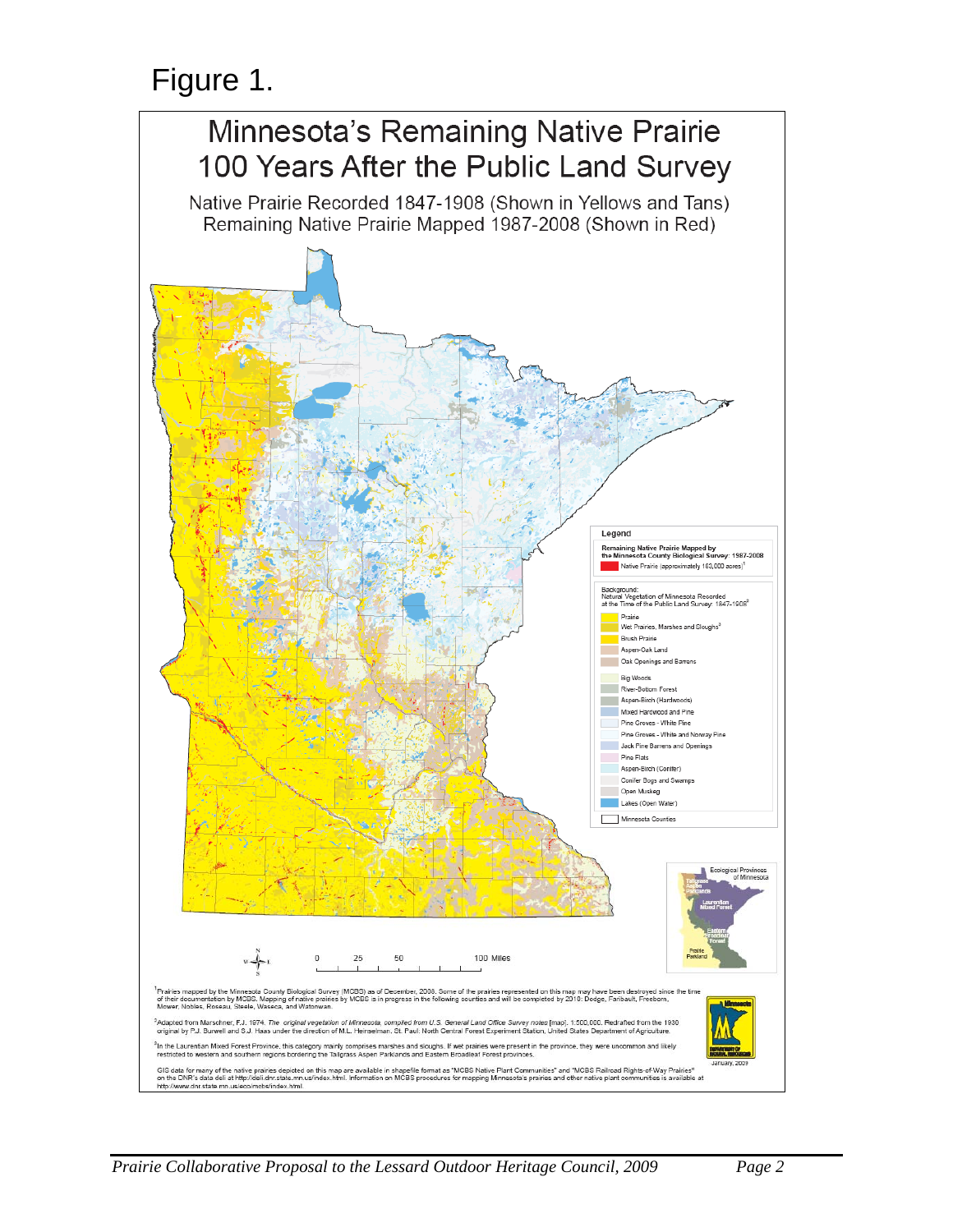# Figure 2.

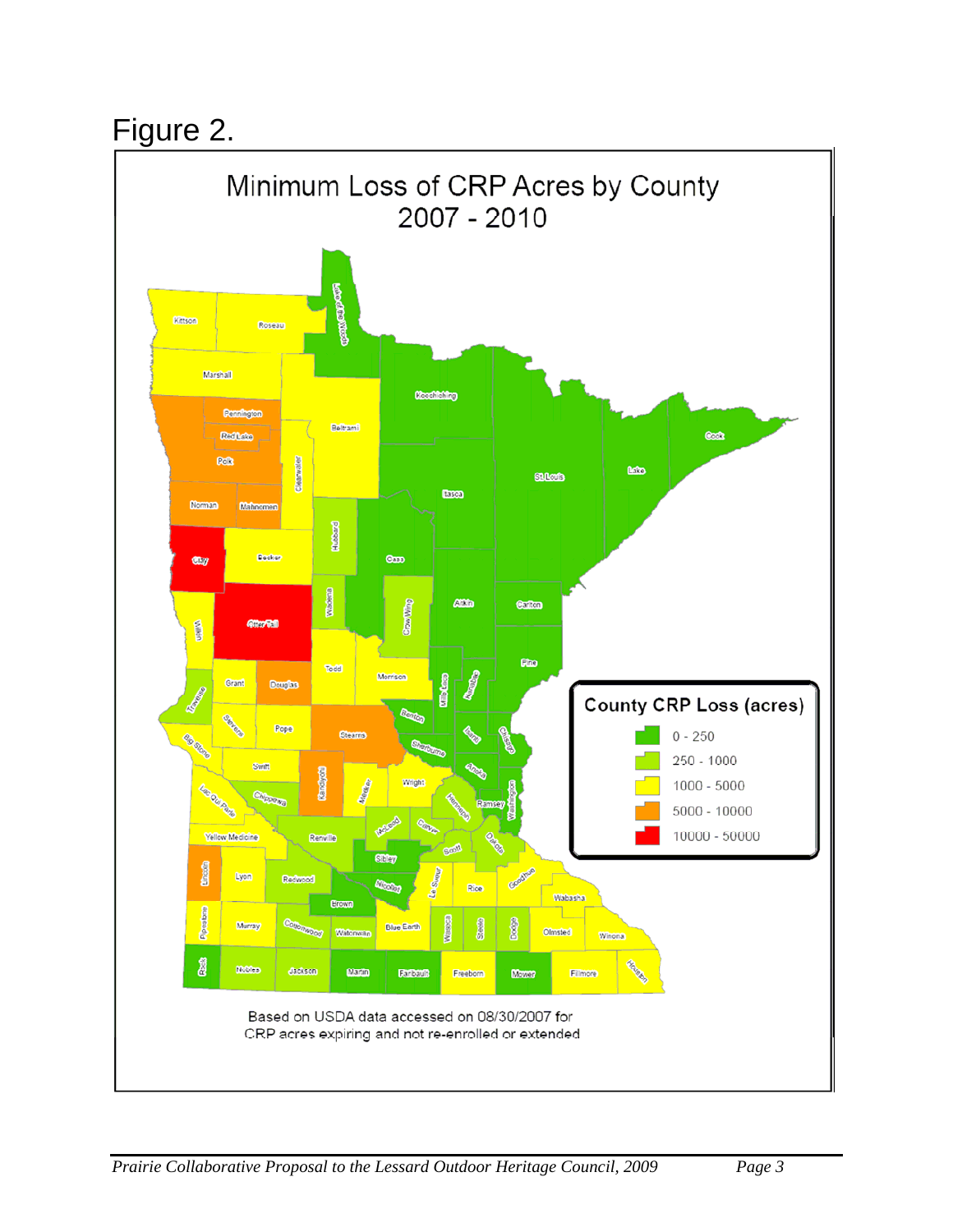protection is only the start of the process to effectively conserve prairie habitat. Any protected prairie and grassland also require ongoing management in the form of prescribed fire, haying, or grazing to maintain or enhance its vigor and diversity.

Although a first priority for prairie protection is to conserve the remaining native prairie found on private lands in Minnesota, there are also larger prairie/grassland system conservation issues that need to be addressed. The health of pheasant, waterfowl, and many other grassland birds is determined by more than just native prairie habitats. These bird species depend on planted grasslands and pastures to maintain large populations conducive to hunting. Conservation programs need to maintain a sizeable grassland/prairie component in what will continue to be a predominantly agricultural landscape.

# **High Priority Conservation Projects and Programs**

Conservation partners involved in protection, restoration and enhancement of prairie and grassland habitats have developed a portfolio of high-priority projects for consideration by the Lessard Outdoor Heritage Council (appended). Collectively, these proposals represent measurable, on-the-ground conservation activities that take a meaningful first step towards a longer-term goal of grassland conservation. During the next year, partners welcome the opportunity to work with the Lessard Outdoor Heritage Council to help create a 25-year vision of long-term conservation goals for prairies and grasslands in Minnesota.

At a Stakeholder Forum in January 2009, the following short-term priorities for prairie and grassland conservation were identified (Councilmembers were provided with a summary report in January):

- Find and acquire (in fee or easement) the highest quality prairies as defined by the County Biological Survey.
- Emphasize visibility and success in the first year.
- Focus grassland management and restoration on existing state lands first to show early success (e.g., Wildlife Management Areas [WMA]).
- Emphasize large tract acquisitions to magnify public and natural resource benefits.

For this first round of funding, partners have developed proposals for projects that can be completed in a very short time with existing programs. They are generally very consistent with the priorities identified by the Stakeholder Forum, above. These projects utilize the existing conservation delivery structure of agencies and organizations, using proven conservation practices. While the proposals attempt to address the questions and issues identified by the Council in its guidance document, the abbreviated time available to develop proposals may require the future submission of additional information (at the request of the Council).

Each proposal included in this package identifies specific activities, expenses and goals. We believe appropriate measures of success for the various practices include the following, and will be provided to the Council subsequent to project completion:

### **1. Acquisition of Native Prairie and Grasslands Open to Public Hunting and Fishing (unless otherwise provided by law)**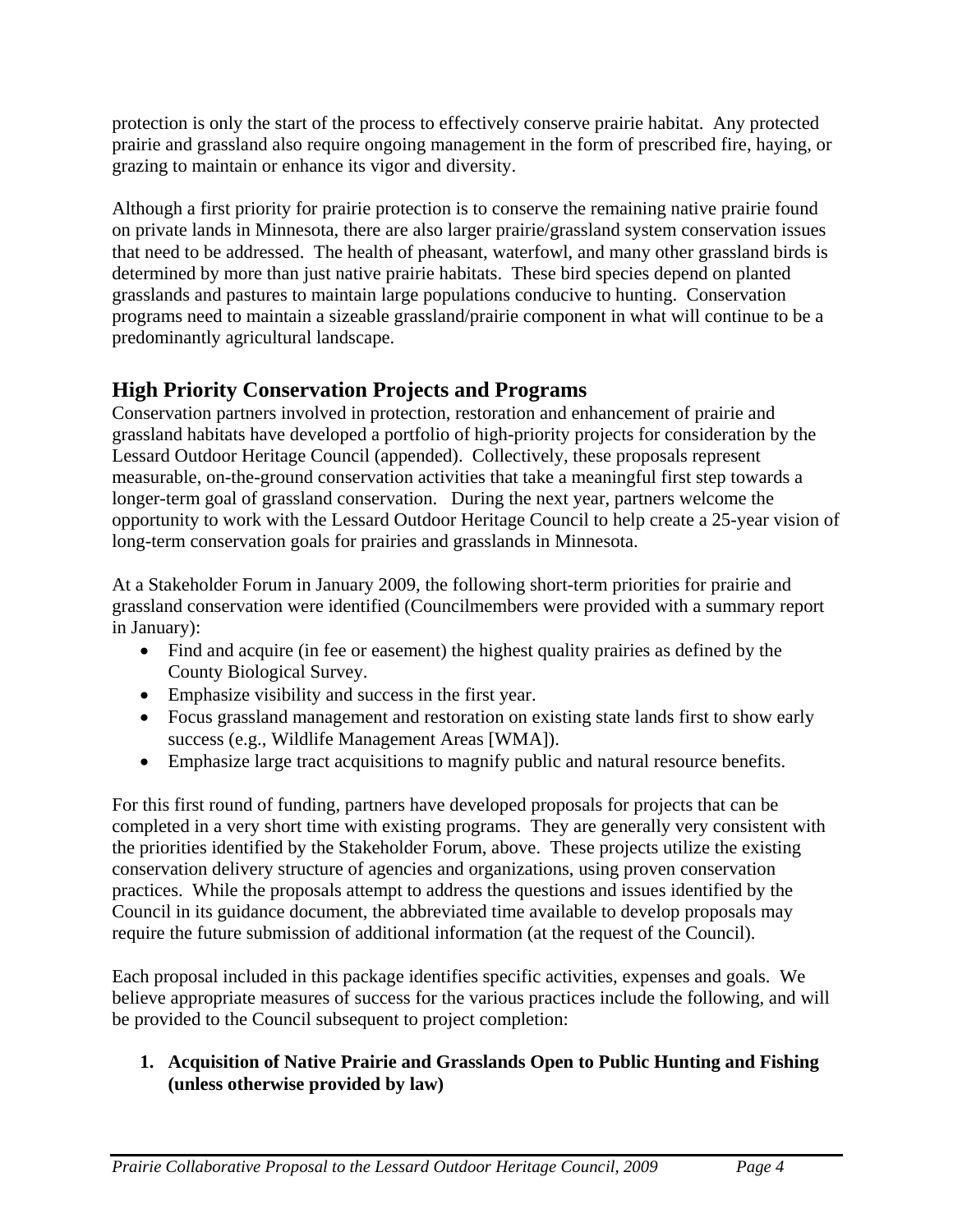The most easily understood measures of land acquisition are the acres acquired and the money spent per acre. As projects are closed, details on location of projects, the number of acres purchased, the natural features found on the land, the cost of the project, and the plans for the management of the parcel will be posted to the project website.

# **2. Conservation Easements on Native Prairie and Grasslands**

 Since conservation easements cover land held by private owners, some level of confidentiality is required. As easements are signed, the township and county where the easement is located, the total acres eased, and a brief description of the ecological features of the property will be posted to the website.

# **3. Prairie Enhancement (via Prescribed Fire Management and Woody Plant Removal)**

 Undertaking fire and shrub management on a site is a multi-year commitment. For purposes of this proposal, we have asked project managers to limit their funding horizon to about 3 years. For each site managed, the location, area covered, current condition, and proposed treatment schedule will be reported. At the conclusion of the grant period, a progress report will include the date, type of management activity undertaken, and the effectiveness of that action.

# **4. Prairie Restoration**

 The planting of new prairie grassland is a difficult task. Restoring the full richness of prairie plant species, invertebrates, and soil structure is far more difficult and may be impossible in some cases, but it is possible to create a plant community that approaches the vegetation structure of native prairie. For each prairie restoration attempted, the location, size, timeline, and general plan of how the restoration will be carried out will be available. The success of the restoration will be monitored during the grant period, and a description of the site, actions and response will be provided.

# **Current Statewide Plans**

Minnesota currently does not have a statewide plan to specifically address the protection, enhancement, and restoration of prairies and grasslands in the state. A number of other plans have dealt with prairie and grasslands indirectly, most notably the Duck Plan, Pheasant Plan, Wildlife Management Area Plan, Statewide Conservation and Preservation Plan, Comprehensive Wildlife Conservation Strategy, and the Campaign for Conservation Fifty-Year Vision. The Duck Plan calls for 2.0 million acres of additional habitat (70% in grassland) to restore a breeding population of one million birds producing a fall population of 1.4 million ducks. The Pheasant Plan asks for 1.56 million acres of additional grassland to increase pheasant harvest to 750,000 roosters. The Wildlife Management Area Plan describes the need to add 562,700 additional acres in existing and newly created WMAs within the Prairie Province and Deciduous Transition portion of Minnesota. The Statewide Conservation and Preservation Plan makes its first habitat recommendation the restoration of ecoregion-appropriate, landscape-scale complexes of habitat centered on concentrations of existing remnant habitat with a focus on critical lands including native prairie. The Comprehensive Wildlife Conservation Strategy sets the goal to protect and manage key habitat for Species of Greatest Conservation Need including the 147 species found in the Prairie Parkland Province. The Fifty-Year Vision calls for the protection and management of native prairie on a region by region basis.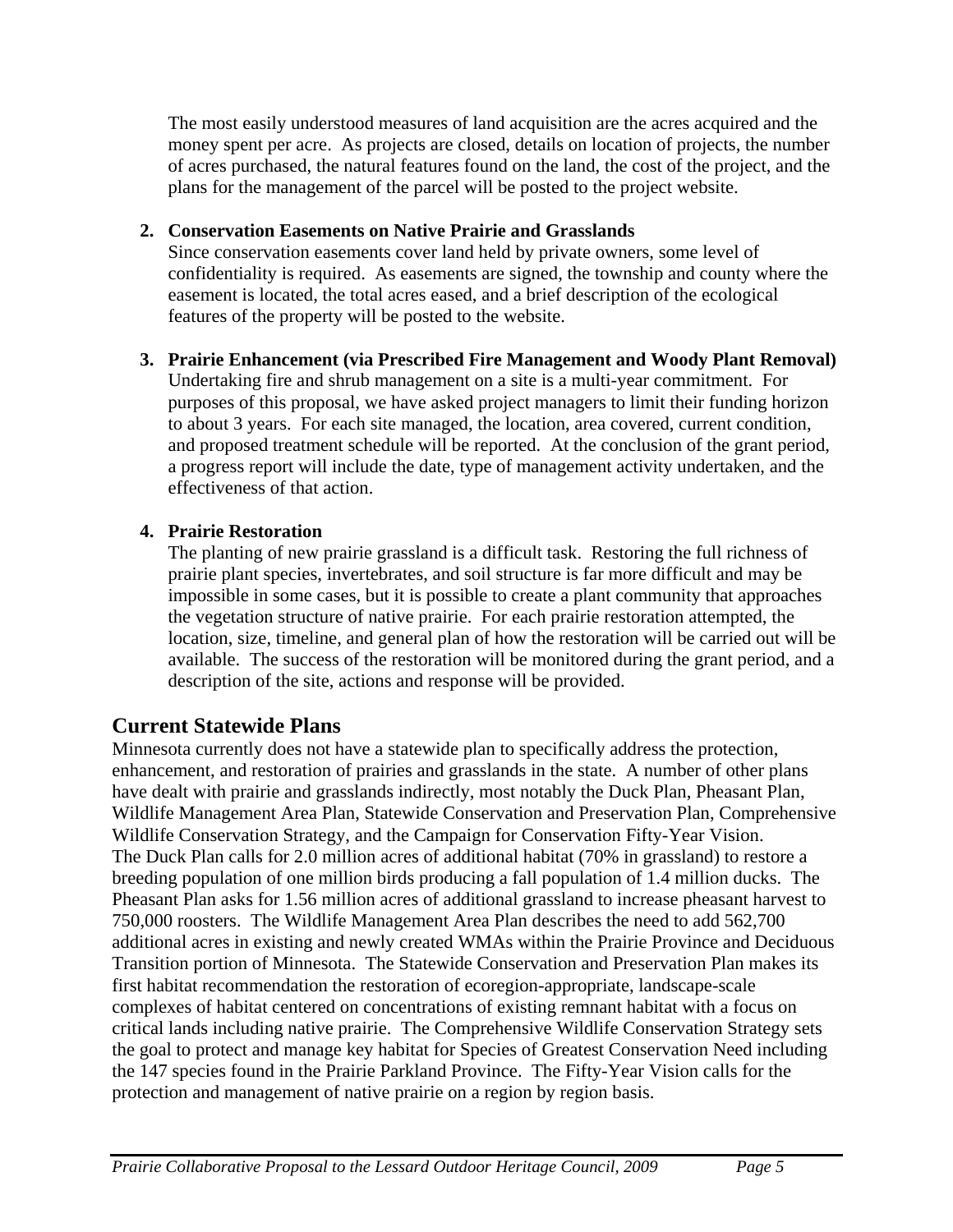Minnesota stands to lose all or most of the 1.6 million acres of CRP lands as contracts expire. Further, only about 74,000 acres of original prairie and grassland is currently protected of the remaining 170,000 acres of remnant prairie in Minnesota. Consequently, we believe that much more land needs to be protected and restored if we are to meet the targets set forth in these plans. We strongly encourage the Council to work with partners to develop a 25-year plan for grassland conservation as a future roadmap to identifying prairie and grassland conservation priorities.

# **Collaborative Process Described**

To develop this collaborative prairie and grassland conservation proposal required the participation of numerous groups and entities working in the western and southern portions of Minnesota including the Twin Cities Metro Area. Known prairie conservation implementation organizations were invited to meetings on January 7 and 27, 2009, to develop a process and guidelines for working as a coalition. A set of ground rules were adopted (Figure 3) and the budgetary needs assessed. The expressed demand for funding by agencies and organizations far exceeded the amount potentially available from the LOHC. The group used the ground rules and an iterative project review process to reduce the original \$60 million of proposals to the approximately \$30 million presented here. The Council should be aware that there is significantly more potential for projects in the prairie region than are presented here, and we would welcome the opportunity to present these if and when funding allows.

# **Process Participants (Organization and Key Contact)**

## **Metro-based Organizations and Agencies**

Anoka County Parks – John VonDeLinde Belwin Conservancy – Steve Hobbs Friends of the Mississippi River – Tom Lewanski Great River Greening – Wayne Ostlie Minneapolis Parks and Recreation – Mike Kimble Ramsey County Parks – John Moriarty St. Paul Parks – Adam Robbins Three Rivers Park District – Larry Gillette Washington County Parks – Peter Mott **State Agencies**  BWSR – Kevin Lines DNR Division of Ecological Resources County Biological Survey – Carmen Converse Native Prairie Bank – Jason Garms SNA – Peggy Booth DNR Division of Fish and Wildlife Fisheries – Mike Halverson Wildlife – Kim Hennings, Ken Varland **State-wide Conservation Organizations**  Audubon Society – Mark Martell Brandenburg Prairie Foundation – Kim Knutson Ducks Unlimited – Ryan Heiniger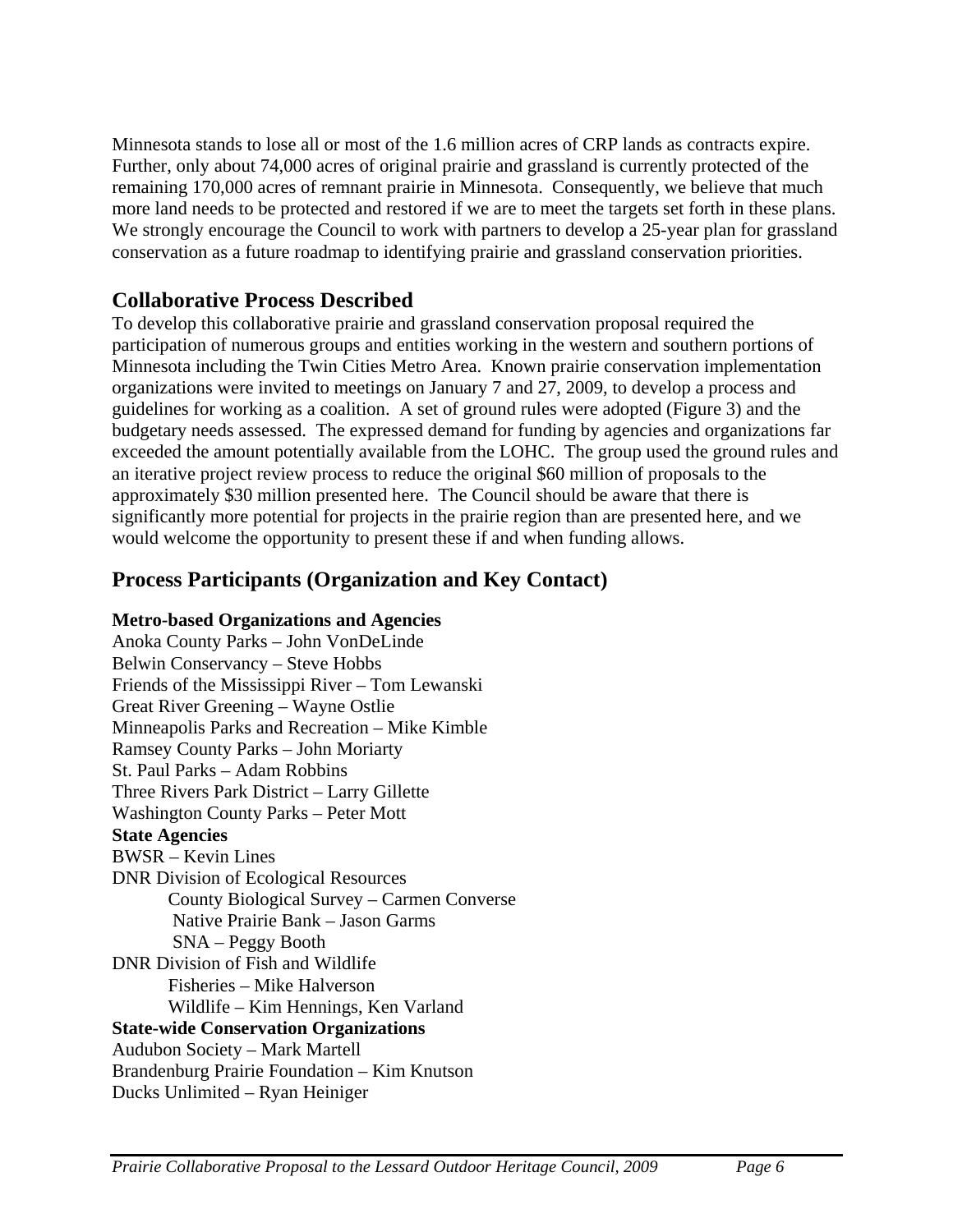Minnesota Association of Soil and Water Conservation Districts – Sheila Vanney Minnesota Deer Hunters Association – Kevin Ausland Minnesota Land Trust – Kris Larsen Minnesota Native Landscapes – Jim Eckberg Minnesota River Valley Green Corridor – Brad Cobb Pheasants Forever – Matt Holland Prairie Chicken Society – Brian Winter Rocky Mountain Elk Foundation – Ralph Cinfio Sportsmen for Change – Garry Leaf The Nature Conservancy – Tom Landwehr Trust for Public Land – Bob McGillivray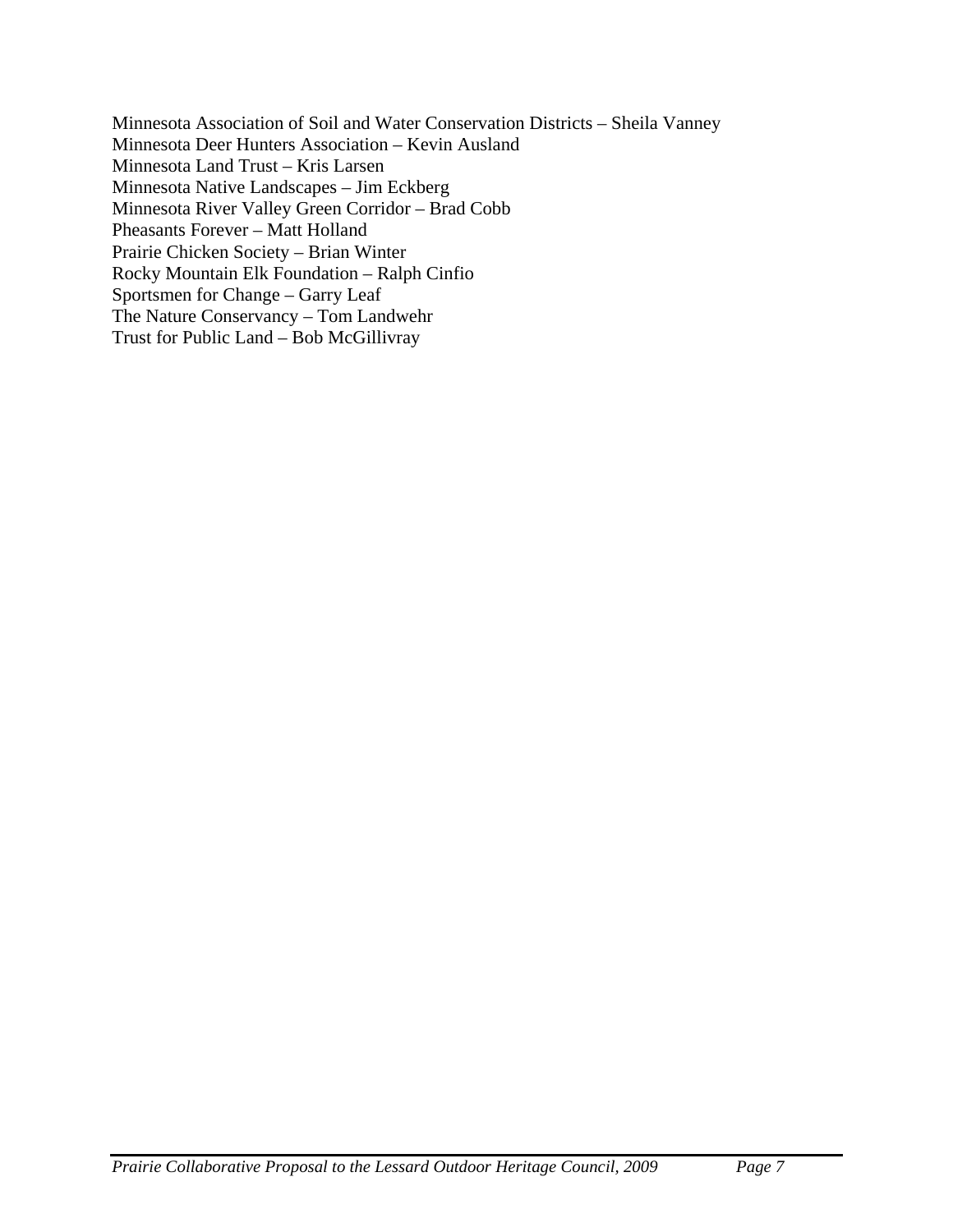# Figure 3. **Prairie Habitat Outdoor Heritage Fund Collaborative**

Ground Rules Adopted Jan. 27, 2009

- 1. Participants should endorse this set of operating guidelines (or an amended version) by consensus.
- 2. Partners should agree to identify a Collaborative Coordinator for purposes of developing and submitting a FY10 proposal (Tom Landwehr agreed to coordinate through April 1). Since procedures for submitting proposals in FY11 will likely be different, partners agree that the current proposal does not imply any precedent for future proposals.
- 3. Partners agree to provide information in a timely manner as requested by the Coordinator or lose the opportunity to participate on the proposal (by group consensus).
- 4. Total dollars available for FY10 is around \$65M (~\$78M anticipated revenue minus a \$5M Conservation Partners allocation and minus \$8M contingency, likely to be declared by Council). We agree to a Prairie Habitat package funding target of about \$25M.
- 5. All partners should develop programmatic requests (versus project-specific requests) on a standard form approved by the group.
- 6. Partners agree to not submit identical requests via multiple Outdoor Heritage Fund proposals.
- 7. No partner should request more than 40% of the funding unless unanimously agreed upon by other partners. Partner is any organization or agency (not a subdivision of same).
- 8. For programmatic requests less than \$100,000, partners should seriously consider applying for a Conservation Partners grant from LOHC as an alternative; it will be easier and funding would be more certain (most likely!). Otherwise, any partner that can implement on-the-ground conservation should be welcome to participate.
- 9. For FY10 proposal, partners should only request funding for those projects that can be completed quickly (e.g., for acquisition projects, more than 80% of funding spent by June 30, 2010, for restoration and enhancement projects, mostly completed by June 30, 2011).
- 10. A goal of the collaborative is to foster public and private participation.
- 11. All other elements as laid out in Council guidelines (see: http://www.lohc.state.mn.us/materials/2009\_rec\_dev\_proc.pdf ) must be complied with or provided.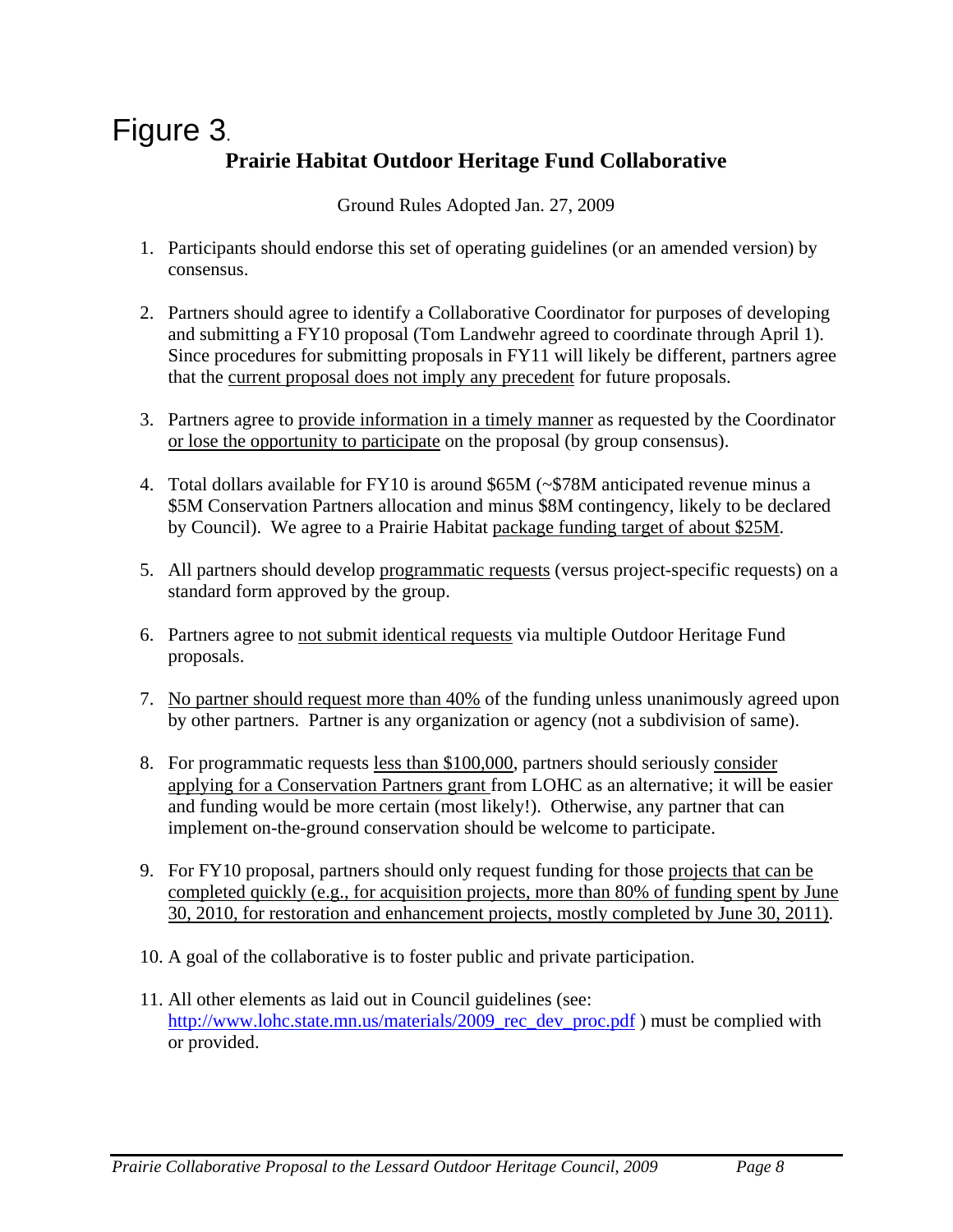|                 | Prairie Conservation Collaborative Proposal to the Lessard Outdoor Heritage Council, Feb. 9, 2009 |                                       |              |           |             |              |        |
|-----------------|---------------------------------------------------------------------------------------------------|---------------------------------------|--------------|-----------|-------------|--------------|--------|
|                 |                                                                                                   |                                       |              | Other     |             |              |        |
|                 |                                                                                                   |                                       | <b>LOHC</b>  | state     | Other non-  |              | Total  |
|                 | Program                                                                                           | Partner                               | request      | funds     | state funds | Total        | acres  |
|                 | <b>Acquisition</b>                                                                                |                                       |              |           |             |              |        |
| 1               | Three Rivers Park District Acquisition                                                            | <b>Three Rivers Park District</b>     | \$2,200,000  |           | \$500,000   | \$2,700,000  | 100    |
|                 | Anoka Sandplain Oak Savanna                                                                       |                                       |              |           |             |              |        |
| $\overline{2}$  | Conservation                                                                                      | <b>Great River Greening</b>           | \$1,700,000  |           | \$1,080,000 | \$2,780,000  | 750    |
| 3               | <b>Green Corridor Legacy Acquisition</b>                                                          | Green Corridor Legacy Program         | \$4,800,000  |           | \$60,000    | \$4,860,000  | 1,200  |
| 4               | Northern Tallgrass Prairie NWR Acquisition                                                        | U.S. Fish & Wildlife Service          | \$2,000,000  |           | \$80,000    | \$2,080,000  | 650    |
| 5               | <b>Bluffland Prairie Protection Initiative</b>                                                    | <b>MN Land Trust</b>                  | \$690,000    |           | \$450,000   | \$1,140,000  | 400    |
| 6               | Cooperative WMA Acquisition Initiative                                                            | <b>Trust for Public Land</b>          | \$800,000    |           | \$800,000   | \$1,600,000  | 200    |
| 7               | Prairie Heritage Fund - Acquisition                                                               | <b>Pheasants Forever</b>              | \$3,000,000  |           | \$700,000   | \$3,700,000  | 1,200  |
|                 |                                                                                                   | Anoka County Parks &                  |              |           |             |              |        |
| 8               | Rum River/Cedar Creek Acquisition                                                                 | Recreation                            | \$3,800,000  |           | \$30,000    | \$3,830,000  | 550    |
| 9               | Accelerated Prairie Grassland WMA Acq.                                                            | <b>DNR Wildlife</b>                   | \$5,600,000  |           |             | \$8,465,000  | 1,850  |
|                 |                                                                                                   |                                       |              |           |             |              |        |
|                 | Subtotals                                                                                         |                                       | \$24,590,000 |           | \$3,700,000 | \$28,290,000 | 6,700  |
|                 | <b>Restoration and Enhancement</b>                                                                |                                       |              |           |             |              |        |
|                 | <b>SNA &amp; Prairie Bank</b>                                                                     |                                       |              |           |             |              |        |
| 10              | Restoration/Enhancement                                                                           | <b>DNR Ecological Resources</b>       | \$310,000    |           |             | \$310,000    | 280    |
|                 |                                                                                                   | St. Paul Parks and Recreation         |              |           |             |              |        |
| 11              | Prairie/savanna Remnant Restoration                                                               | Dept.                                 | \$217,000    |           | \$97,000    | \$314,000    | 33     |
|                 | Anoka Sandplain Oak Savanna                                                                       |                                       |              |           |             |              |        |
| 12 <sup>°</sup> | Conservation                                                                                      | <b>Great River Greening</b>           | \$800,000    | \$112,000 | \$215,000   | \$1,127,000  | 900    |
| 13              | Accelerated Prairie/Grassland Management                                                          | <b>DNR Wildlife</b>                   | \$1,700,000  | \$25,000  |             | \$1,725,000  | 7,350  |
| 14              | Prairie/Savanna Management Program                                                                | Anoka County Parks & Rec. Dept.       | \$275,000    |           | \$50,000    | \$325,000    | 225    |
| 15              | Prairie/Savanna Habitat Restoration                                                               | Washington County Parks & Rec.        | \$305,000    | \$20,000  |             | \$325,000    | 325    |
| 16              | Ramsey County Prairie Restoration                                                                 | Ramsey County Parks & Rec.            | \$259,000    |           | \$27,000    | \$286,000    | 128    |
| 17              | Prairie Heritage Fund - Restoration                                                               | <b>Pheasants Forever</b>              | \$200,000    |           | \$75,000    | \$275,000    | 900    |
| 18              | Prairie Heritage Fund - Enhancement                                                               | <b>Pheasants Forever</b>              | \$800,000    |           | \$75,000    | \$875,000    | 3,250  |
| 19              | <b>Brandenburg Prairie Restoration</b>                                                            | <b>Brandenburg Prairie Foundation</b> | \$250,000    |           |             | \$250,000    | 808    |
| 20              | <b>Reconstructing State Park Prairies</b>                                                         | <b>DNR Parks</b>                      | \$290,000    | \$31,300  |             | \$321,300    | 292    |
|                 |                                                                                                   |                                       |              |           |             |              |        |
|                 | Subtotals                                                                                         |                                       | \$5,406,000  | \$188,300 | \$539,000   | \$6,133,300  | 14,491 |
|                 | <b>Totals</b>                                                                                     |                                       | \$29,996,000 | \$188,300 | \$4,239,000 | \$34,423,300 | 21,191 |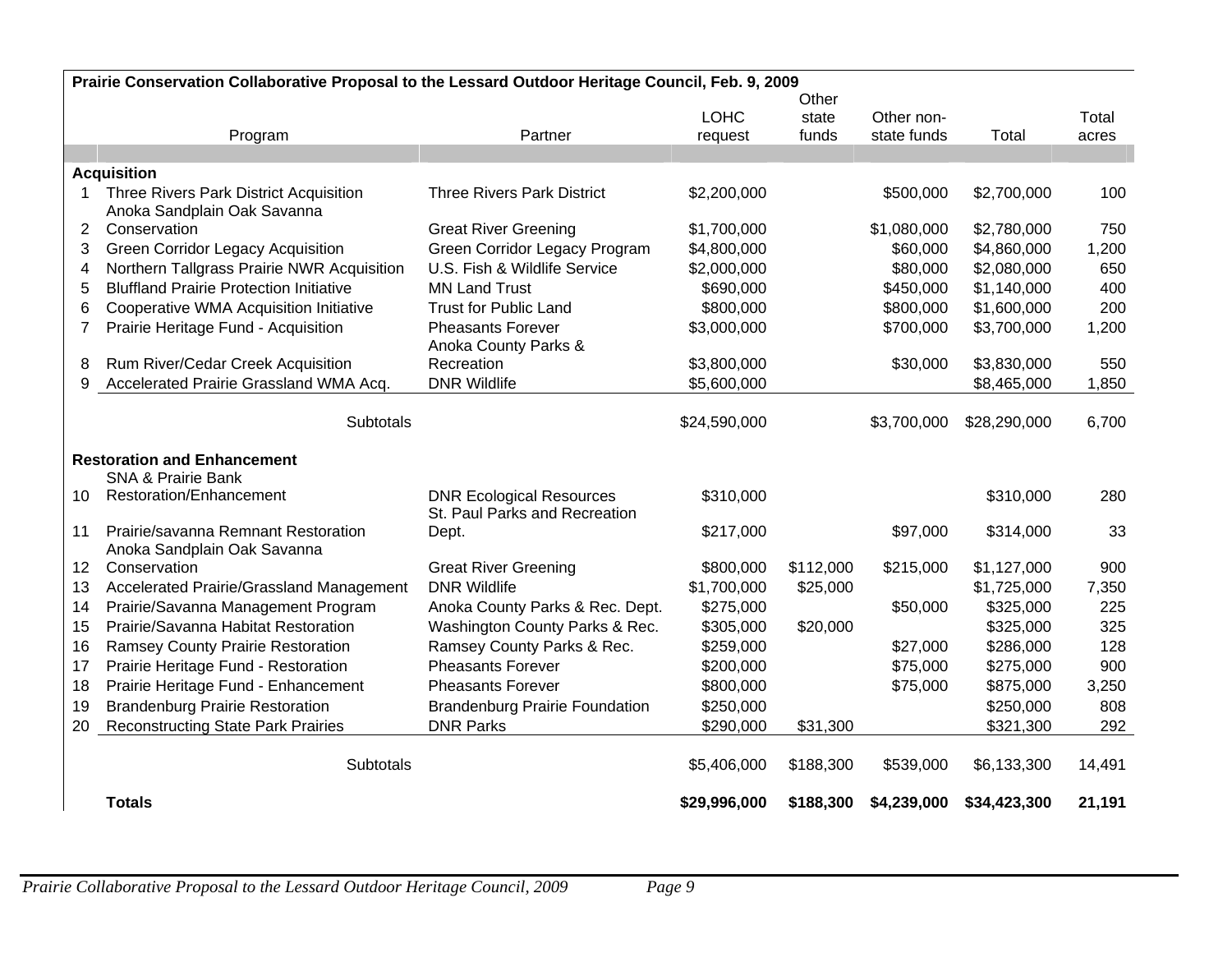Prairie/Grassland Habitat Type

**Your name:** Laurence N. Gillette, Senior Manager of Wildlife **Your organization:** Three Rivers Park District **Mailing address:** 12615 Cty. Rd. 9, Plymouth, MN 55441-1248 **Phone/fax number:** 763-694-7842/763-557-4943 **Email address:** lgillette@threeriversparkdistrict.org

**Program/project short name:** Murphy Hanrehan Park Reserve Land Acquisition and Prairie Restoration

**FY10 Outdoor Heritage Fund dollars requested:** \$2,200,000

**Additional funds leveraged and source:** \$500,000 from the Three Rivers Park District Land Acquisition Fund

**Expected outcomes at completion:** 100 acres of upland habitat would be acquired and added to Murphy Hanrehan Park Reserve as permanent open space. This land will be restores to native prairie to complement 400 acres of restored prairie just to the east in the park reserve.

**Short narrative of program/project, location(s), timeline for completion and measures of success:** The parcel proposed for acquisition is agricultural land located on the west side of Murphy Hanrehan Park Reserve in northeastern Scott County. The parcel is currently being offered for sale and is within the approved boundary of the park reserve. The park already includes 400 acres of restored prairie. The intent is to acquire the land so it can be included in the park reserve, and since it is already in agricultural production, plant the area to native prairie immediately after acquisition. A maintenance agreement with the contractor would extend for four years before the Park District would assume responsibility, but this would be lees than \$50,000 of the total budget.

| <b>Budget Item</b>      | <b>Outdoor Heritage Fund \$\$</b> | <b>Other Fund \$\$</b> | <b>Total Funds \$\$</b> |
|-------------------------|-----------------------------------|------------------------|-------------------------|
| Salaries/benefits       |                                   |                        |                         |
| Contracts               | \$200,000                         |                        | \$200,000               |
| Equipment ( $>$ \$5000) |                                   |                        |                         |
| Materials, supplies     |                                   |                        |                         |
| Travel                  |                                   |                        |                         |
| Land (fee, easement)    | \$2,000,000                       | \$500,000              | \$2,500,000             |
| Other (list)            |                                   |                        |                         |
| <b>Total</b>            | \$2,200,000                       | \$500,000              | \$2,700,000             |

### **Generalized budget:**

**Describe how long-term costs for sustaining project, monitoring and/or addressing property tax implications will be met:** The parcel will be added to Murphy Hanrehan Park Reserve. The Park District manages its prairies through the regular operating budget, which includes burning on a three year rotation, controlling invasive species as necessary and overseeding to increase diversity.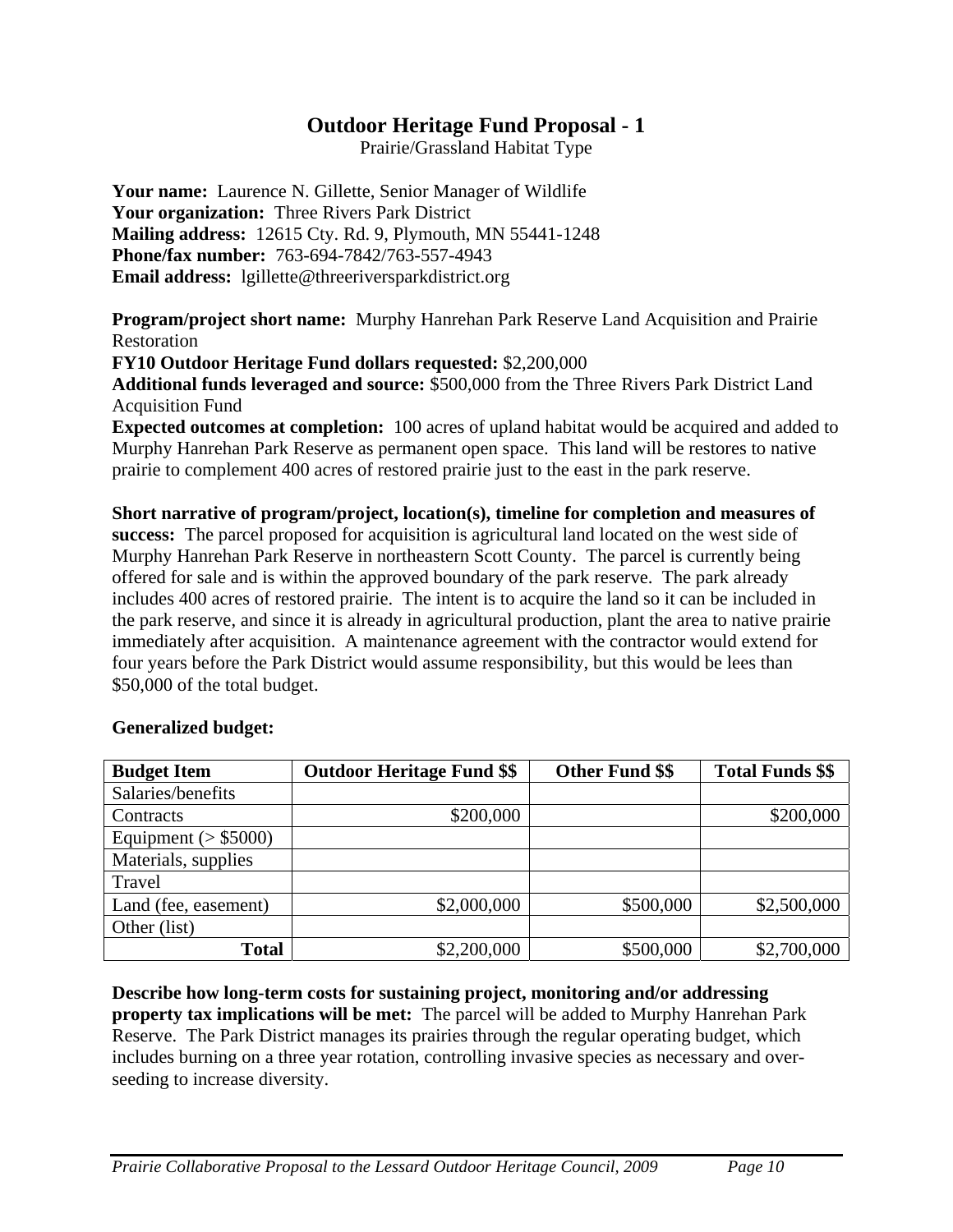**Describe how local governments will be involved/informed if relevant:** Both Scott County and Credit River Township will be included in the decision to proceed with acquisition.

**Describe how many Full Time Equivalent (FTE) jobs this will provide:** Acquisition will not provide any jobs. However, \$200,000 is requested to hire a private contractor to restore the prairie and conduct maintenance for the first four years. Over half of the restoration budget will be used to purchase seed from private growers.

**Describe how this project will provide public access for hunting, fishing and other recreation:** Archery deer hunts have been held in Murphy Hanrehan Park Reserve every year for the past 25 years, and shotgun deer hunts are held about every fifth year. Hunting of other species is not allowed in the park reserve. While the Credit River is the east boundary of this parcel, the river is not a fishery. Horse riding and hiking trails traverse the rest of the prairie in this park reserve. These trails would be extended into the newly acquired property.

**Other considerations:** This parcel of land is bordered by Murphy Hanrehan Park Reserve on three sides. It is up for sale for the first time since the park reserve was created over 30 years ago. It is a prime area for development. If this parcel is not acquired now, it will be lost forever, and the park reserve will be reduced in size.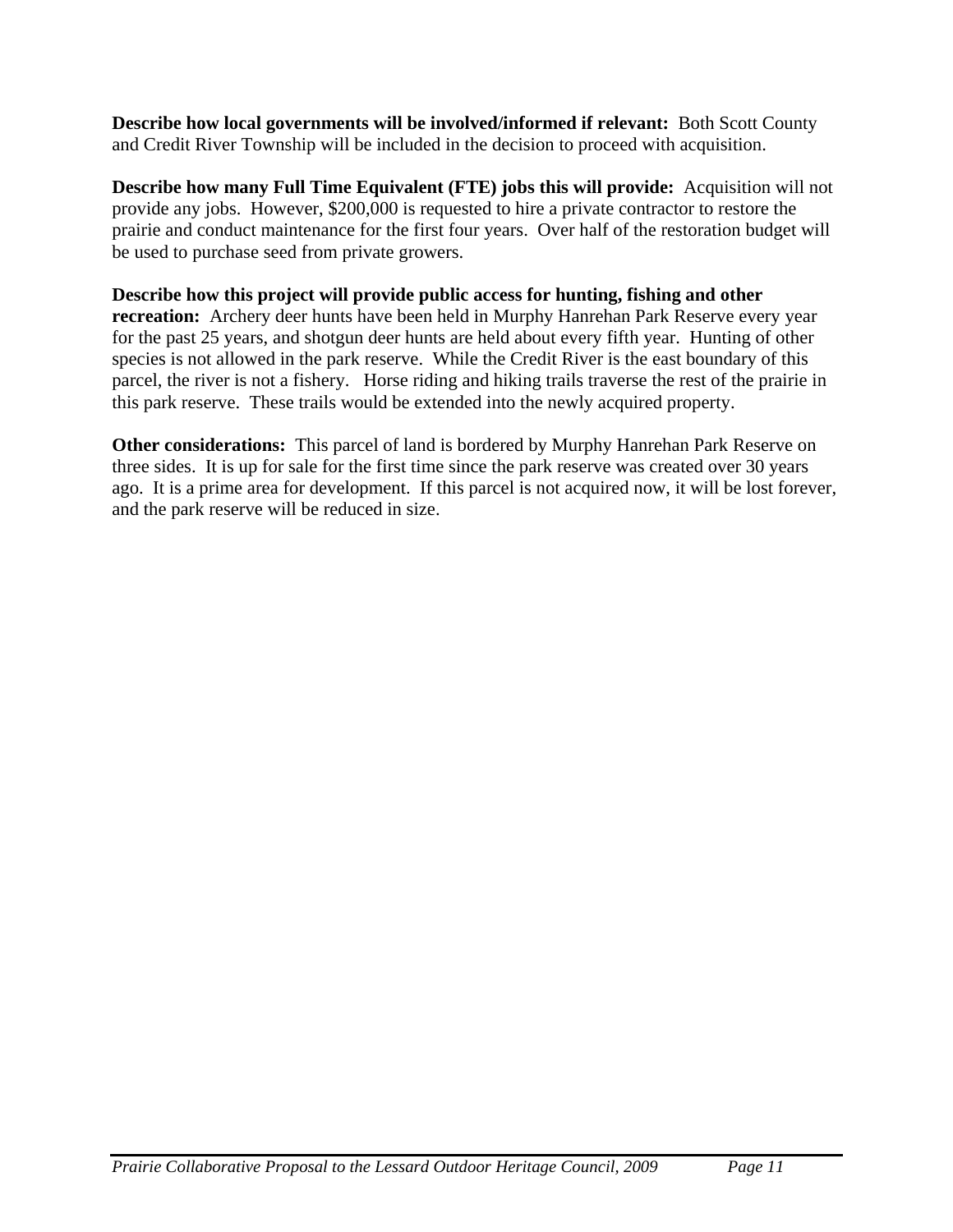Prairie/Grassland Habitat Type

**Your name**: Wayne Ostlie **Your organization**: Great River Greening **Mailing address**: 35 W Water Street, Suite 201, St. Paul, MN 55107 **Phone/fax number**: 651-665-9500 x19 **Email address**: wostlie@greatrivergreening.org

**Program/project short name:** Anoka Sandplain Oak Savanna Conservation (Acquisition)<sup>1</sup> **FY10 Outdoor Heritage Fund dollars requested**: \$1,700,000 **Additional funds leveraged and source**: \$1,080,000. Approximately \$1M from private landowners through easement program (~ half of \$2000/acre land value); \$80,000 from USFWS and \$50,000 for in-kind outreach and publication materials to engage landowners.

**Expected outcomes at completion:** Acquire fee title and conservation easements on 500-1000 acres of private land within and buffering priority oak savanna complexes in the Sand Plains.

**Short narrative of program/project, location(s), timeline for completion and measures of success:** Oak savanna systems within the Anoka Sandplain are globally imperiled and a state conservation priority (as identified in Minnesota's Comprehensive Wildlife Conservation Strategy), with <1% of their historic extent remaining. Development pressure emanating from urban centers is increasingly fragmenting what remains, and are beginning to have major implications on how these public lands are managed, how well they support wildlife, and how they can be used. The urgency for action is acute. However, the Anoka Sandplain offers major conservation opportunities to address these challenges, and through which innovative conservation practices can be piloted for subsequent statewide deployment.

To achieve the desired outcome above, conservation easements will be secured on 500-1000 acres of private lands surrounding Crane Meadows NWR to protect critical wildlife habitat from effects of fragmentation and water quality impairments. BWSR and Morrison SWCD will pursue easements with private landowners using the successful ACUB program used at Camp Ripley (see

http://www.nature.org/wherewework/northamerica/states/minnesota/partnership/art18885.html and

http://www.sustainability.army.mil/tools/docs\_acub/Camp%20Ripley%20ACUB%20fact%20sh eet.pdf. This will be the first pilot of this promising strategy around natural areas. We expect to expand the program around Crane Meadows in 2010, bring it to full implementation across the Anoka Sandplain beginning in 2011 (focusing at Crane Meadows NWR, Sherburne NWR complex, and Cedar Creek/Carlos Avery WMA), and export it statewide as a model of long-term resource conservation by 2013. Timeline (Pilot Phase): September 1, 2009 – June 30, 2010.

 $\overline{a}$ 

<sup>&</sup>lt;sup>1</sup> Project partners include: Minnesota Forest Resources Council, National Fish and Wildlife Foundation, Minnesota Board of Water and Soil Resources, Minnesota Department of Natural Resources, Great River Greening, US Fish and Wildlife Service, Morrison SWCD, Anoka SWCD, Sherburne SWCD, Benton SWCD, Onanegozie RC&D, Mid-Minnesota Mississippi River RC&D, and Anoka County Parks).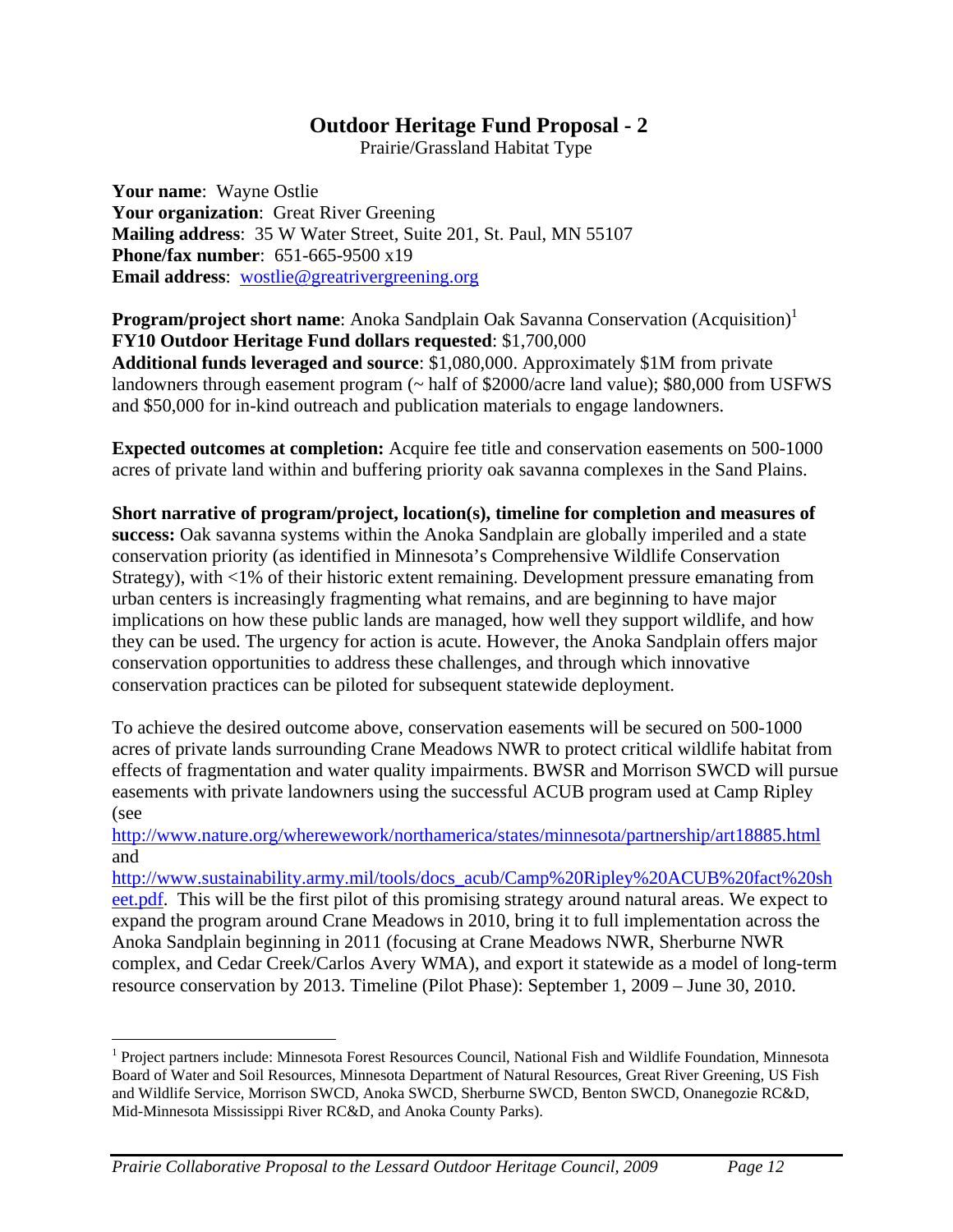In addition, up to 4 tracts of lands located within the boundaries of Crane Meadows NWR available from willing sellers will be pursued for acquisition, totaling 260 acres. Each has expressed a desire to sell.

### **Generalized Budget**:

| <b>Budget Item</b>            | Outdoor               | <b>Other State</b> | <b>Other</b>      | <b>Total</b>      |
|-------------------------------|-----------------------|--------------------|-------------------|-------------------|
|                               | <b>Heritage Funds</b> | <b>Funds</b> \$\$  | <b>Funds</b> \$\$ | <b>Funds</b> \$\$ |
|                               | \$\$                  |                    |                   |                   |
| Salaries/benefits             |                       |                    | \$50,000          | \$50,000          |
| Contracts                     |                       |                    |                   |                   |
| Equipment ( $>$ \$5000)       |                       |                    |                   |                   |
| Materials, supplies           |                       |                    |                   |                   |
| Travel                        |                       |                    |                   |                   |
| Land (fee, easement)          | \$1,530,000           |                    | \$30,000          | \$1,560,000       |
| Other (overhead) <sup>2</sup> | \$170,000             |                    | \$1,000,000       | \$1,170,000       |
| <b>Total</b>                  | \$1,700,000           |                    | \$1,080,000       | \$2,780,000       |

### **Describe how long-term costs for sustaining project, monitoring and/or addressing property tax implications will be met:**

Easement Acquisition – Easements acquired by BWSR will be held by the state of Minnesota and administered by Morrison SWCD. Monitoring of those easements will be conducted by Morrison SWCD and/or the USFWS.

Fee Simple – Lands acquired by the USFWS within Crane Meadows NWR will be managed by the refuge in line with current management plans; in lieu of taxes will be paid to Morrison County by USFWS for acquired lands.

# **Describe how local governments will be involved/informed if relevant:**

The project team will actively and regularly communicate the project goals and corresponding progress with townships, counties and SWCDs in the Anoka Sandplain. Anoka County Parks and 3 principle SWCDs are partners in this project. As the project develops, our team will encourage local units to become active participants in the project.

# **Describe how many Full Time Equivalent (FTE) jobs this will provide:**

1 FTE. Landowner contacts, easement development, and legal.

# **Describe how this project will provide public access for hunting, fishing and other**

**recreation:** Easement acquisition on private lands will not likely contain provisions for public access; however, it is through collaboration with these private landowners that the sanctity of Crane Meadows NWR will be achieved over the long term, so that management activities can occur unabated, so that wildlife can prosper, and so that people can continue enjoy hunting, fishing, and other activities on refuge lands.

### **Other considerations**:

<sup>&</sup>lt;sup>2</sup> For administrative costs associated with acquisition (easement program and fee title).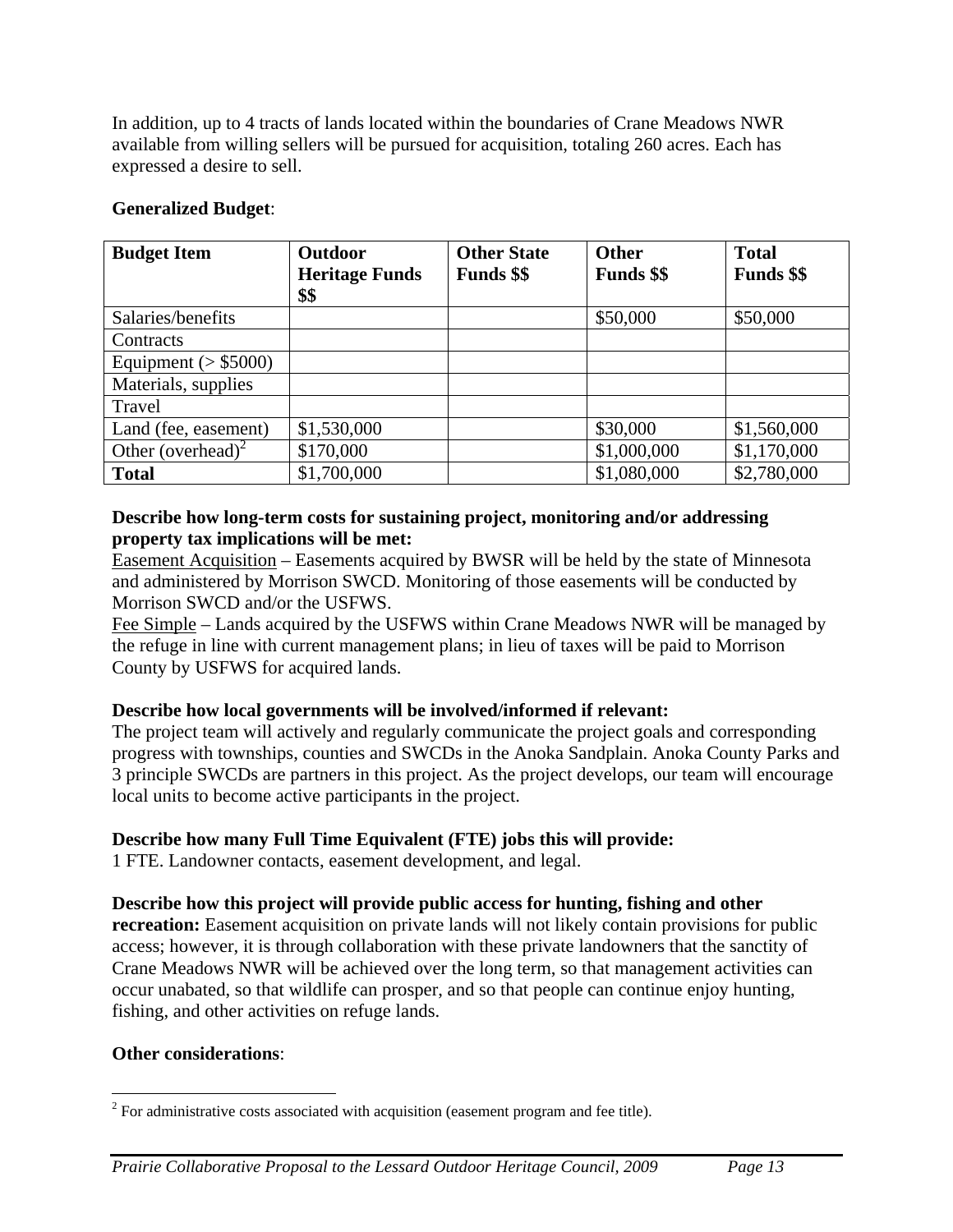The East Central Regional Landscape Committee of the Minnesota Forest Resources Council (MFRC) strongly supports this project. The Committee is one of six regional committees supported by MFRC, which serves as chief advisors to the Governor and Legislature on sustainable forestry matters in the state. The goals and objectives of this project support the implementation of the MFRC East Central Landscape Plan, and will be a significant and major step in achieving it.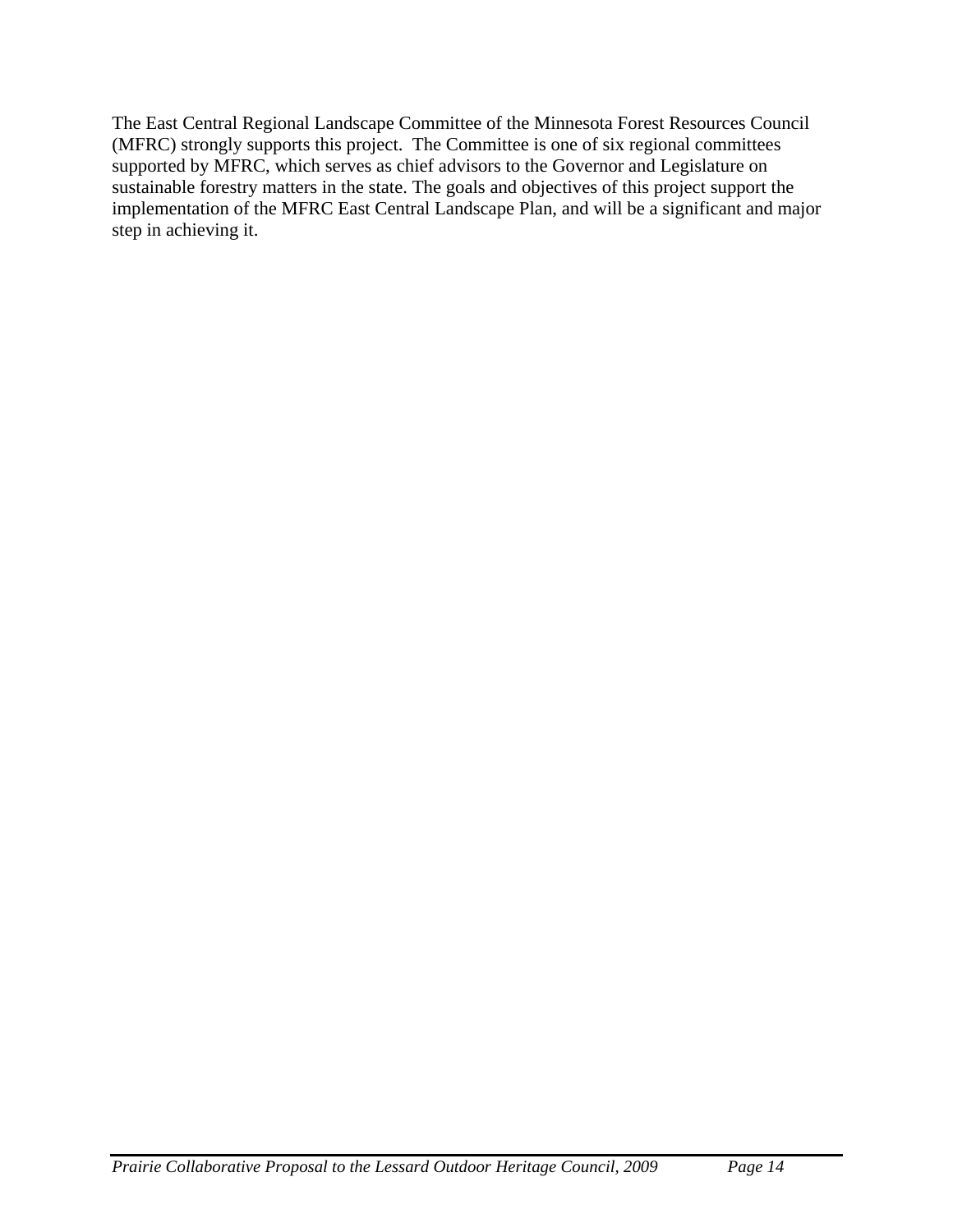Prairie/Grassland Habitat Type

**Your name:** Brad Cobb, Contracted Program Manager (telephone 320.493.4695 /email 1231tlc@charter.net) **Your organization:** Green Corridor Legacy Program **Name of Fiscal Agent Representative:** Nancy Fasching **Organization of Fiscal Agent:** Southwest Initiative Foundation, Fiscal Agent Mailing address: 15 3<sup>rd</sup> Ave. NW, Hutchinson MN 55350 **Phone/fax**: 800-594-9480 **Email:** nancyf@swifoundation.org www.swifoundation.org

### **Program Title:** *Green Corridor Legacy Program –**Creating a Legacy of Connectivity, Habitat Viability and Public Access with the Mid-Minnesota River Watershed*

# **FY10 Outdoor Heritage Fund dollars requested**: \$4,800,000 (**Exhibit A**)

**Additional funds leveraged and source:** \$60,000 In-kind from Southwest Initiative Foundation It is the intention of this community-based initiative to develop additional funding sources from partners, possible landowner donations, in-kind services, and grass-root fund-raising activities. **Expected outcomes at completion**: Acquire 1,200 acres of fee simple title - large block acquisitions (160 acres or greater and/or expansion of current public lands) from willing and supportive landowners.

**Program Description/Narrative:** The initial emphasis (Phase I) of this phased program is fee simple title acquisitions of public lands. Subsequent program phases will emphasize the top six (6) strategies outlined in the MN Conservation & Preservation Plan and multiple statewide conservation programs (e.g., Duck Recovery Plan, Pheasant Plan, Wild Turkey Plan, and the Wildlife Management Area Acquisition Plan). Partnerships with local and statewide conservation organizations and government agencies are essential to the program's success. Partners will contribute technical support, public relations and outreach, and long-term management of habitat areas on public lands.

**Community Partners**: Tatanka Bluffs Corridor is a community based coalition of leaders from 26 regional communities and Waukon RIM a local non profit outdoor organization committed to supporting the Green Corridor Legacy Program through complementary fundraising.

**Technical Resource Partners**: The U of M Southwest Research and Outreach Center, Redwood County SWCD, MDHA, NWTF, PF, MN DNR, and the USFWS.

**Program Work Area/Location:** Redwood, Renville, Yellow Medicine, Chippewa, Brown, Nicollet, Murray, Lyon, and Cottonwood. Targeted natural resources within the program area will be the Mid-Minnesota River and tributaries, native prairie complexes, wetlands/shallow lakes/riparian areas, large block acquisitions of 160 acres and greater, and/or acquisitions that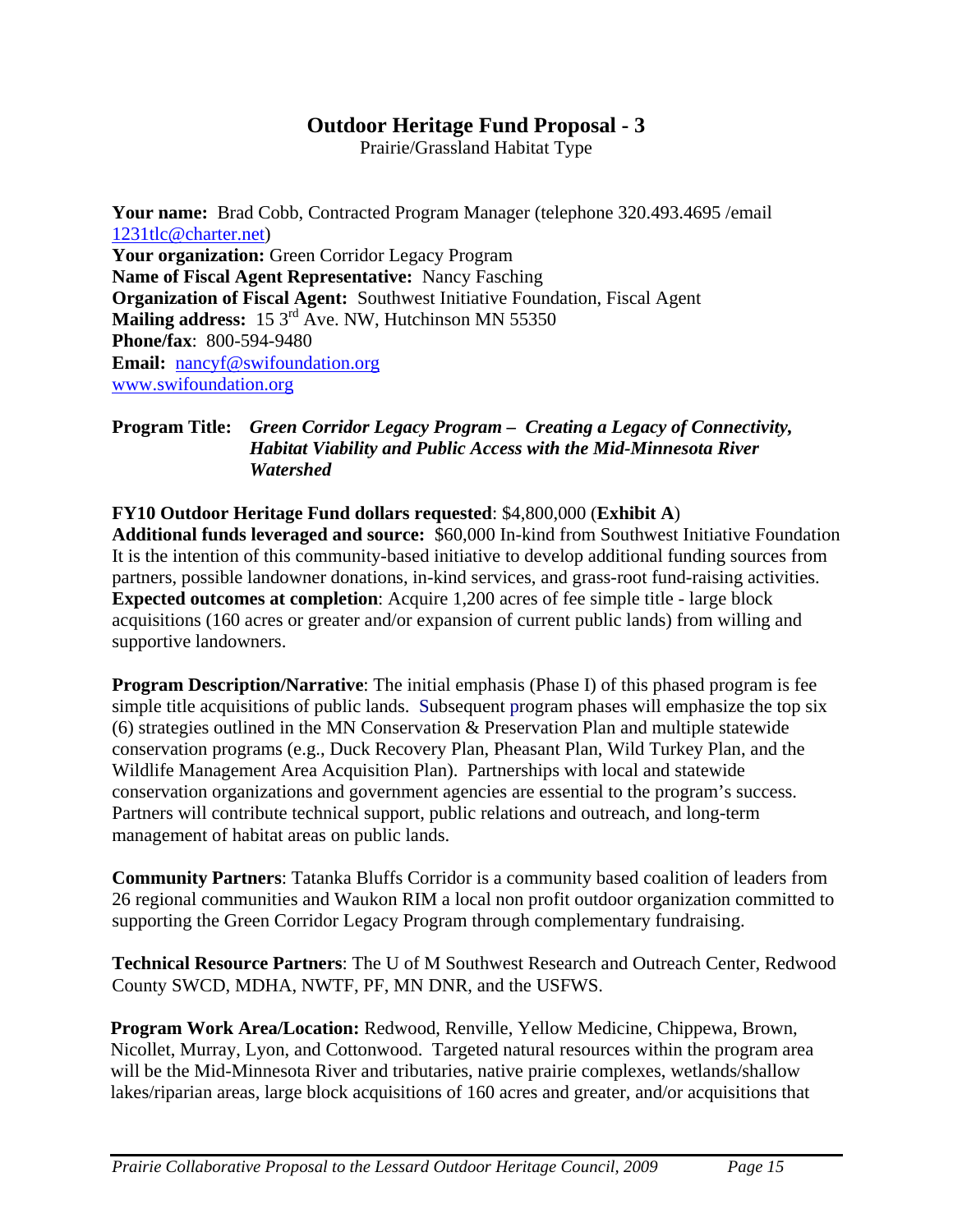will expand current public lands. One source of data used to validate targeted work area is the South Region DNR 2008 Region 4 Conservation Focus Area.

**Timeline for Completion:** Expected outcomes (acquire 1,200 acres) will be achieved by June 30, 2010. Program completion will depend on title transfer processes to the State of Minnesota.

**Measures of Success and Plans to Monitor Outcomes**: The measure of success will be the acres acquired in fee title. Outcomes will be monitored by each partner organization and widely publicized through their public information and outreach programs. Website development will be key to providing accountability and transparency to citizens and stakeholders, widespread access to program goals, objectives, progress toward measurable outcomes, and timely information about program activities. This website could be linked to the official LOHC website. As the Green Corridor Legacy Program moves into future phases, the website will also be a tool to help cultivate new and innovative partnerships and program activities.

| <b>Budget Item</b>                                             | Outdoor<br>Heritage<br>Fund \$\$ | <b>Other State</b><br><b>Funds</b> \$\$ | <b>Other Non-</b><br><b>State</b><br><b>Funds</b> \$\$ | <b>Total Funds \$\$</b> |
|----------------------------------------------------------------|----------------------------------|-----------------------------------------|--------------------------------------------------------|-------------------------|
| Salaries/benefits $-$<br><b>SWIF Program</b><br>Administration | \$120,000                        | N/A                                     | \$60,000                                               | \$180,000               |
| Contracts                                                      | \$95,000                         | N/A                                     | N/A                                                    | \$95,000                |
| Equipment $($<br>\$5000)                                       | N/A                              | N/A                                     | N/A                                                    | N/A                     |
| Materials, supplies                                            | N/A                              | N/A                                     | N/A                                                    | N/A                     |
| Travel                                                         | \$5,000                          | N/A                                     | N/A                                                    | \$5,000                 |
| Land (fee simple,<br>appraisals/survey)                        | \$4,560,000                      | N/A                                     | N/A                                                    | \$4,560,000             |
| Other (website)<br>development)                                | \$20,000                         | N/A                                     | N/A                                                    | \$20,000                |
| <b>Total</b>                                                   | \$4,800,000                      | N/A                                     | \$60,000                                               | \$4,860,000             |

# **Generalized Budget:**

**Describe how long-term costs for sustaining program, monitoring and/or addressing property tax implications will be met:** In this phased proposal, the initial phase is acquiring land from willing and supportive landowners, to be transferred to the appropriate state agency for long-term habitat conservation, outdoor recreational access, sustainability and monitoring. Payment in Lieu of Tax (PILT) will be established by current or traditional methods.

**Describe how local governments will be involved/informed if relevant:** The Green Corridor Legacy program will complement current county government comprehensive/land use plans. The program will notify county boards as fee title acquisitions are proposed. The program also has the cooperation of the MN DNR and local Soil and Water Conservation Districts.

**Describe how many Full Time Equivalent (FTE) jobs this will provide:** Two (2) FTE jobs are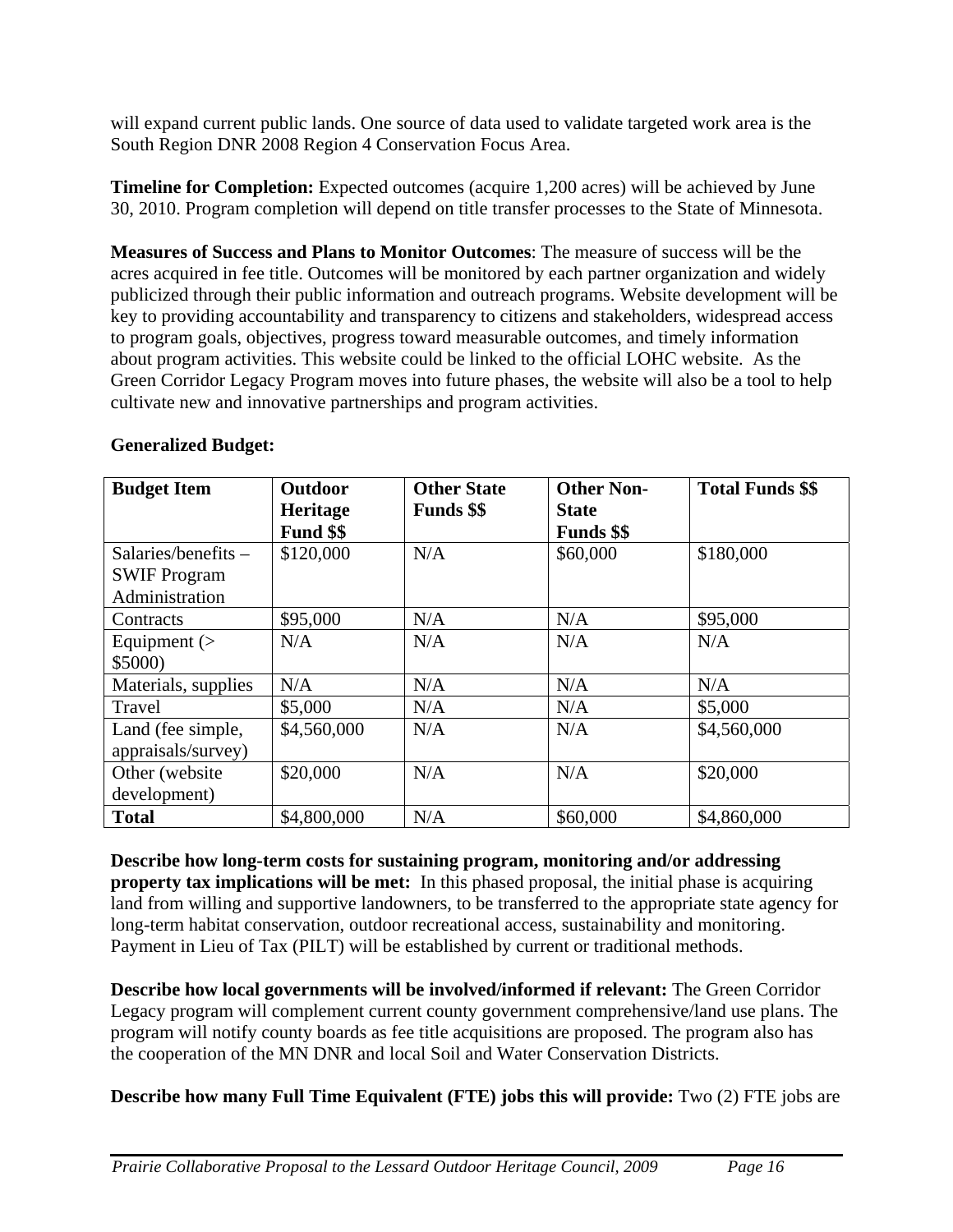anticipated in Phase I, based on budgeted salary/benefits and contracts.

**Southwest Initiative Foundation (SWIF)** will distribute the two (2) FTE program activities and responsibilities to successfully manage and implement the LOHC program proposal within agency departments and/or approved contractor services (e.g. program manager, accounting, auditing, record retention, legal, and various administration support services).

## **Other Considerations:**

### **Public Input on Program Conservation Needs and Program Stakeholder Meetings:**

Prior to submitting this LOHC funding request, numerous partnership/agency and stakeholder meetings were held to establish long-range resource system goals and prioritize conservation and natural resource needs and opportunities within the program area. Representatives of this community based initiative attended many of the broader statewide stakeholder meetings and several LOHC public meetings. On January 29, 2009, a Green Corridor Legacy Informational meeting was held in Redwood Falls MN, with invitations extended to area wildlife groups, local government officials, program partners, civic group leaders, and potential landowners who are willing to participate in program objectives, local/regional business leaders, and local/regional newspapers. The attendance list is available upon request.

As future (long range) phases of the program are funded by the LOHC, the Green Corridor Legacy Program will address: 1) the fragmentation of habitat by connecting existing habitat corridors to provide significant blocks of habitat, 2) goals and objectives of established statewide conservation plans, and 3) renovation of existing conservation lands (public and private) to improve the habitat quality, capacity, and productivity to support increase fish/wildlife populations.

**Natural Resource Infrastructure Invigorates Local/Regional Economies:** Natural resource infrastructure invigorates local and regional economies by providing outdoor recreation and tourism opportunities. Statewide, communities increasingly recognize the importance of natural and recreational areas to their quality of life. Community leaders, groups, and residents are an essential driving force in economic growth and development, and new business concepts are likely to arise as a direct result of recreation and tourism benefits of the Green Corridor Legacy program.

**Criteria for Requesting Organization:** *Southwest Initiative Foundation (SWIF), fiscal agent* SWIF manages a resource base of \$43,000,000 and has a 23-year record of engagement with the region most directly affected by the Green Corridor Legacy Program. The most recent example of SWIF's capacity to successfully manage and implement a conservation project/program similar in scale, scope, and complexity to the Green Corridor Program is a 2008 Minnesota Environmental and Natural Resources Trust Fund grant for land planning, acquisitions, and easements in the Minnesota River Valley. SWIF has consistently established and employed the financial and managerial controls needed to successfully and fully implement the proposed program, as evidenced by the attached 2008 external financial audit with no negative findings.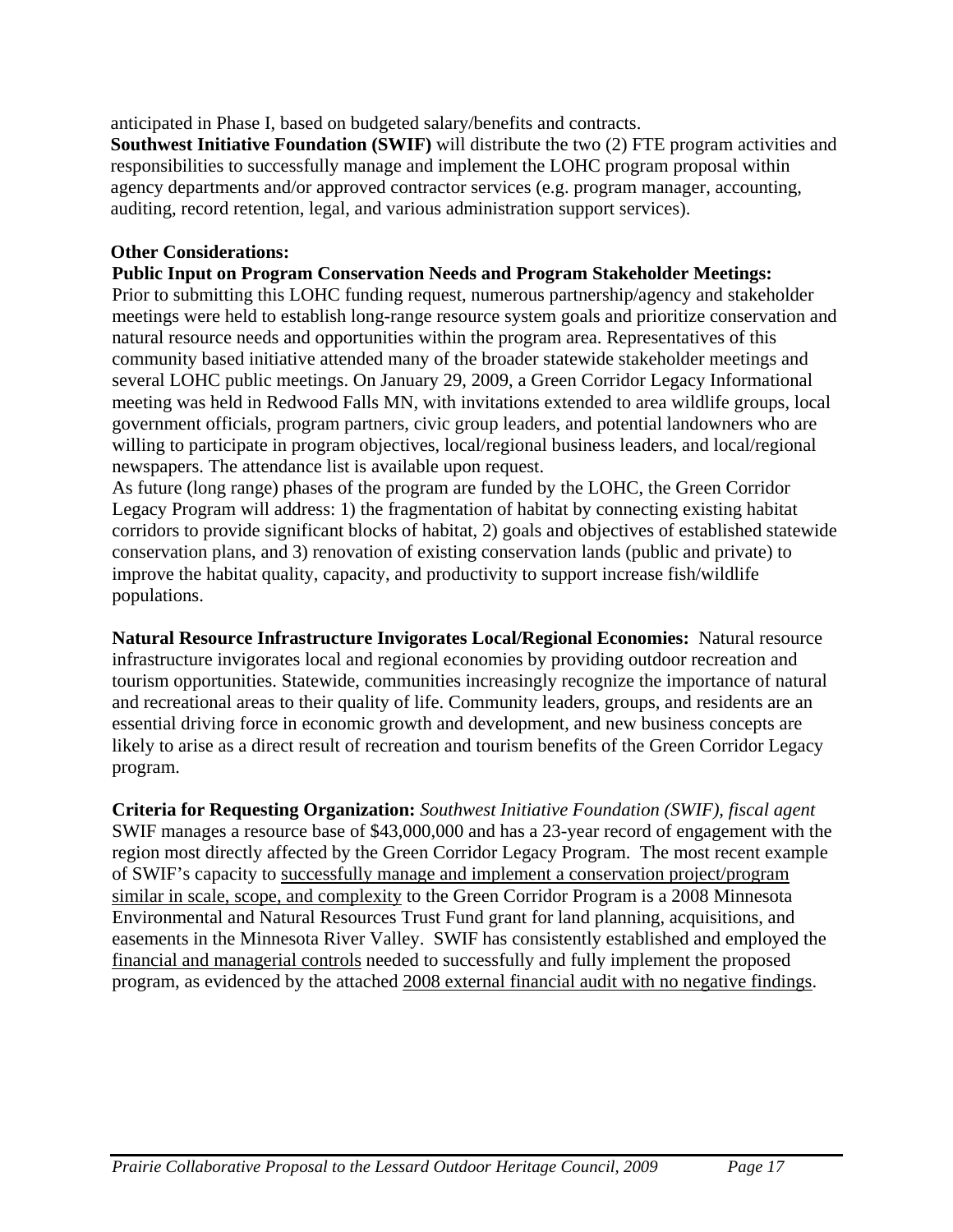Prairie/Grassland Habitat Type

**Your name:** Alice Hanley, Refuge Manager, Northern Tallgrass Prairie National Wildlife Refuge

**Your organization:** US Fish and Wildlife Service **Mailing address:** 44843 County Highway 19 Odessa, MN 56276 **Phone/fax number:** (320) 273-2191/ (320) 273-2231 **Email address:** alice\_hanley@fws.gov

**Program/project short name:** Northern Tallgrass Prairie NWR Land Acquisition

### **FY10 Outdoor Heritage Fund dollars requested**: \$2,000,000

### **Additional funds leveraged and source:**

\$80,000 of existing USFWS Refuge and Realty operations funding

### **Expected outcomes at completion:**

Protect approximately 650 acres of native prairie through fee title acquisition or 2000 acres through the purchase of habitat easements or a combination of both fee title and easement acquisition. Lands protected will be within the Northern Tallgrass Prairie Habitat Preservation Area in western Minnesota.

### **Short narrative of program/project, location(s), timeline for completion and measures of success:**

The funds will be used to purchase fee title and habitat easements to become units of the Northern Tallgrass Prairie National Wildlife Refuge in western Minnesota. The majority of the lands protected will consist of native prairie, however, restoration of wetlands and grasslands will also be completed where needed.

| <b>Budget Item</b>      | <b>Outdoor Heritage Fund \$\$</b> | <b>Other Fund \$\$</b> | <b>Total Funds \$\$</b> |
|-------------------------|-----------------------------------|------------------------|-------------------------|
| Salaries/benefits       |                                   | \$30,000               | \$30,000                |
| Contracts               |                                   |                        |                         |
| Equipment ( $>$ \$5000) |                                   |                        |                         |
| Materials, supplies     |                                   | \$50,000               | \$50,000                |
| Travel                  |                                   |                        |                         |
| Land (fee, easement)    | \$2,000,000                       |                        | \$2,000,000             |
| Other (list)            |                                   |                        |                         |
| <b>Total</b>            | \$2,000,000                       |                        | \$2,080,000             |

Generalized budget:

### **Describe how long-term costs for sustaining project, monitoring and/or addressing property tax implications will be met:**

Long term costs for restoration, management, and wildlife and habitat monitoring will be funded through annual refuge operations funding. Revenue sharing payments (in lieu of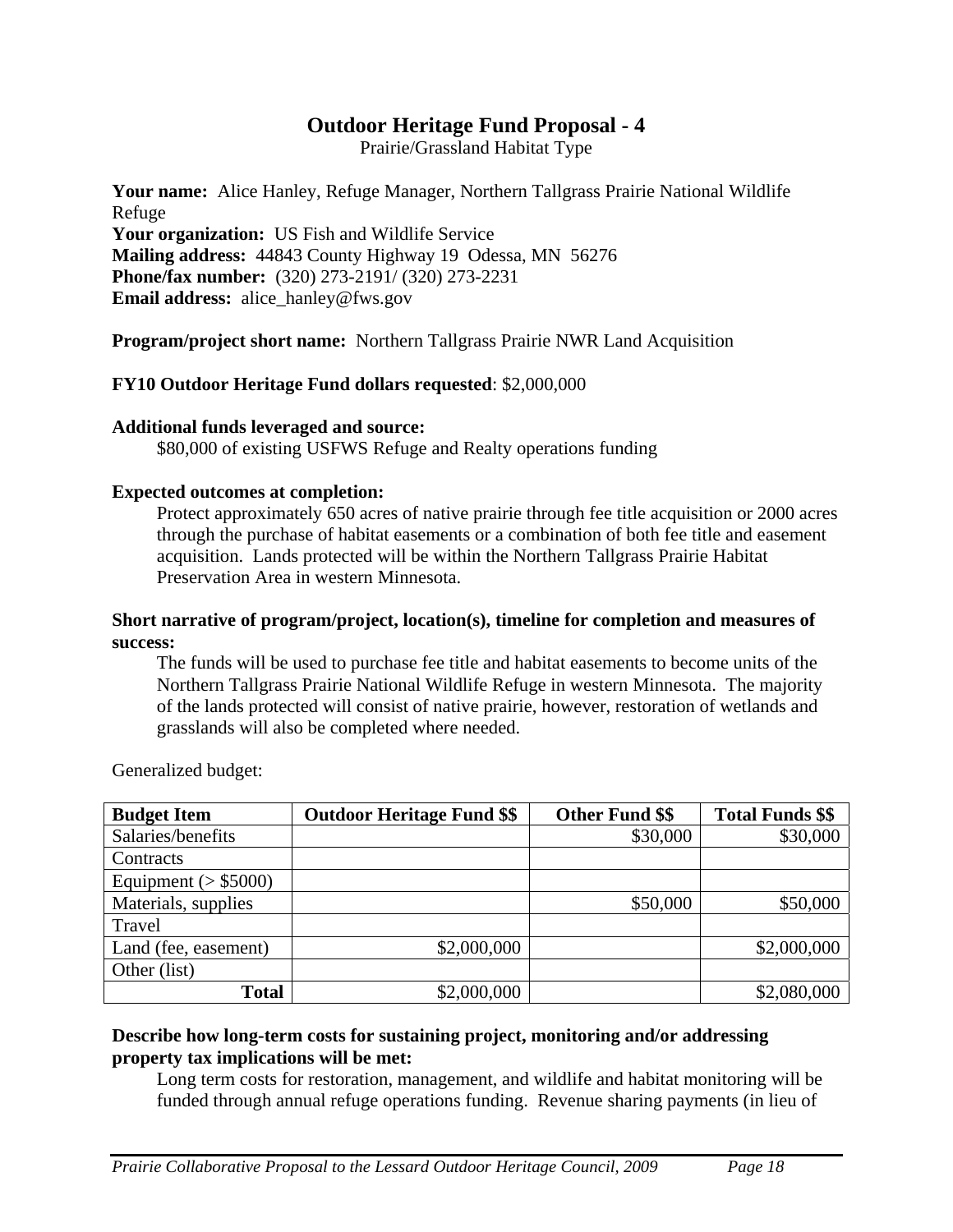taxes) will be made for all fee title lands in accordance with federal law. Habitat easement purchases do not impact property taxes as they remain the responsibility of the landowner.

### **Describe how local governments will be involved/informed if relevant:**

Local MNDNR and USDA offices will be contacted regarding potential fee title/easement purchases to determine if any ongoing programs will affect acquisition.

### **Describe how many Full Time Equivalent (FTE) jobs this will provide:**

No new or existing positions will be supported with LOHC funds. Existing Refuge and Realty personnel and funding will be used to assess, appraise, and purchase the lands.

### **Describe how this project will provide public access for hunting, fishing and other recreation:**

Lands purchased in fee title will be open to hunting, wildlife observation, photography, outreach and interpretation. Lands purchased as habitat easements will not be open to public access.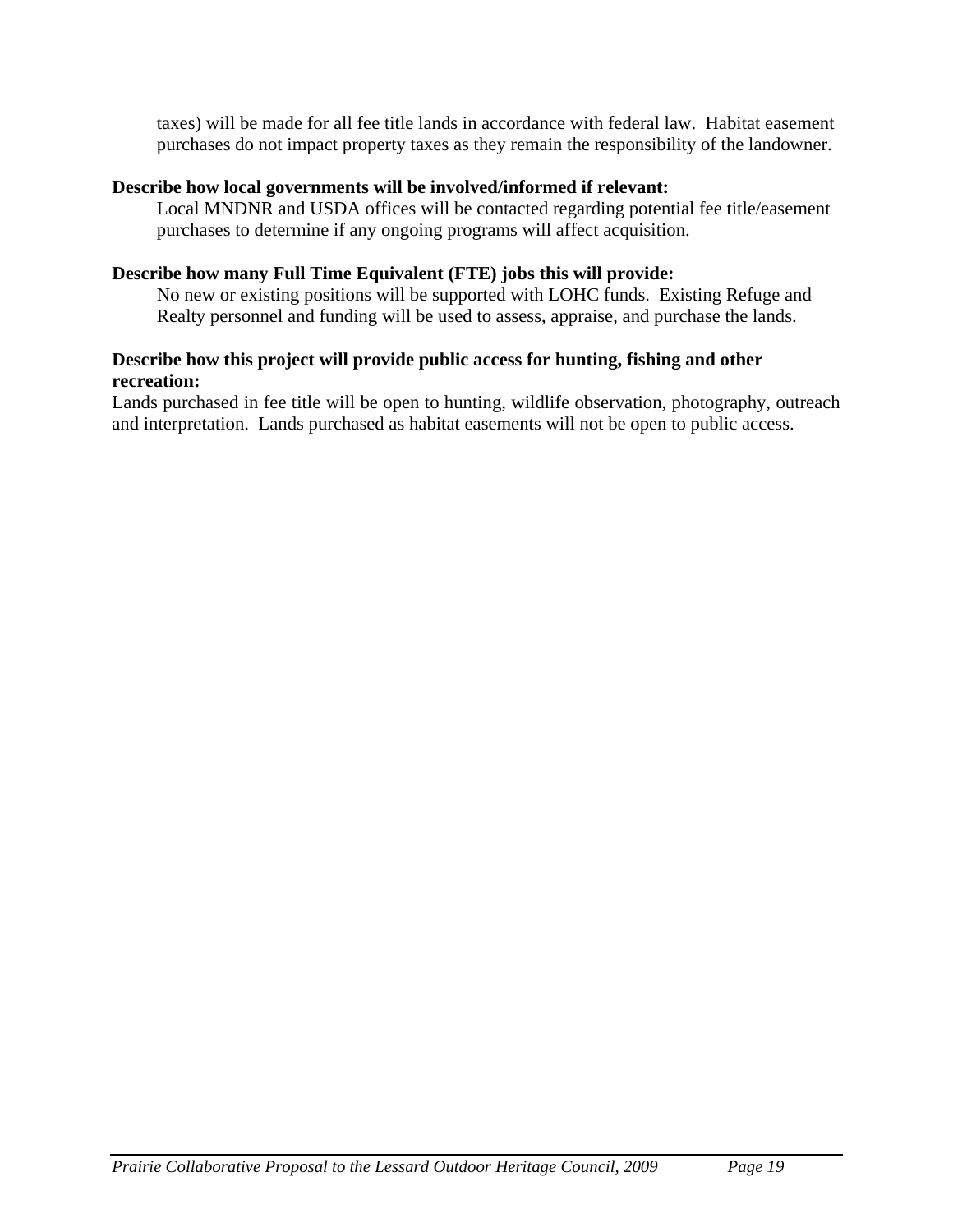Prairie/Grassland Habitat Type

**Name**: Kris Larson **Organization**: Minnesota Land Trust **Mailing address**: 2356 University Ave., Suite 240, St. Paul, MN 55114 **Phone/fax number**: 651-647-9590 (phone); 651-647-9769 (fax); 218-722-4641 (Duluth) **Email address**: klarson@mnland.org

**Program/project short name**: Bluffland Prairie Protection Initiative **FY10 Outdoor Heritage Fund dollars requested**: \$690,000

**Additional funds leveraged and source**: \$450,000--value of donated easement and other private donations.

**Expected outcomes at completion:** Acquire 4-6 conservation easements on 300-500 acres of properties with native prairie, oak savanna and grasslands.

**Short narrative of program/project, location(s), timeline for completion and measures of success**: Since 1996, the Minnesota Land Trust's has protected more than 3,000 acres of native prairies and grasslands on 175 properties. This initiative will continue this effort by securing 4-6 new conservation easements on private lands with critical prairie and grassland habitat in the Mississippi River Blufflands. The Land Trust has completed a landscape plan for the Blufflands, identifying several priority sites including one along the Root River and one along Bullard Creek near Red Wing. Protection of these sites will provide multiple public benefits—preservation of game and non-game species habitat, prevention of detrimental impacts to cold water trout streams and protection of the region's rich forests and celebrated scenic beauty.

| <b>Budget Item</b>       | <b>Outdoor</b><br>Heritage<br>Fund \$\$ | <b>Other State</b><br><b>Funds</b> \$\$ | <b>Other Non-</b><br><b>State</b><br><b>Funds</b> \$\$ | <b>Total Funds \$\$</b> |
|--------------------------|-----------------------------------------|-----------------------------------------|--------------------------------------------------------|-------------------------|
| Salaries/benefits        | 80,000                                  |                                         |                                                        |                         |
| Contracts and            | 50,000                                  |                                         |                                                        |                         |
| <b>Transaction Costs</b> |                                         |                                         |                                                        |                         |
| Equipment $($            |                                         |                                         |                                                        |                         |
| \$5000                   |                                         |                                         |                                                        |                         |
| Materials, supplies      | 5,000                                   |                                         |                                                        |                         |
| Travel                   | 5,000                                   |                                         |                                                        |                         |
| Conservation             | 450,000                                 |                                         |                                                        |                         |
| <b>Easement Purchase</b> |                                         |                                         |                                                        |                         |
| Price                    |                                         |                                         |                                                        |                         |
| Other (conservation)     | 100,000                                 |                                         |                                                        |                         |
| easement                 |                                         |                                         |                                                        |                         |
| stewardship funding)     |                                         |                                         |                                                        |                         |
| <b>Total</b>             | \$690,000                               |                                         | \$450,000                                              | \$1,140,000             |

### **Generalized budget**: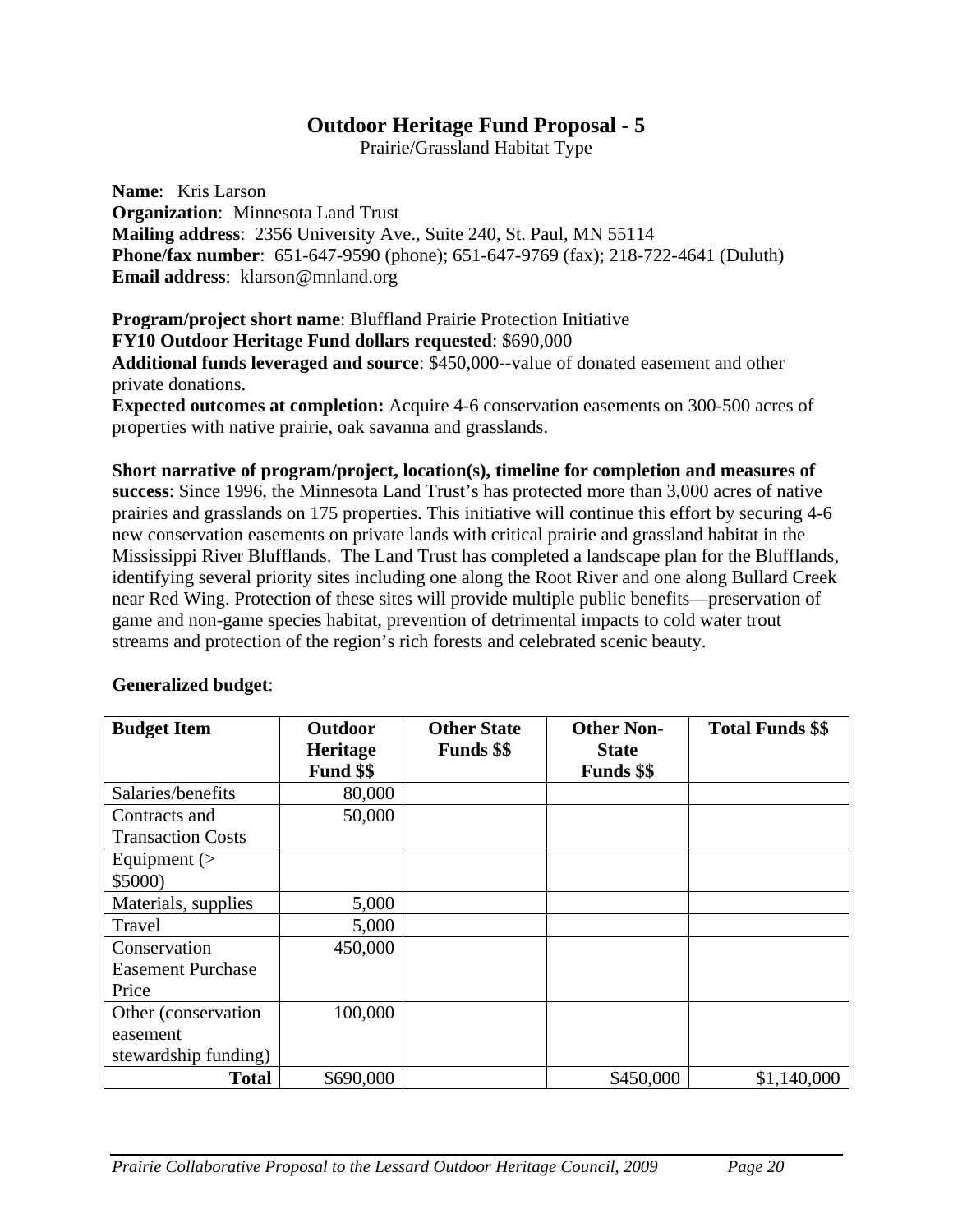### **Describe how long-term costs for sustaining project, monitoring and/or addressing**

**property tax implications will be met**: These projects will be sustained long term through the Minnesota Land Trust accredited Conservation Easement Stewardship Program. The conservation easement properties will be monitored annually, appropriate easement management and record keeping conducted and any potential violations enforced as appropriate. Funds from this grant will be dedicated to the Land Trust's Stewardship Fund for this purpose. Additionally, ecological management plans will be required for protected properties.

### **Describe how local governments will be involved/informed if relevant**:

The Minnesota Land Trust has a history of working with local governments in southeast Minnesota to achieve mutual conservation objectives. Where appropriate, these local governments will be informed of the easement acquisitions, while simultaneously respecting issues of landowner confidentiality. The Land Trust routinely consults local plans when evaluating private conservation projects.

### **Describe how many Full Time Equivalent (FTE) jobs this will provide**:

Minnesota Land Trust: 1 FTE, spread throughout multiple staff to achieve the necessary tasks. Contracts/others: Other jobs that will benefit are attorneys, appraisers, GIS specialists, resource professionals, title companies, and others.

### **Describe how this project will provide public access for hunting, fishing and other**

**recreation:** Hunting, fishing and other low-impact recreation would be allowed uses within the terms of the easement and landowners can conduct these activities as desired. And while these will be private land conservation easements and public access will not be required, landowners could chose to allow public access if desired.

### **Other considerations:**

The prairies in the southeast, while not as prevalent as the larger expanses of tall-grass prairies found further west, are none-the-less critical as a habit component in Minnesota. The Blufflands ecological subsection has been identified in the State's Wildlife Action Plan as having the highest concentration of species in greatest conservation needs, based in part on the rich diversity of the Blufflands' landcover, which includes eastern broadleaf forest, oak savanna and blufftop prairies. These unique prairie and grassland systems are found on largely on private land, including the majority of remaining prairie in the region as identified on the DNR's map of remaining prairie dated January, 2009.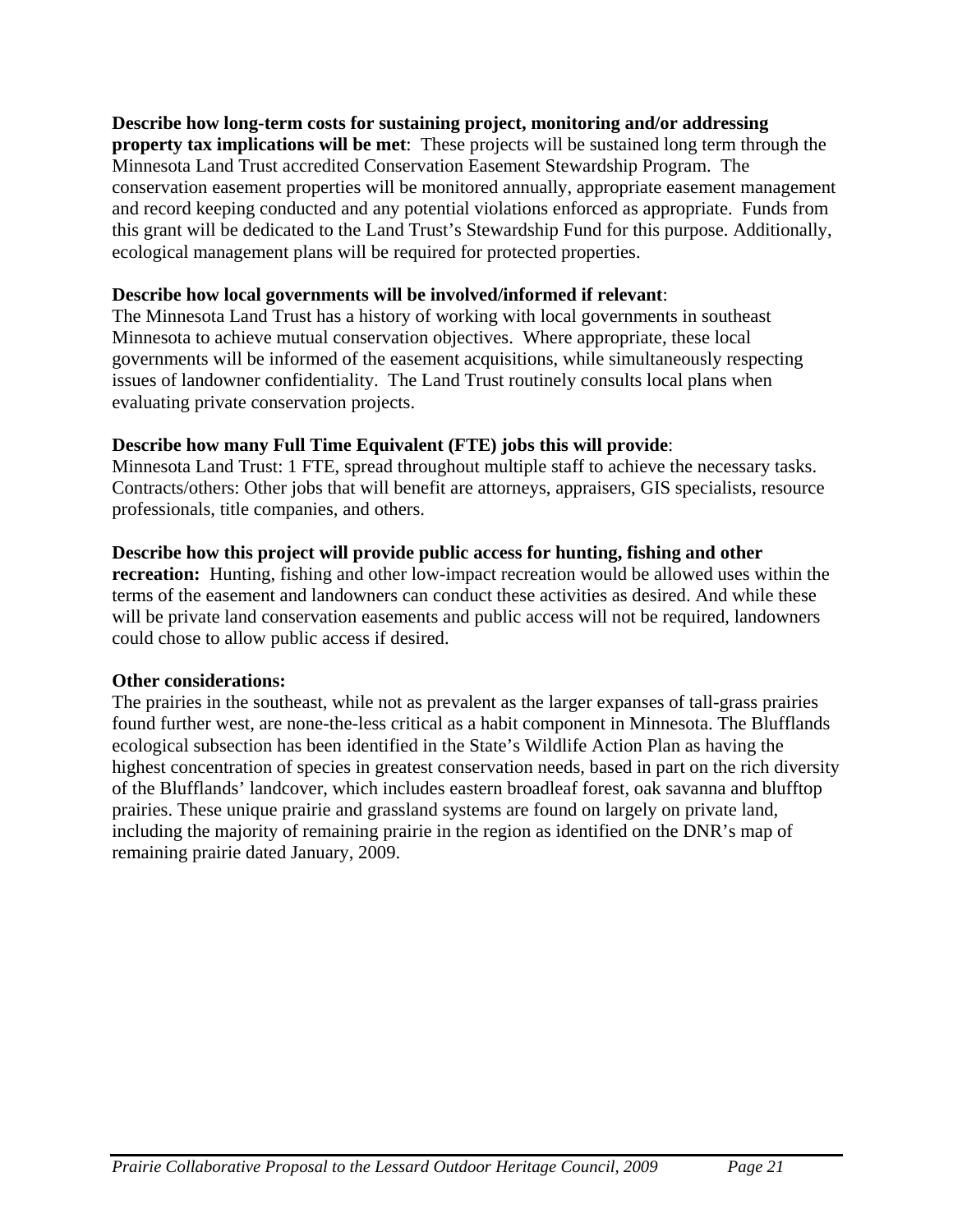Prairie/Grassland Habitat Type

**Your name**: Bob McGillivray **Your organization:** The Trust for Public Land **Mailing address:** 2610 University Ave. W., Suite 300, St. Paul, MN 55114 **Phone/fax number:** 651-999-5300 **Email address: bob.mcgillivray@tpl.org**

**Program/project short name:** TPL's Cooperative WMA Prairie Acquisition Initiative 2010 **FY10 Outdoor Heritage Fund dollars requested:** \$800,000 **Additional funds leveraged and source:** \$800,000 donated land value **Expected outcomes at completion:** By June 30, 2010, approximately 200 acres dominated by grassland in Olmsted County will be protected as a Wildlife Management Area.

**Short narrative of program/project, location(s), timeline for completion and measures of success:** The Trust for Public Land, the Minnesota Department of Natural Resources, and the Minnesota Land Trust recently succeeded in working with this elderly landowner to protect 500 acres of his land at a 50% bargain sale price. A small window of opportunity exists now to protect another 200 acres at a significant discount. The land would be acquired by The Trust for Public Land and conveyed to the DNR by June 30, 2010 for management as a WMA. This land would provide a much-needed solution to on-going resident Canada Goose management issues and would provide close-to-home hunting opportunities near the population center of Rochester.

| <b>Budget Item</b>      | <b>Outdoor Heritage Fund \$\$</b> | <b>Other Fund \$\$</b> | <b>Total Funds \$\$</b> |
|-------------------------|-----------------------------------|------------------------|-------------------------|
| Salaries/benefits       |                                   |                        |                         |
| Contracts               |                                   |                        |                         |
| Equipment ( $>$ \$5000) |                                   |                        |                         |
| Materials, supplies     |                                   |                        |                         |
| Travel                  |                                   |                        |                         |
| Land (fee)              | \$800,000                         | \$800,000              | \$1,600,000             |
| Other (list)            |                                   |                        |                         |
| <b>Total</b>            | \$800,000                         | \$800,000              | \$1,600,000             |

# **Generalized budget:**

**Describe how long-term costs for sustaining project, monitoring and/or addressing property tax implications will be met:** This acquisition will be accomplished with help from The Trust for Public Land, which uses privately-raised funds to cover its acquisition activities including the due diligence costs associated with the transaction. The land will ultimately be conveyed to the DNR, which will be responsible for making payments in lieu of taxes. TPL will work with the DNR to plan for funding of stewardship costs.

**Describe how local governments will be involved/informed if relevant**: The City of Rochester and Olmsted County have both been consulted on this project. The City of Rochester has a nature program that uses this property for owl study and that would be supportive of its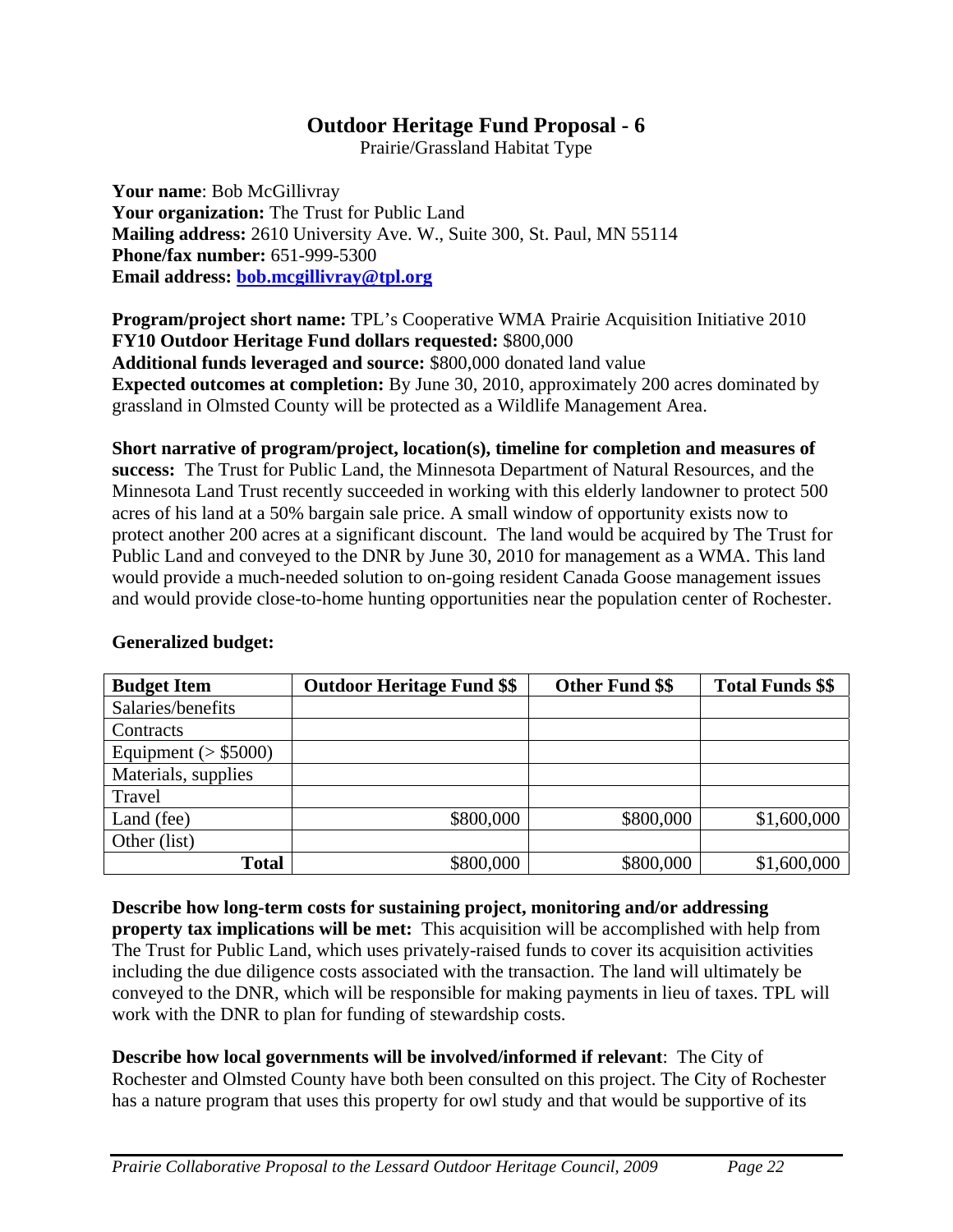protection. Official township notification would be made and County Board approval would be sought.

**Describe how many Full Time Equivalent (FTE) jobs this will provide:** This funding would provide a total of approximately 8.5 FTE. It will be used private funds raised by TPL that support approximately 1 FTE, including TPL staff and those who TPL would contract with including appraisers, surveyors, environmental consultants, and title companies. Additionally, the landowner intends to use his proceeds to pay for his attorney and financial consultant and he intends to donate the remainder of the proceeds to a number of local charities (7 FTE). A portion of this property is also currently leased as cropland and will likely continue to be leased for a time after DNR acquisition. This not only provides a livelihood for the farmer, but may also provide a small amount of revenue to the DNR.

# **Describe how this project will provide public access for hunting, fishing and other recreation:**

The property would be owned and managed by the Department of Natural Resources as a Wildlife Management Area, which by law is open to the public for hunting and other recreation. In addition to hunting, opportunities exist for bird watching, mushroom hunting, and berrypicking.

**Other considerations:** The Trust for Public Land has a strong 36-year history of successful land protection efforts across the country. In Minnesota, TPL has worked with public agencies to protect over 84,000 acres of priority lands valued at over \$83 million.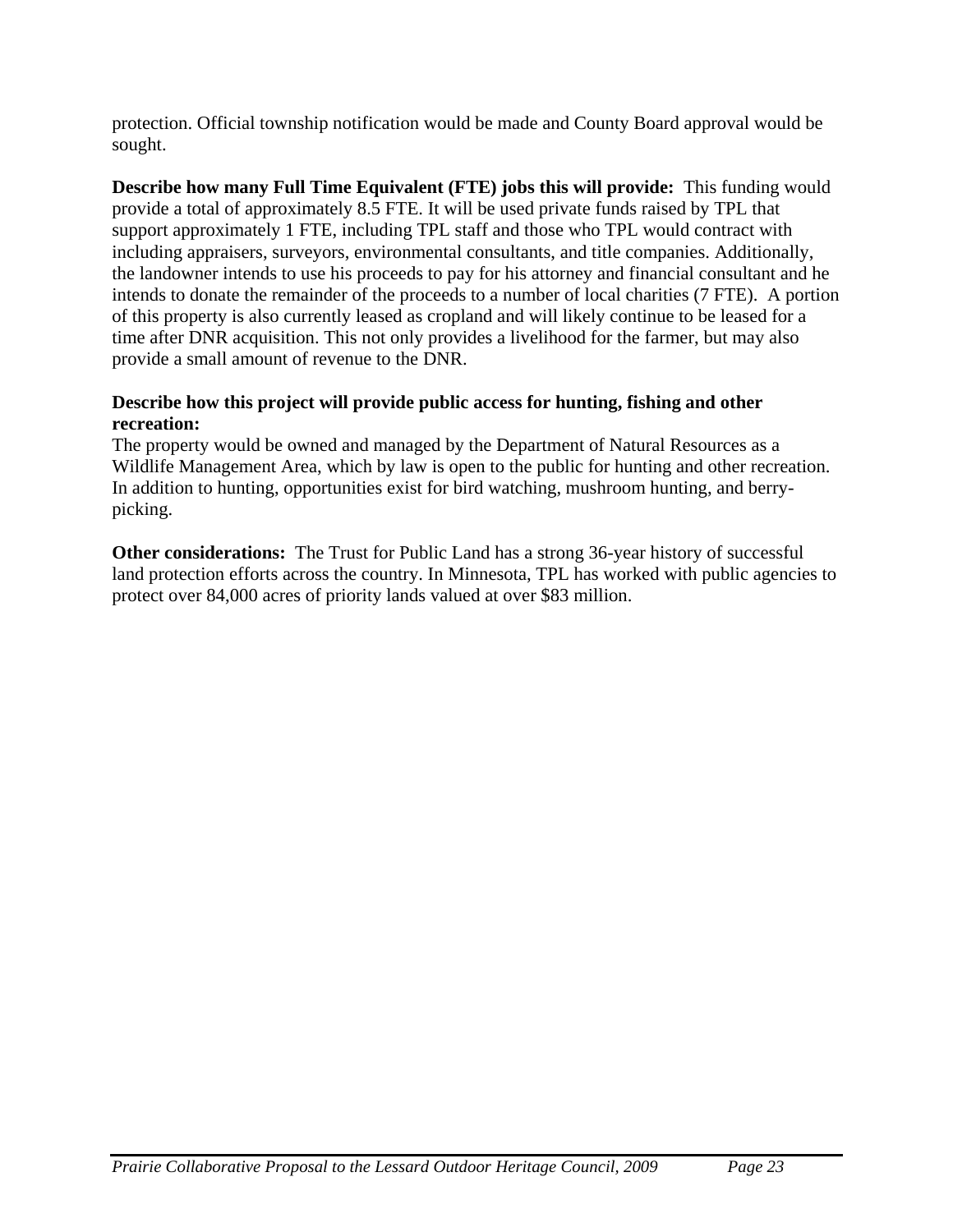Prairie/Grassland Habitat Type

**Your name:** Matt Holland, Sr. Field Coordinator **Your organization:** Pheasants Forever, Inc. **Mailing address:** 679 West River Drive **Phone/fax number:** (320)354-4377 **Email address:** mholland@pheasantsforever.org



**Program/project short name:** Prairie Heritage Fund - Acquisition **FY10 Outdoor Heritage Fund dollars requested:** \$3,000,000 **Additional funds leveraged and source:** \$700,000

**Expected outcomes at completion:** Protect and initially restore 1,200 acres of grassland and associated wetland, riparian or other habitat through fee-title purchase of state Wildlife Management Areas.

**Short narrative of program/project, location(s), timeline for completion and measures of success:** Working with 76 local chapters and 25,000 members across the state of Minnesota, PF will acquire 1,200 acres of state wildlife management areas to enhance grassland and prairie habitat and provide public recreation opportunities for the citizens of Minnesota. All projects are additions to existing Wildlife Management Areas or have a direct connection to resources in the public trust. Purchase will be from willing sellers. Priority will be placed on remnant native prairie and tracts that provide significant grassland habitat protection and restoration. PF has currently identified 19 active projects consisting of 2,300 acres in eleven counties.

# **Generalized budget:**

| <b>Budget Item</b>  | Outdoor         | <b>Other State</b> | <b>Other Non-</b> | <b>Total Funds \$\$</b> |
|---------------------|-----------------|--------------------|-------------------|-------------------------|
|                     | <b>Heritage</b> | <b>Funds</b> \$\$  | <b>State</b>      |                         |
|                     | Fund \$\$       |                    | <b>Funds</b> \$\$ |                         |
| Salaries/benefits   | 50,000          |                    |                   | 50,000                  |
| Contracts           | 250,000         |                    |                   | 250,000                 |
| Equipment $($       |                 |                    |                   |                         |
| \$5000              |                 |                    |                   |                         |
| Materials, supplies |                 |                    |                   |                         |
| Travel              |                 |                    |                   |                         |
| Land (fee,          | 2,700,000       | 700,000            |                   | 3,400,000               |
| easement)           |                 |                    |                   |                         |
| Other (list)        |                 |                    |                   |                         |
| <b>Total</b>        | 3,000,000       | 700,000            |                   | 3,700,000               |

**Describe how long-term costs for sustaining project, monitoring and/or addressing property tax implications will be met:** Properties will be purchased by PF, Inc. and donated to the State of Minnesota for enrollment into the Wildlife Management Area System. DNR Area Wildlife Managers would be ultimately responsible for the long term habitat management and facility considerations. The DNR would assume PILT payments unless otherwise directed by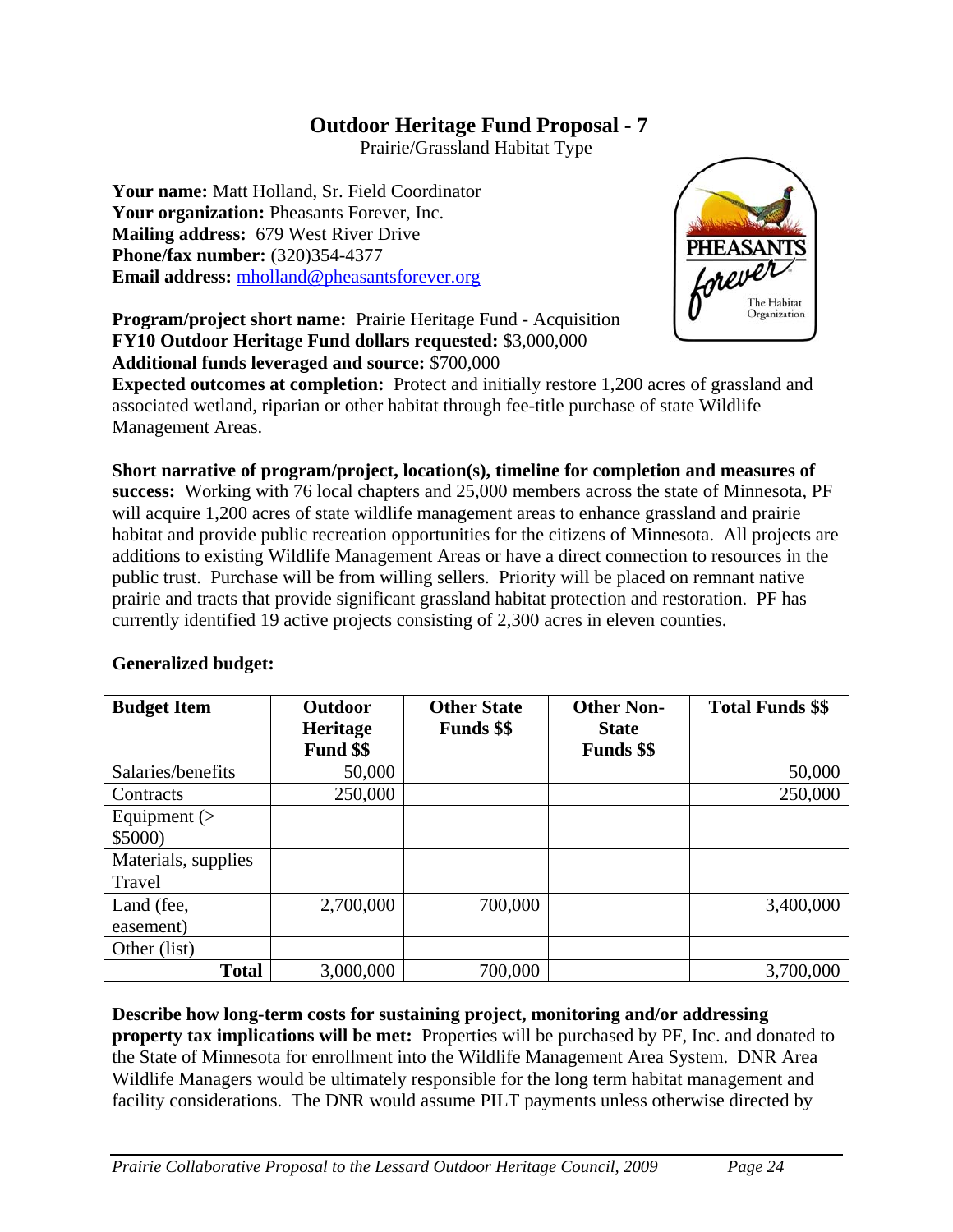LOHC. PF has been a significant partner in the heritage enhancement grant program through DNR that accelerates restoration and management of habitat on WMA lands. PF is seeking additional funds through LOHC and will continue to seek and provide funding in partnership with the DNR and others for the habitat management on WMA lands.

**Describe how local governments will be involved/informed if relevant:** County boards will be notified of lands purchased as Wildlife Management Areas.

**Describe how many Full Time Equivalent (FTE) jobs this will provide:** 0.5 FTE directly to add capacity for land acquisition. PF does not have an economic analysis to determine the impact on jobs and the economy of land transactions, however we do employ surveyors, appraisers, legal counsel, title companies, and various other professionals to complete land acquisition projects.

**Describe how this project will provide public access for hunting, fishing and other recreation:** All lands acquired will be open to public hunting and recreation consistent with the state wildlife management area system.

**Other considerations:** PF is a significant partner in protecting, restoring and managing state wildlife management areas. Since inception, PF has participated in acquisitions with dozens of partners accounting for 25,000 acres of WMA's. Pheasants Forever's mission is to improve pheasant and other wildlife populations through habitat protection, restoration and enhancement, public awareness and education, and influencing land and water policy.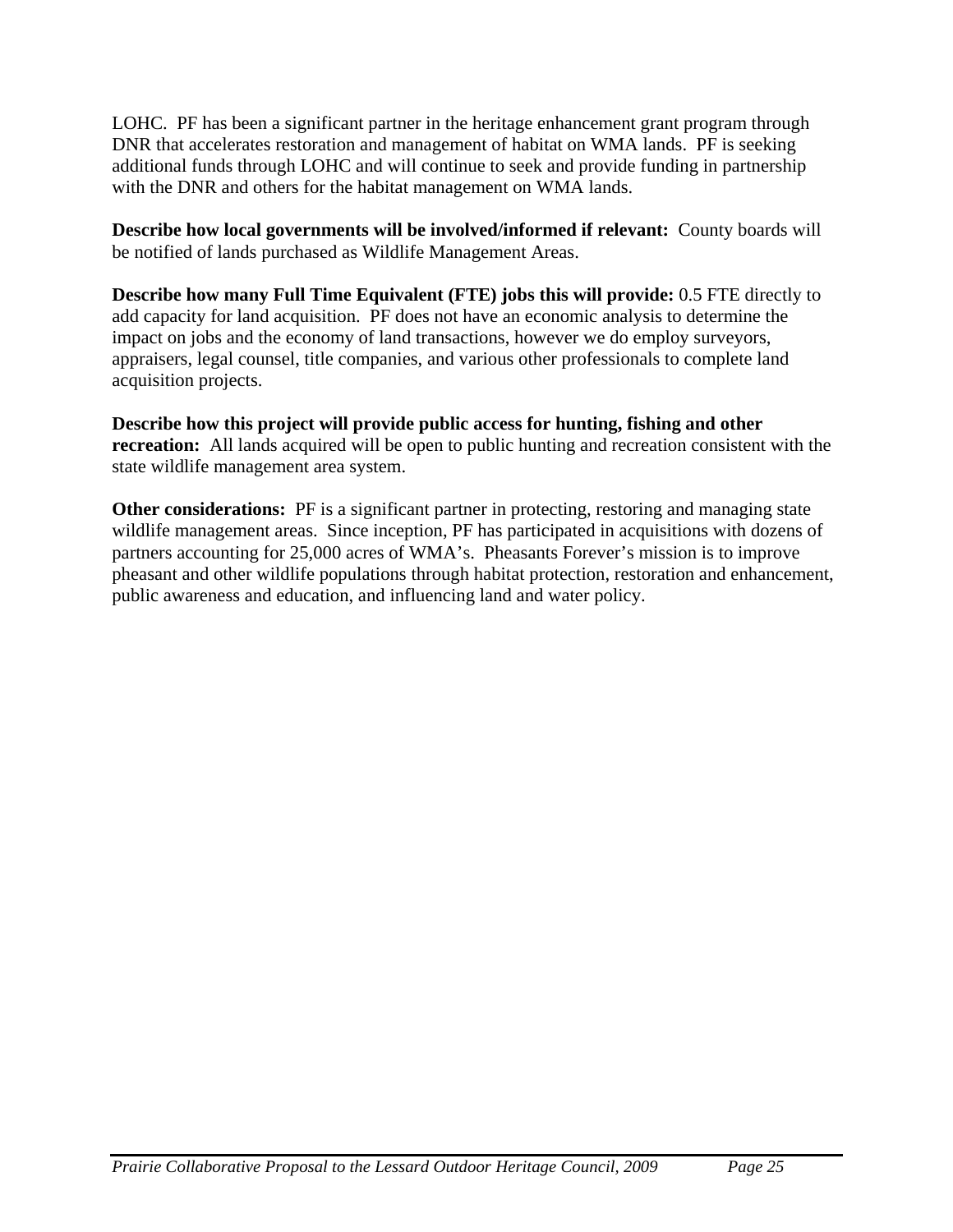Prairie/Grassland Habitat Type

**Your name:** John VonDeLinde, Director of Parks and Recreation **Your organization:** Anoka County **Mailing address:** 550 Bunker Lake Blvd. NW, Andover, MN 55304 **Phone/fax number:** 763-767-2860 / 763-755-0230 **Email address:** john.vondelinde@co.anoka.mn.us

**Program/project short name:** Phase 1 - 550 Acre Land Acquisition along the Rum River and Cedar Creek **FY10 Outdoor Heritage Fund dollars requested:** \$ 3,800,000 for acquisition

**Additional funds leveraged and source:** \$30,000

**Expected outcomes at completion:** 550 acres of land protected.

**Short narrative of program/project, location(s), timeline for completion and measures of success:** The proposed project consists of two phases. The first phase is the acquisition of approximately 550 acres located along the Rum River and Cedar Creek in the Cities of Oak Grove and Andover. The second phase will be the restoration of approximately 390 acres to a prairie/grassland habitat. The acquisition of this site will make an excellent conservation area for fishing on the Rum River and Cedar Creek. Public hunting will be provided for through the issuance of permits and could include deer, pheasant and turkey hunting. Currently, the 550 acres is owned by a land development group interested in quickly selling this property. Without immediate action, this opportunity could be lost forever. If awarded funds, land acquisition would begin immediately.

| <b>Budget Item</b>     | <b>Outdoor Heritage</b> | <b>Other State</b> | <b>Other Fund \$\$</b> | <b>Total Funds \$\$</b> |
|------------------------|-------------------------|--------------------|------------------------|-------------------------|
|                        | Fund \$\$               | Fund \$\$          | (Anoka County)         |                         |
| Salaries/benefits      |                         |                    | \$20,000               | \$20,000                |
| Contracts              |                         |                    | \$7,000                | \$7,000                 |
| Equipment( $>$ \$5000) |                         |                    |                        |                         |
| Materials, supplies    |                         |                    | \$3,000                | \$3,000                 |
| Travel                 |                         |                    |                        |                         |
| Land (fee, easement)   | \$3,800,000             |                    |                        | \$3,800,000             |
| Other (list)           |                         |                    |                        |                         |
| <b>Total</b>           | \$3,800,000             |                    | \$30,000               | \$3,830,000             |

### **Generalized budget:**

**Describe how long-term costs for sustaining project, monitoring and/or addressing property tax implications will be met:** Property tax losses are anticipated to be negated through increases in property values near the protected natural area. Additionally, using the 550 acres as open space vs. the original proposed single family development will reduce future costs to local governments in providing public services.

**Describe how local governments will be involved/informed if relevant:** The County has been in contact with both the cities of Oak Grove and Andover and has informed them of the County's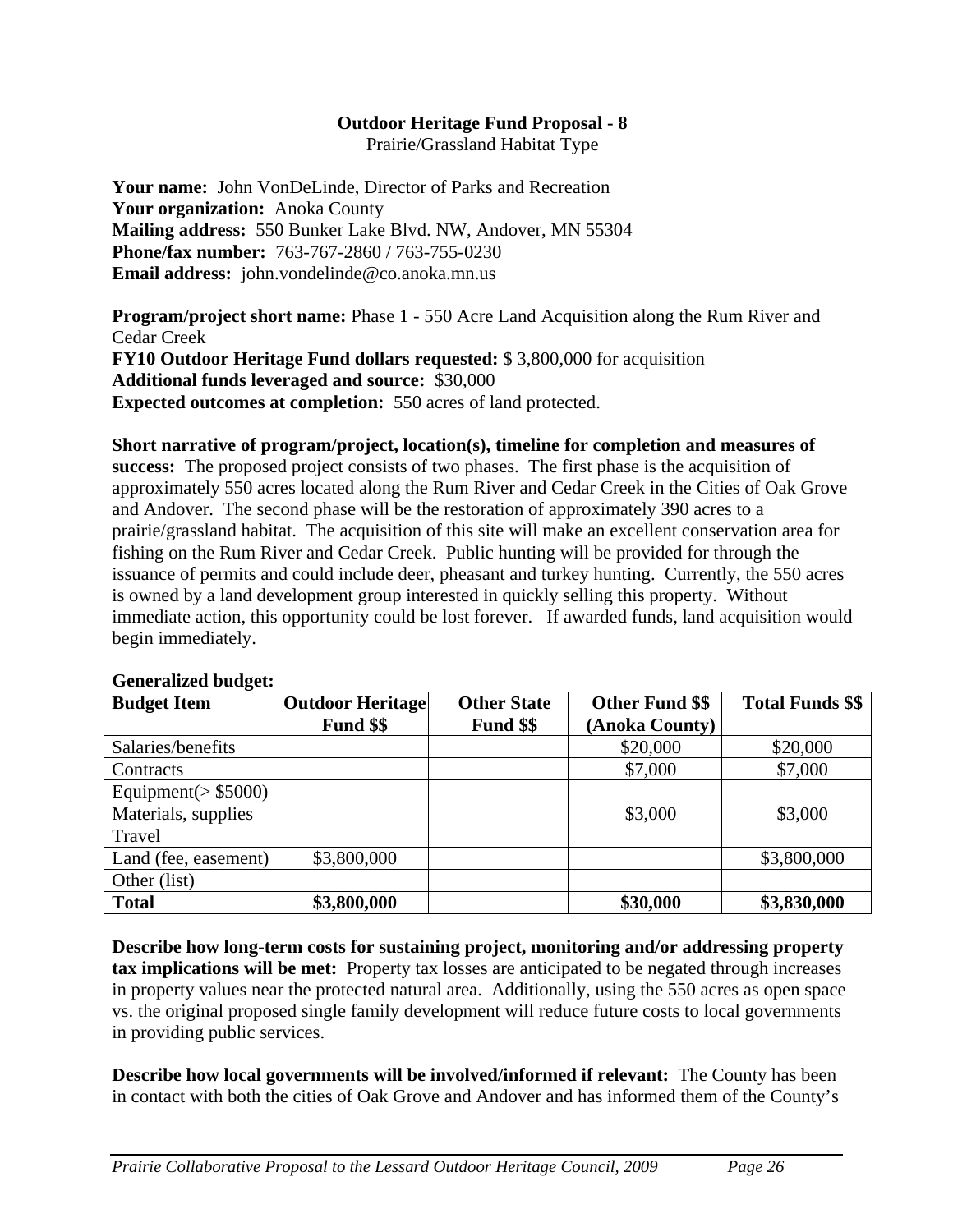proposal. To date, both have been positive in their response. If this proposal proceeds, the cities would be asked to support the project through formal resolution or letter of support. Both the City of Andover and the City of Oak Grove would kept informed throughout the acquisition and restoration process.

**Describe how many Full Time Equivalent (FTE) jobs this will provide:** The acquisition portion of this project will help support approximately 3.0 FTE's.

### **Describe how this project will provide public access for hunting, fishing and other**

**recreation:** When acquired and opened for public use, it will provide an excellent conservation resource in an urbanizing area, for public hunting and fishing. Other activities may include walking trails, wildlife observation, scenic rest areas and interpretive features.

### **Other considerations:**

- 1. The land is currently owned by a development group and the acquisition and protection of these parcels are of utmost concern. Without, immediate action, this opportunity could be lost forever. By acquiring this land, the LOHC has an excellent opportunity to increase and enhance the biological diversity in the area, as well as increase and enhance the hunting and fishing opportunities in the region.
- 2. Once acquired, the County proposes to restore approximately 390 acres of the 550 acres to a prairie/grassland habitat. The structure and function of the prairie/grassland habitat is such that it provides the necessary biological diversity needed to support game populations, such as ring-neck pheasants, rough grouse, wild turkeys, white tail deer, wood ducks and mallards. The grassland habitat also provides excellent nesting habitat for a variety of species, such as white tail deer, wood ducks and mallards.
- 3. Existing land that has not been cultivated is recognized by the MnDNR as an area that provides a valuable ecological corridor along two major greenways in which species can move through the area with relative ease. With the acquisition, this corridor would be protected and enhanced to increase the number of game species and increase the ease with which they move through this corridor.
- 4. The acquisition of these parcels will protect 550 acres of habitat at the confluence of the Rum River and Cedar Creek. There is approximately 1-1/2 miles of shoreline along the Rum River and about 3/4 of a mile of the Cedar Creek that runs through the property. The Rum River provides angling access opportunities for some of the most sought after game fish, such as walleye, northern pike, and small mouth bass. The river also provides exceptional fisheries habitat for these game fish populations.
- 5. The flood plain and riparian edges along the Rum River and Cedar Creek provide excellent habitat and cover for all migratory waterfowl species and habitat for white tail deer and wild turkeys.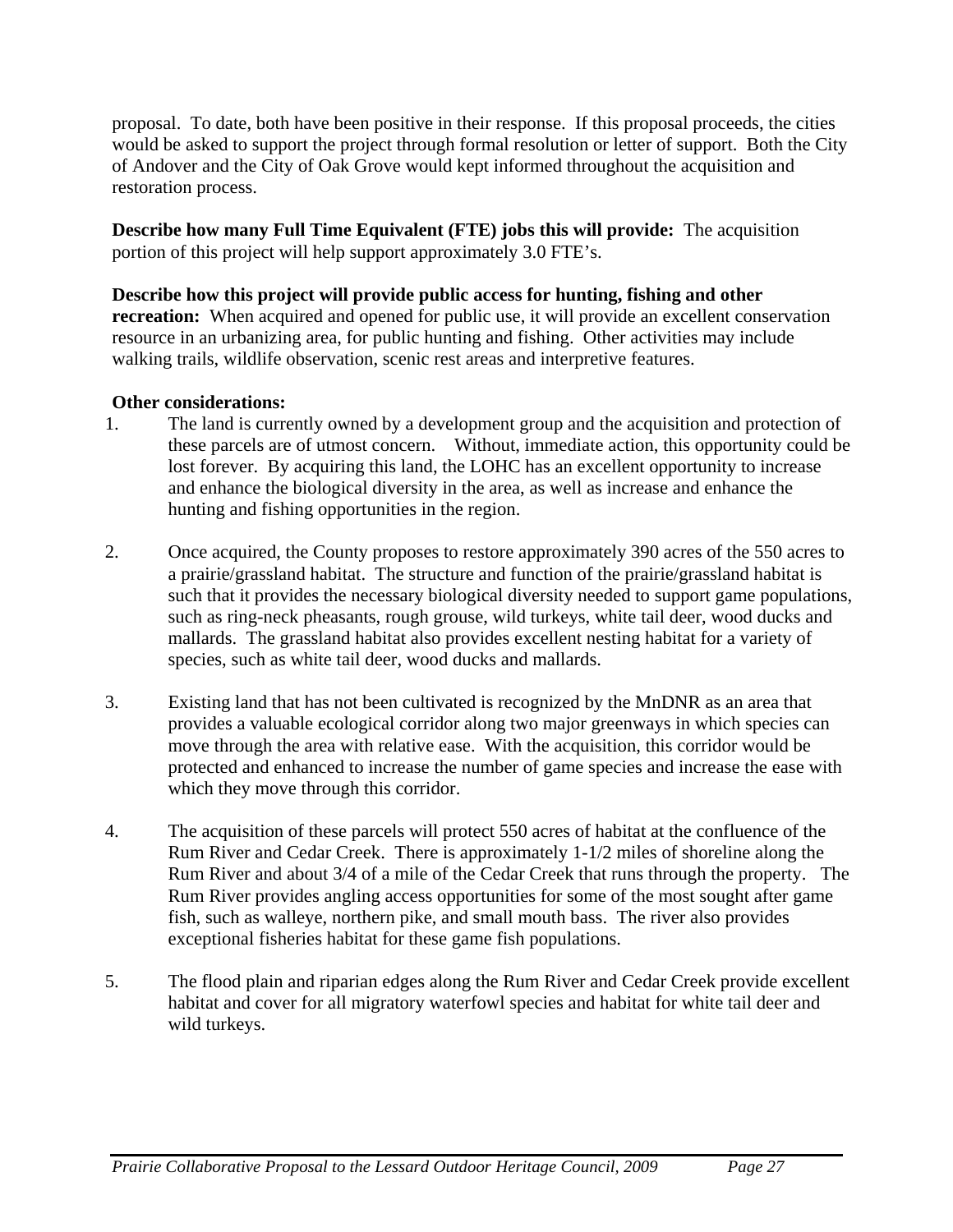Prairie/Grassland Habitat Type

**Your name:** Kim Hennings **Your organization:** DNR Wildlife **Mailing address:** 500 Lafayette Road, St. Paul, MM 55155 **Phone/fax number:** 651-259-5210 **Email address:** kim.hennings@dnr.state.mn.us

**Program/project short name:** Accelerated Prairie Grassland - WMA Acquisition Program **FY10 Outdoor Heritage Fund dollars requested:** \$ 5,600,000 **Additional funds leveraged and source:** \$ none **Expected outcomes at completion:** 1850 acres acquired

**Short narrative of program/project, location(s), timeline for completion and measures of success:** This program will accelerate the acquisition of an estimated 1850 acres of State Wildlife Management Areas (WMAs) that have a major native prairie and/or grassland component in FY10, primarily in the Prairie Parkland Region. This will provide much needed wildlife habitat for a host of grassland and farmland species. Acquisition and management efforts will center on protecting and restoring lands for wildlife habitat, public hunting/fishing, and other compatible recreational benefits. This effort will be above and beyond grassland WMA acquisition already taking place. Monitoring will take place through out all phases of the project.

| <b>Budget Item</b>      | <b>Outdoor Heritage Fund \$\$</b> | <b>Other Fund \$\$</b> | <b>Total Funds \$\$</b> |
|-------------------------|-----------------------------------|------------------------|-------------------------|
| Salaries/benefits       | 40,000                            |                        | 40,000                  |
|                         |                                   |                        |                         |
| Contracts               |                                   |                        |                         |
| Equipment ( $>$ \$5000) | 3,000                             |                        | 3,000                   |
| Materials, supplies     |                                   |                        |                         |
| Travel                  |                                   |                        |                         |
| Land (fee, easement)    | 5,557,000                         |                        | 5,557,000               |
| Other (list)            |                                   |                        |                         |
| <b>Total</b>            | 5,600,000                         |                        | 5,600,000               |

### **Generalized budget:**

**Describe how long-term costs for sustaining project, monitoring and/or addressing property tax implications will be met:** Project areas will be seeded to a diverse mixture of native prairie vegetation (using local eco-type seed as much as possible as per guidelines) using funds for LOHC funds requested under prairie restoration program. The land will be managed by DNR Section of Wildlife staffs and will be part of the State's WMA system. All current policies and directives will provide management guidance. DNR receives separate appropriations for PILT (Payment in Lieu of Taxes) expenditures.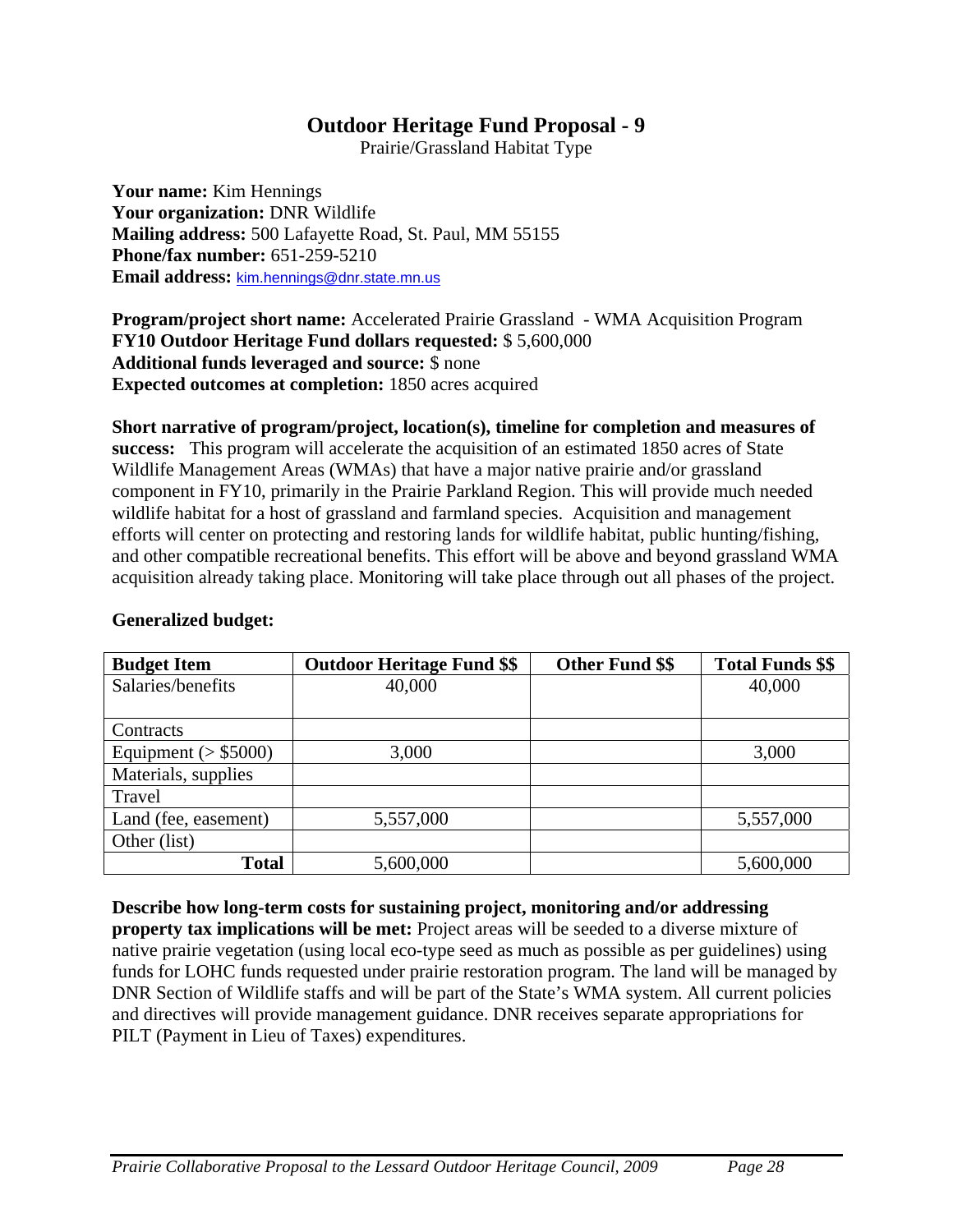**Describe how local governments will be involved/informed if relevant:** WMA acquisitions will follow Minnesota law and will require notification of local township officials as well as approval through the County Board of Commissioner resolution process.

**Describe how many Full Time Equivalent (FTE) jobs this will provide:** There will be 0.50 FTE of "temporary" help (Natural Resource Specialist of equivalent) requested to assist with acquisition "leg work".

**Describe how this project will provide public access for hunting, fishing and other recreation:** These lands will be open to public hunting and fishing as well as other compatible recreational activities appropriate for WMA lands.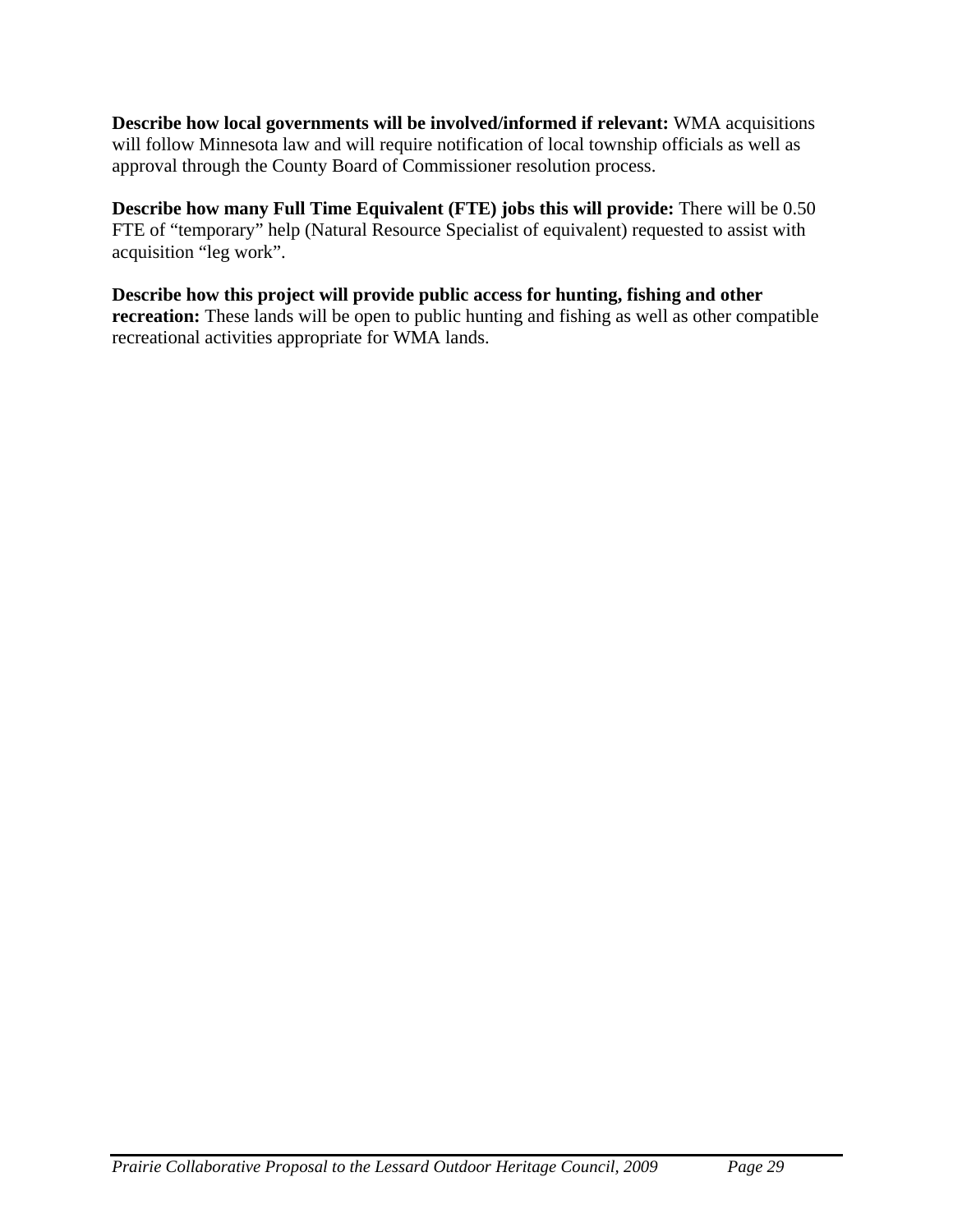Prairie/Grassland Habitat Type

Your name: Peggy Booth (for Steve Hirsch) **Your organization:** DNR Division of Ecological Resources **Mailing address:** 500 Lafayette Rd, Box 25, St Paul, MN 55155-4025 **Phone/fax number:** 651-259-5088 **Email address:** peggy.booth@dnr.state.mn.us

**Program/project short name:** SNA & Native Prairie Bank Restoration & Enhancement **FY10 Outdoor Heritage Fund dollars requested:** \$310,000 **Additional funds leveraged and source**: \$0 (unless federal funding is obtained to increase outcomes)

**Expected outcomes at completion** 

Prairie & savanna reconstruction: 110 acres Woody encroachment removal on native prairie: 170 acres Prescribed burning: 1,000 acres Other prairie management: 250 acres

**Short narrative of program/project, location(s), timeline for completion and measures of success:** Restoration and enhancement will be done on state Scientific and Natural Areas (SNAs) and on Native Prairie Bank (NPB) permanent conservation easements to improve ecological function of native prairie, savanna, and rock outcrop communities and to reconstruct native communities as needed. This will provide habitat for Species in Greatest Conservation Need and other rare species. Restoration activities will include prairie/savanna reconstruction (i.e. seed collection, site preparation, planting, and post-seeding management) and woody encroachment removal. Enhancement activities will include prescribed burning as well as other prairie management (prescribed grazing and haying and non-woody invasive species control).

| <b>Budget Item</b>                   | Outdoor         | <b>Other State</b> | <b>Other</b>      | <b>Total Funds</b> |
|--------------------------------------|-----------------|--------------------|-------------------|--------------------|
|                                      | <b>Heritage</b> | <b>Funds</b> \$\$  | <b>Non-State</b>  | \$\$               |
|                                      | Fund \$\$       |                    | <b>Funds</b> \$\$ |                    |
| Salaries/benefits $-0.9$ FTE for 1.5 | \$66,000        |                    |                   | \$66,000           |
| yr                                   |                 |                    |                   |                    |
| Contracts                            | \$50,000        |                    |                   | \$50,000           |
| Equipment (Fleet Charges)            | \$11,000        |                    |                   | \$11,000           |
| Materials, supplies                  | \$3,000         |                    |                   | \$3,000            |
| Travel                               | \$1,000         |                    |                   | \$1,000            |
| Other:                               |                 |                    |                   |                    |
| Landowner cost-share                 | \$10,000        |                    |                   | \$10,000           |
| Office-indirect                      | \$11,000        |                    |                   | \$11,000           |
| <b>Total</b>                         | \$152,000       |                    |                   | \$152,000          |

#### **Generalized budget: RESTORATION**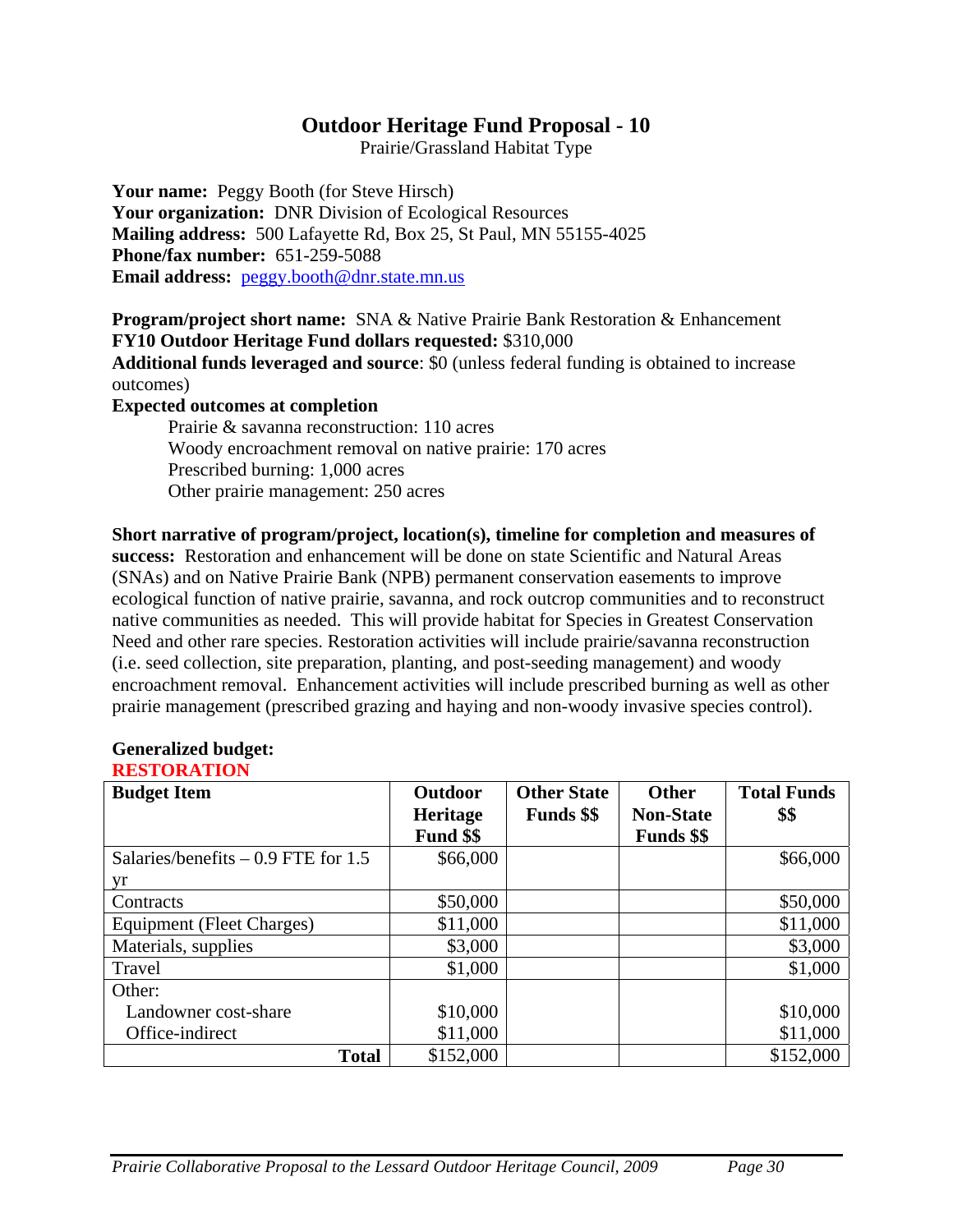### **ENHANCEMENT**

| <b>Budget Item</b>                   | Outdoor         | <b>Other State</b> | <b>Other</b>      | <b>Total Funds</b> |
|--------------------------------------|-----------------|--------------------|-------------------|--------------------|
|                                      | <b>Heritage</b> | <b>Funds</b> \$\$  | <b>Non-State</b>  | \$\$               |
|                                      | Fund \$\$       |                    | <b>Funds</b> \$\$ |                    |
| Salaries/benefits $-0.9$ FTE for 1.5 | \$72,000        |                    |                   | \$72,000           |
| yr                                   |                 |                    |                   |                    |
| Contracts                            | \$30,000        |                    |                   | \$30,000           |
| Equipment (Fleet Charges)            | \$10,000        |                    |                   | \$10,000           |
| Materials, supplies                  | \$2,000         |                    |                   | \$2,000            |
| Travel                               | \$4,000         |                    |                   | \$4,000            |
| Other:                               |                 |                    |                   |                    |
| Landowner cost-share                 | \$10,000        |                    |                   | \$10,000           |
| Office-indirect                      | \$30,000        |                    |                   | \$30,000           |
| <b>Total</b>                         | \$158,000       |                    |                   | \$158,000          |

**Describe how long-term costs for sustaining project, monitoring and/or addressing property tax implications will be met:** Ongoing monitoring and management of NPBs and SNAs is the responsibility of the DNR Division of Ecological Resources. Basic property oversight is accomplished by base-funded DNR staff. But, all restoration and enhancement work is achieved through non-regular project funding (e.g. bonding, LCCMR, RIM Critical Habitat, federal funds, etc). The State makes PILT (payment in lieu of taxes) payments for all stateowned SNAs and the private landowners with NPB easements are responsible for any local property taxes.

### **Describe how local governments will be involved/informed if relevant**: NA

### **Describe how many Full Time Equivalent (FTE) jobs this will provide:**

1.8 FTEs of DNR positions over the 18-month project period – these would be region-based SNA project crews (classified and unclassified paid almost exclusively with special project funds) and seasonal burn crews. In addition, private sector jobs would be supported through \$80,000 in contracts and \$20,000 in landowner cost-share payments.

# **Describe how this project will provide public access for hunting, fishing and other**

**recreation**: SNAs have public access and are open to hunting if compatible with resource protection goals. NPB conservation easements allow walk-on public access, but the fee landowner retains hunting rights.

### **Other considerations:**

SNAs and NPBs are established to protect in perpetuity native prairie resources. These sites include areas of outstanding and high biodiversity with mapped native plant communities as identified by the Minnesota County Biological Survey and often contain rare animal and plant species.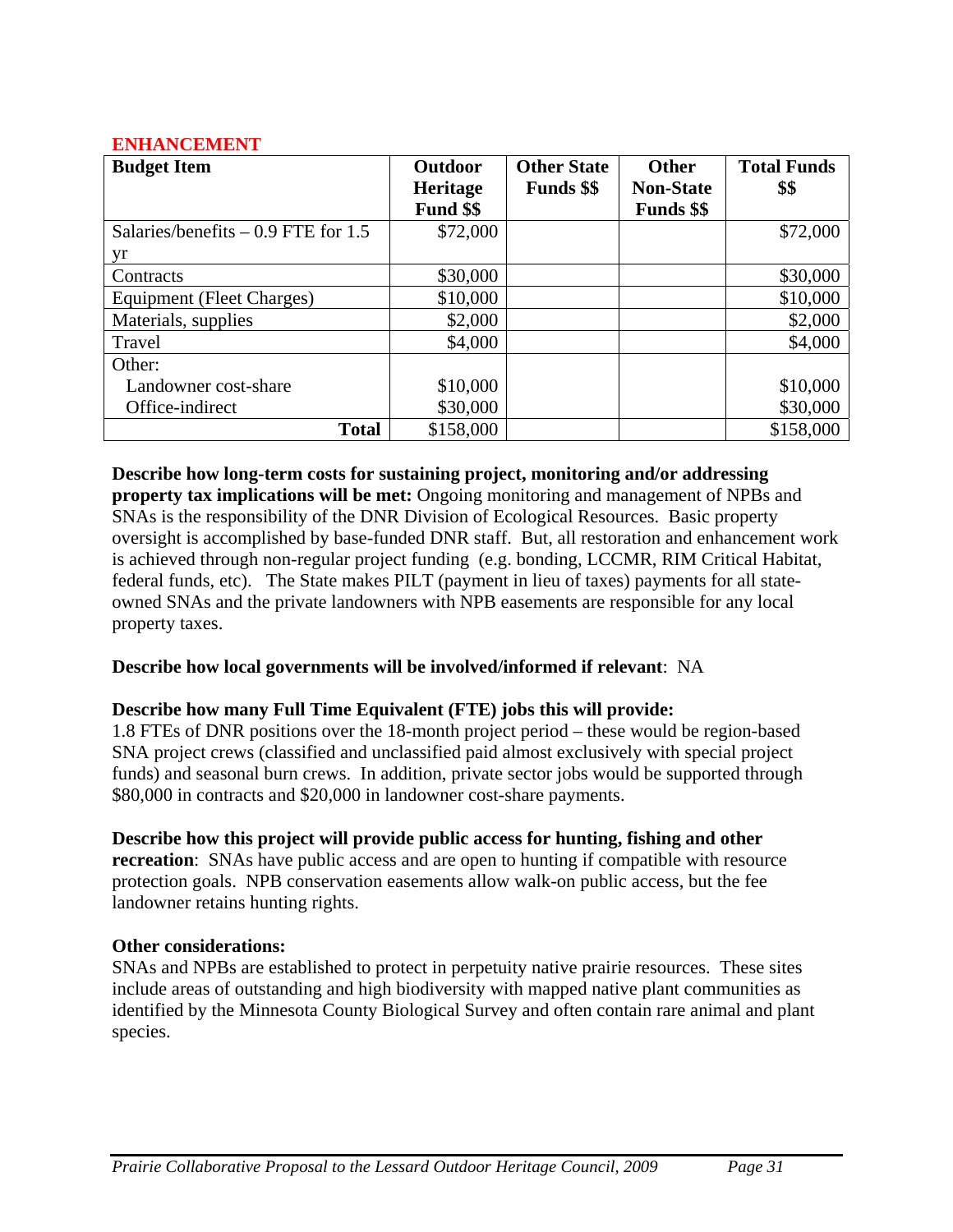Prairie/Grassland Habitat Type

**Your name**: Adam Robbins

**Your organization:** Saint Paul Parks and Recreation **Mailing address:** 1100 Hamline Ave North, Saint Paul, MN 55108 **Phone/fax number:** 651-632-2457(phone)/651-632-5115(fax) **Email address:** adam.robbins@ci.stpaul.mn.us

**Program/project short name:** Saint Paul Parks and Recreation, Prairie and Savanna Remnant Restoration Program

### **FY10 Outdoor Heritage Fund dollars requested:** \$217,000 **Additional funds leveraged and source:**

- \$40,000 City and partner in-kind salary match
- \$7,000 materials and equipment in-kind
- \$50,000 in-kind volunteer labor
- *\$150,000 National Park Service (pending approval)*

**Expected outcomes at completion:** Protect and restore 33 acres of prairie and savanna habitat.

### **Short narrative of program/project, location(s), timeline for completion and measures of success:**

This program will focus on significant land parcels within the Mississippi River Critical Area. Restorations will occur within the Mississippi National River and Recreation Area (MNRRA) and the Upper Mississippi River National Wildlife Refuge Important Bird Area. Projects will occur on or adjacent to land with a high significance of biodiversity as identified by the Minnesota County Biological Survey. Prairie remnants within the project area contain rare plant species; kitten-tails (*Besseya bullii*) (threatened) and purple twayblade (*Liparis liliifolia*). Projects will be completed by June 30, 2011. The expansion and restoration of land buffers surrounding these remnants will define our success.

| <b>Budget Item</b>      | <b>Outdoor</b>  | <b>Other</b>      | <b>Other Non-State</b>     | <b>Total</b>      |
|-------------------------|-----------------|-------------------|----------------------------|-------------------|
|                         | <b>Heritage</b> | <b>State</b>      | <b>Funds</b> \$\$          | <b>Funds \$\$</b> |
|                         | Fund \$\$       | <b>Funds</b> \$\$ |                            |                   |
| Salaries/benefits       |                 |                   | \$40,000                   | \$40,000          |
| Contracts               | \$217,000       |                   |                            | \$217,000         |
| Equipment $($ > \$5000) |                 |                   | \$4,000                    | \$4,000           |
| Materials, supplies     |                 |                   | \$3,000                    | \$3,000           |
| Travel                  |                 |                   |                            |                   |
| Land (fee, easement)    |                 |                   |                            |                   |
| Other (list)            | \$217,000       |                   | \$50,000 (volunteer labor) | \$50,000          |
| <b>Total</b>            |                 |                   | \$97,000                   | \$314,000         |

### **Generalized budget:**

### **Describe how long-term costs for sustaining project, monitoring and/or addressing property tax implications will be met:**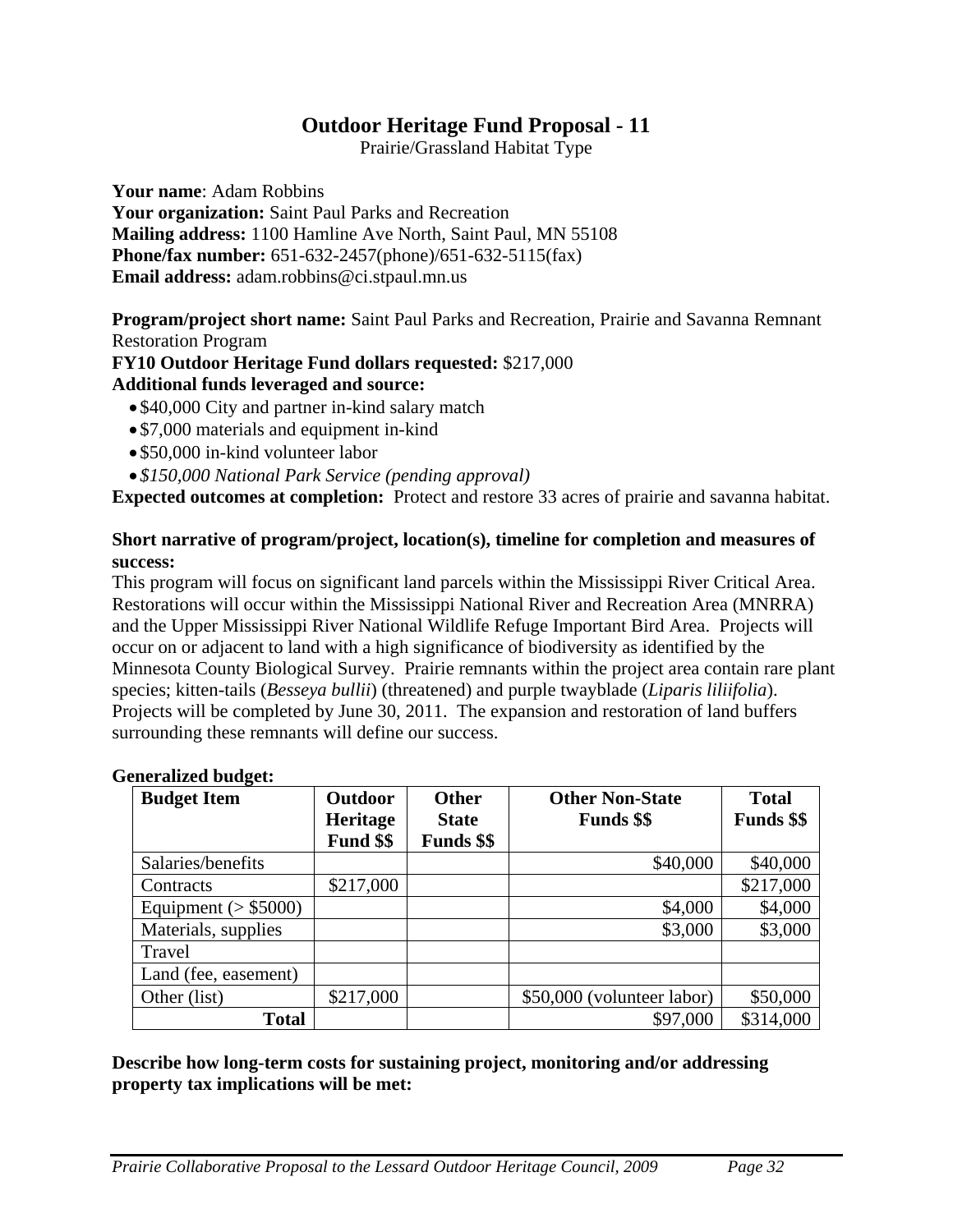- Saint Paul Parks Natural Resource staff, along with various partnering agencies, engaged over 3,200 volunteers totaling 11,000 hours in our natural areas in 2008, our goal is to increase this volunteer commitment.
- Saint Paul Parks and Recreation has previously received funding from the MN DNR and the Ramsey-Washington Metro Watershed District to initiate restoration of eleven acres of parkland adjacent to the proposed project locations. Current management activities can be easily modified to include new acreage created through this program.
- Management plans exist for these sites. These plans identify well-timed maintenance, site monitoring activities, and overall ecological goals and objectives.
	- o Cherokee Park Prairie Ecological Inventory and Management Plan (2002)
	- o West Side Bluff Ecological Inventory and Vegetation Management Plan (2001)
	- o Natural Resource Inventory and Management Plan of Indian Mounds Park (2007)
	- o Crosby Farm Regional Park Ecological Inventory and Management Plan (2005)
	- o Highwood Park Nature Preserve Management Recommendations (2001)
	- o Lilydale Regional Park Natural Resources Management Plan (2009)
	- o Bruce Vento Nature Sanctuary at Lower Phalen Creek Natural Resource Management Plan (2001)

**Describe how local governments will be involved/informed if relevant:** The Saint Paul City Council, affected district councils, and district council committees will be notified and encouraged to participate in the marketing of this program. As Saint Paul Parks and Recreation relies on volunteer involvement to maintain the natural areas within our park system, we will solicit volunteers from the surrounding neighborhood and the greater Saint Paul community through press releases, on-site publicity, postcard mailings, and through partnering agencies.

# **Describe how many Full Time Equivalent (FTE) jobs this will provide:** 3 ¼ FTE (contractor)

**Describe how this project will provide public access for hunting, fishing and other recreation:** City of Saint Paul ordinance prohibits hunting on parkland unless authorized through special permit. All city parkland is open to public fishing. Specifically, these projects will improve fish and wildlife habitat through the expansion of prairie and savanna ecosystems, they will provide erosion and sediment control adjacent to impaired waterbodies, and provide for enhanced wildlife viewing opportunities.

**Other considerations:** \$150,000 in project proposals have been submitted to the federal government, by the National Park Service, for lands adjacent to our proposed project areas. These funds could be used as a direct cash match for this program.

Minnesota Statewide Conservation and Preservation Plan (11/01/2008) recommendations fulfilled by this program:

- H1 Protect priority land habitats
- H3 Improve connectivity and access to recreation
- H4 Restore and protect shallow lakes
- H5 Restore land, wetlands and wetland-associated watersheds
- H7 Keep water on the landscape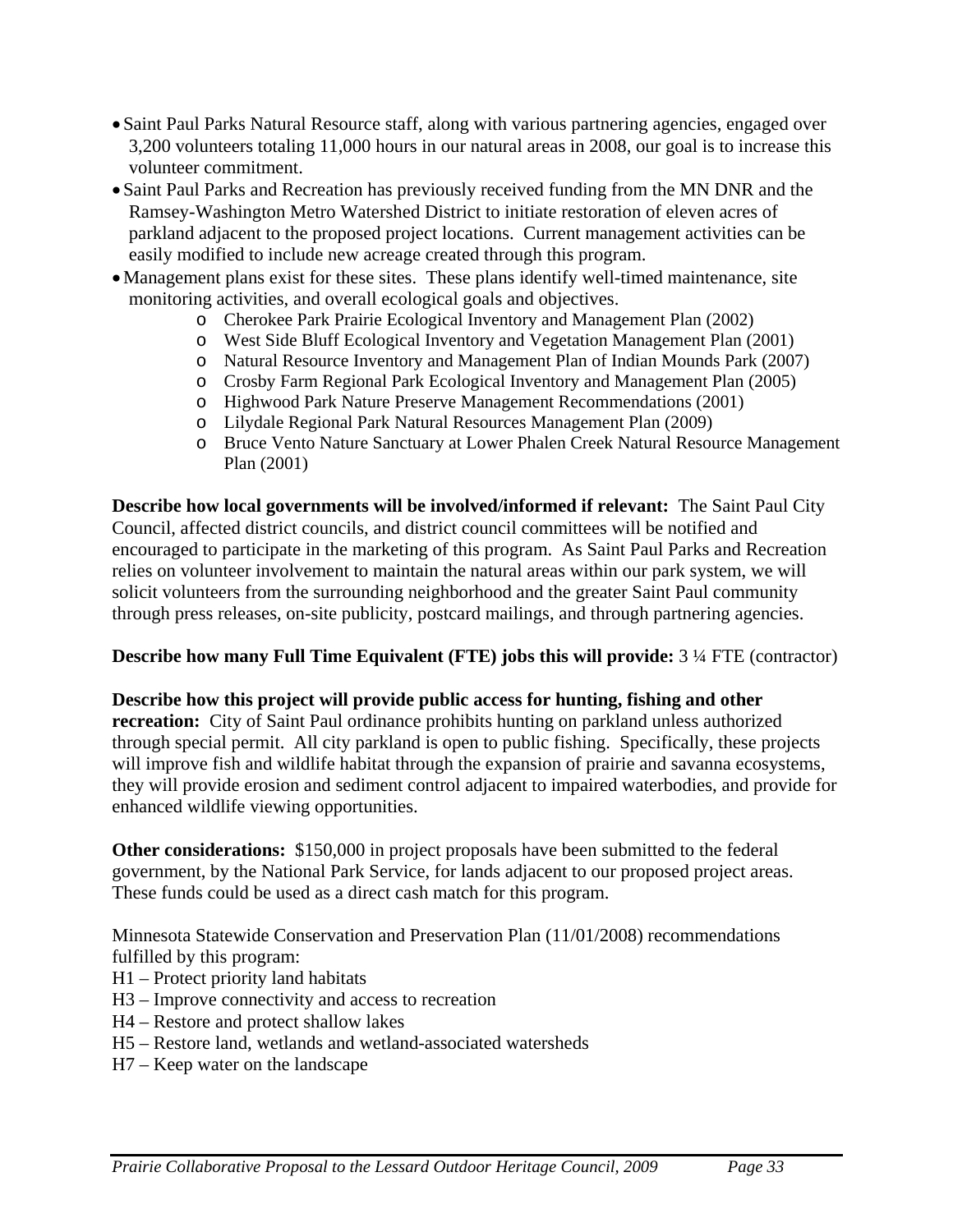Prairie/Grassland Habitat Type

**Your name**: Wayne Ostlie **Your organization**: Great River Greening **Mailing address**: 35 W Water Street, Suite 201, St. Paul, MN 55107 **Phone/fax number**: 651-665-9500 x19 **Email address**: wostlie@greatrivergreening.org

**Program/project short name:** Anoka Sandplain Oak Savanna Conservation<sup>3</sup> **FY10 Outdoor Heritage Fund dollars requested**: \$800,000 **Additional funds leveraged and source**: \$327,000 (\$215K non-state; \$112K additional state) **Expected outcomes at completion** (e.g., XX acres protected, restored, enhanced): Restore and enhance – through introduction of prescribed fire, removal of woody and alien invasive species, and planting of native plants/seeds – 800-1000 acres of priority oak savanna habitat within publicly-owned managed areas.

**Short narrative of program/project, location(s), timeline for completion and measures of success**: Oak savanna systems within the Anoka Sandplain are globally imperiled and a state conservation priority (as identified in Minnesota's Comprehensive Wildlife Conservation Strategy), with <1% of their historic extent remaining. Years of management neglect – both on public and private lands – have seriously degraded much of what is left. Development pressure emanating from urban centers is increasingly fragmenting what remains, and over time will have major implications on how public lands are managed, how well they support wildlife, and how they can be used. The urgency for action is acute. However, the Anoka Sandplain offers major conservation opportunities to ameliorate these impacts, and through which innovative conservation practices can be piloted, brought to scale, and delivered for statewide implementation.

To achieve the desired outcome above, project partners will collaborate in achieving restoration goals across at least 8 priority MCBS quality sites (WMAs, SNAs, USFWS refuges, etc.) through prescribed fire, invasive exotic and woody species control, and native plant seeding. When feasible, partners will engage local communities through volunteerism to achieve significant components of overall project goals. Timeline: September 1, 2009 – June 30, 2011.

| <b>Budget Item</b> | <b>Outdoor</b><br><b>Heritage Funds</b><br>\$\$ | <b>Other State</b><br><b>Funds</b> \$\$ | <b>Other</b><br><b>Funds</b> \$\$ | <b>Total</b><br><b>Funds</b> \$\$ |
|--------------------|-------------------------------------------------|-----------------------------------------|-----------------------------------|-----------------------------------|
| Salaries/benefits  | \$250,000                                       | \$10,000                                | \$80,000                          | \$340,000                         |
| Contracts          | \$280,000                                       |                                         |                                   | \$280,000                         |

### **Generalized Budget**:

 $\overline{a}$ 

<sup>&</sup>lt;sup>3</sup> Anoka Sandplain Partnership partners include: Minnesota Forest Resources Council, National Fish and Wildlife Foundation, Minnesota Board of Water and Soil Resources, Minnesota Department of Natural Resources, Great River Greening, US Fish and Wildlife Service, Morrison SWCD, Anoka SWCD, Sherburne SWCD, Benton SWCD, Onanegozie RC&D, Mid-Minnesota Mississippi River RC&D, and Anoka County Parks.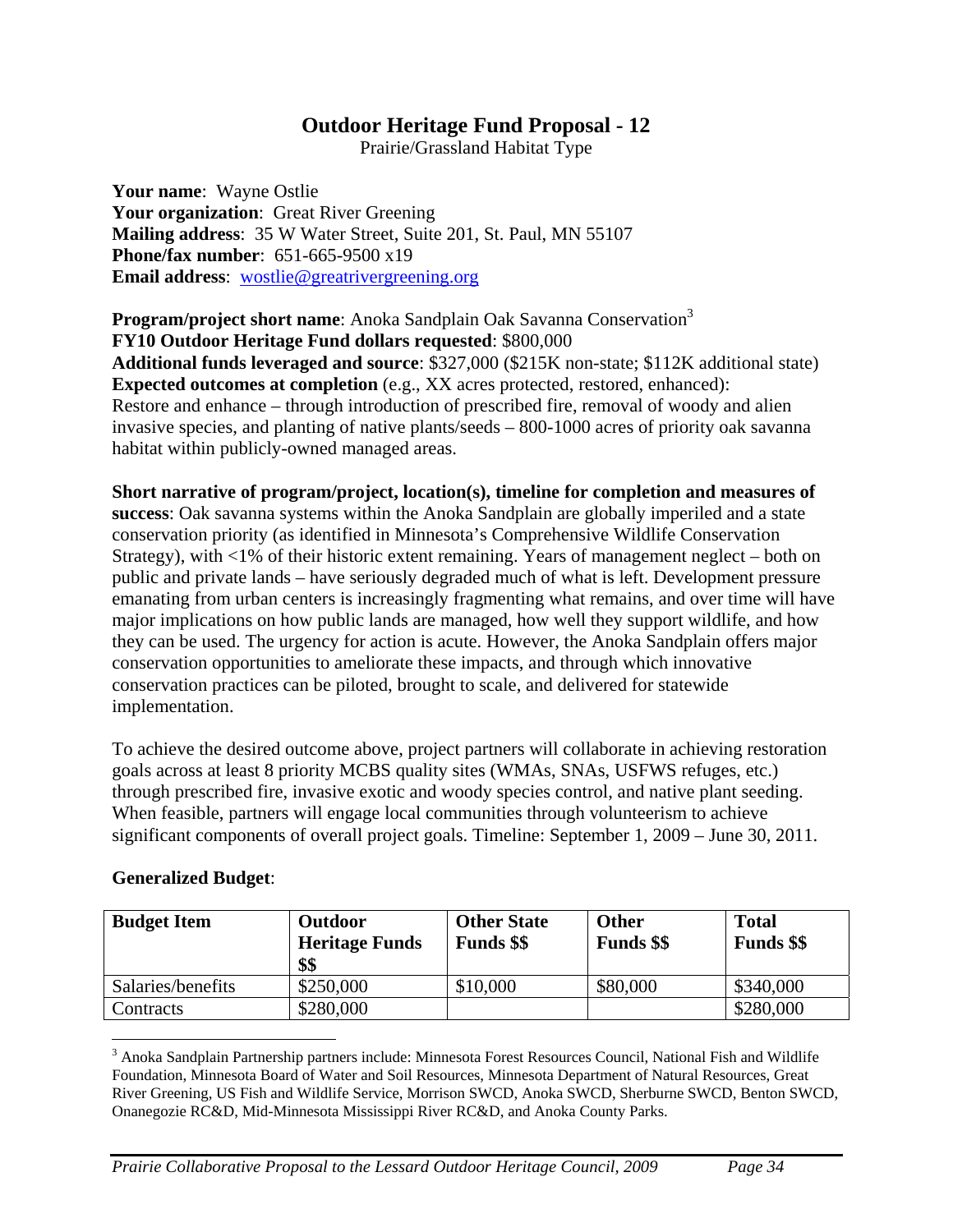| Equipment ( $>$ \$5000) |           | \$40,000  | \$20,000  | \$60,000    |
|-------------------------|-----------|-----------|-----------|-------------|
| Materials, supplies     | \$260,000 | \$60,000  | \$15,000  | \$335,000   |
| (seed, plants,          |           |           |           |             |
| herbicide, etc.)        |           |           |           |             |
| Travel                  | \$10,000  | \$2,000   |           | \$12,000    |
| Land (fee, easement)    |           |           |           |             |
| Other (volunteers)      |           |           | 100,000   |             |
| <b>Total</b>            | \$800,000 | \$112,000 | \$215,000 | \$1,127,000 |

# **Describe how long-term costs for sustaining project, monitoring and/or addressing property tax implications will be met:**

Since wildlife habitat restoration and enhancement is an ongoing need at these sites, it is critical that strong partnerships develop to deliver funding and expertise to ensure long-term benefits in line with management goals. After initial restoration work is completed, respective management agencies will maintain these areas over the long term in line with current management plans. Project partners will continue to work with these agencies to secure funds and continue enhancement of these lands for the benefit of wildlife populations. Project partners and respective agencies will include long-term monitoring plans within site management plans to ensure efforts are producing desired results and to adaptively manage their respective sites.

### **Describe how local governments will be involved/informed if relevant:**

The project team will actively and regularly communicate the project goals and corresponding progress with townships, counties and SWCDs in the Anoka Sandplain. Anoka County Parks and 3 principle SWCDs are partners in this project. As the project develops, our team will encourage local communities to become active participants in the project. Linking local communities to the restoration and management of oak savannas and their wildlife is a goal of the project.

# **Describe how many Full Time Equivalent (FTE) jobs this will provide:**

10 FTE. Restoration Crews (8 FTE); Restoration project management and coordination (2 FTE). In addition to staff of collaborating partners, the project team will encourage private vendors to work on restoration and management activities in this project, and the associated FTEs related to this are not insignificant.

# **Describe how this project will provide public access for hunting, fishing and other**

**recreation:** All lands the focus of restoration activities are open for public access, and most if not all for hunting and fishing in line with respective management plans. Restoration actions are designed to enhance the quality of habitat to the benefit of associated wildlife; as such, the quality of the experience – particularly for hunters, bird watchers, and other recreational users – will be significantly enhanced.

### **Other considerations**:

The East Central Regional Landscape Committee of the Minnesota Forest Resources Council (MFRC) – the state agency responsible for implementing the Minnesota Sustainable Forest Resources Act of 1995, and which serves as chief advisors to the Governor and Legislature on sustainable forestry matters in the state – strongly supports this proposal as a major step in achieving the goals of its Landscape Plan.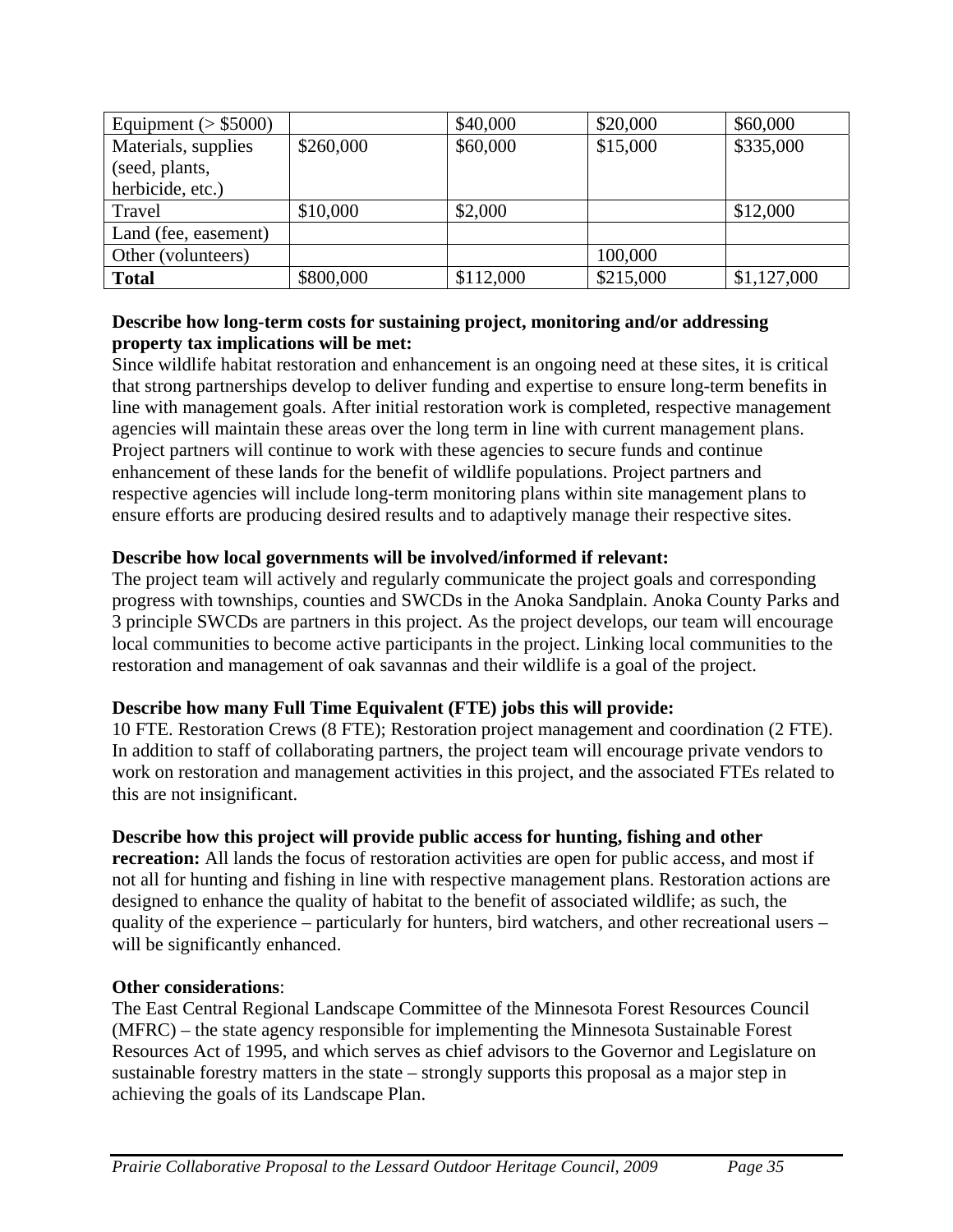Prairie/Grassland Habitat Type

**Your name:** Bill Penning **Your organization:** DNR Wildlife **Mailing address:** 500 Lafayette Road, St. Paul, MM 55155 **Phone/fax number**: 651-259-5230 **Email address:** Bill.Penning@dnr.state.mn.us

**Program/project short name:** Accelerated Prairie Grassland Restoration and Management Program **FY10 Outdoor Heritage Fund dollars requested:** \$ 1,700,000 **Additional funds leveraged and source:** \$ none Expected outcomes at completion: 2000 acres restored, 5,350 acres enhanced

Sho**rt narrative of program/project, location(s), timeline for completion and measures of success:** This program will accelerate the restoration, enhancement and management of approximately 7,350 acres of native prairie vegetation on public lands (Wildlife Management Areas and Roadsides) in FY10, primarily in the Prairie Parkland Region. This will provide much needed wildlife habitat for a host of grassland and farmland species. Prairie restoration efforts will center on site preparation, seeding of local ecotype seed, post-seed management to assure success, and seed harvest of local ecotype seed for prairie restoration at other public land sites. Prairie enhancement efforts will center on prescribed burning, managing woody cover encroachment, grazing management, and biomass harvest. This effort will be above and beyond grassland work already taking place. A significant portion of this work will be improvement of existing grasslands. Monitoring will take place through out all phases of the project.

### **Generalized budget:**

| <b>Budget Item</b>  | <b>Outdoor</b><br><b>Heritage</b> | <b>Other State</b><br><b>Funds</b> \$\$ | <b>Other Non-</b><br><b>State</b> | <b>Total Funds \$\$</b> |
|---------------------|-----------------------------------|-----------------------------------------|-----------------------------------|-------------------------|
|                     | Fund \$\$                         |                                         | <b>Funds</b> \$\$                 |                         |
| Salaries/benefits   | 40,000                            |                                         |                                   | 40,000                  |
| Contracts           | 1,657,000                         |                                         |                                   | 1,657,000               |
| Equipment $($       | 3,000                             |                                         |                                   | 3,000                   |
| \$5000              |                                   |                                         |                                   |                         |
| Materials, supplies |                                   |                                         |                                   |                         |
| Travel              |                                   |                                         |                                   |                         |
| Land (fee,          |                                   |                                         |                                   |                         |
| easement)           |                                   |                                         |                                   |                         |
| Other (list)        |                                   | $25,000*$                               |                                   | $25,000*$               |
| <b>Total</b>        | 1,700,000                         |                                         |                                   | 1,725,000               |

*\* Salaries / Benefits for existing state wildlife personne: staff time for Section ofWwildlife staff to identify parcels for land management work (restoration and/or enhancement) as well as site inspections and assistance with sitespecific contract "specs".*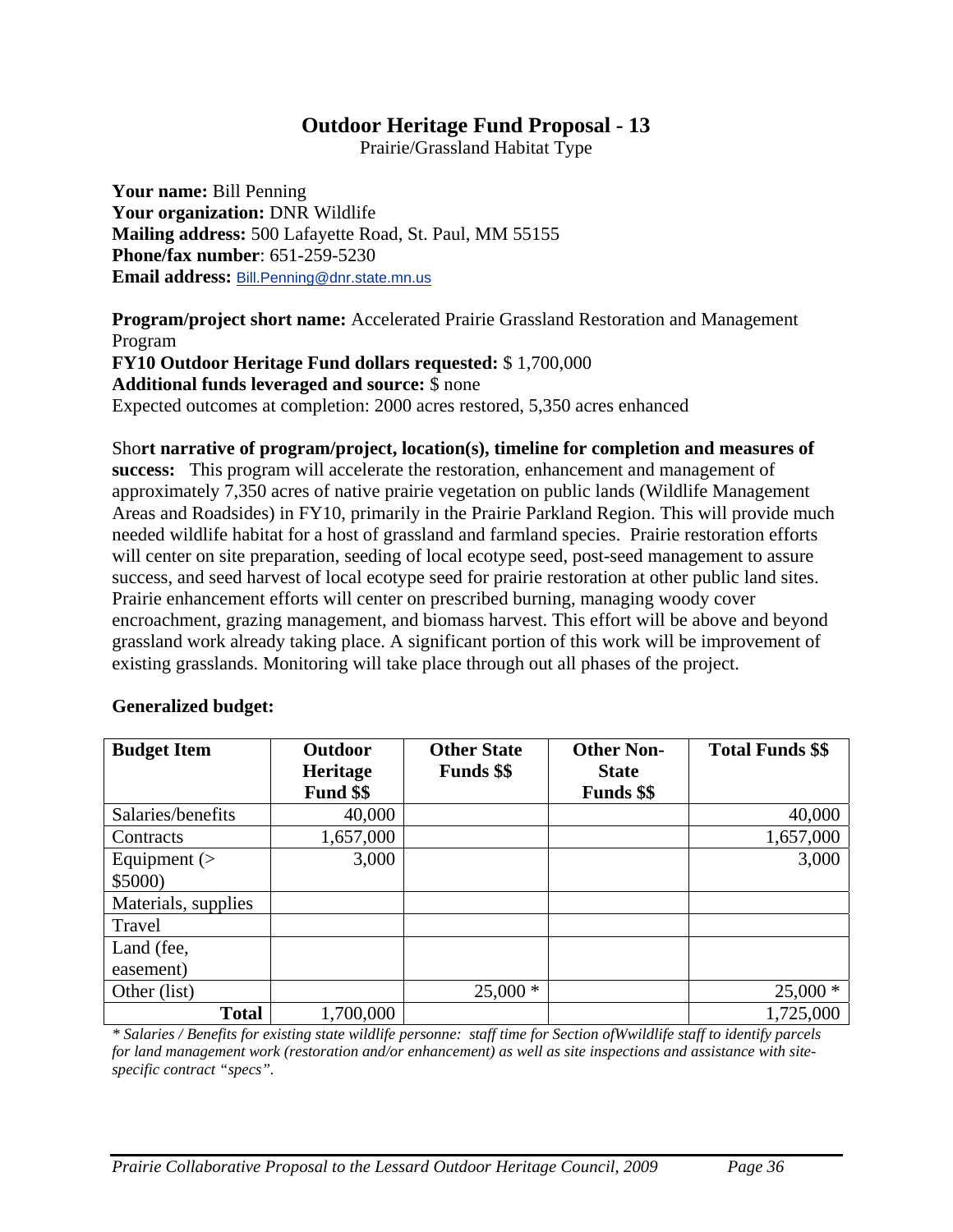**Describe how long-term costs for sustaining project, monitoring and/or addressing property tax implications will be met:** Project areas will be incorporated into DNRs normal WMA management procedures and MN/DOTs normal ROW management. DNR receives separate appropriations for PILT (Payment in Lieu of Taxes) expenditures.

**Describe how local governments will be involved/informed if relevant:** These lands are already owned by DNR/DOT in fee title thus there is little need for local government involvement. However, if local government involvement is appropriate they will be included in the process.

**Describe how many Full Time Equivalent (FTE) jobs this will provide:** There will be 0.50 FTE of "temporary" help (Natural Resource Specialist of equivalent) requested to administer contracts. All other FTEs will be private contractors.

**Describe how this project will provide public access for hunting, fishing and other recreation:** These lands are already open for public hunting, fishing, and other access.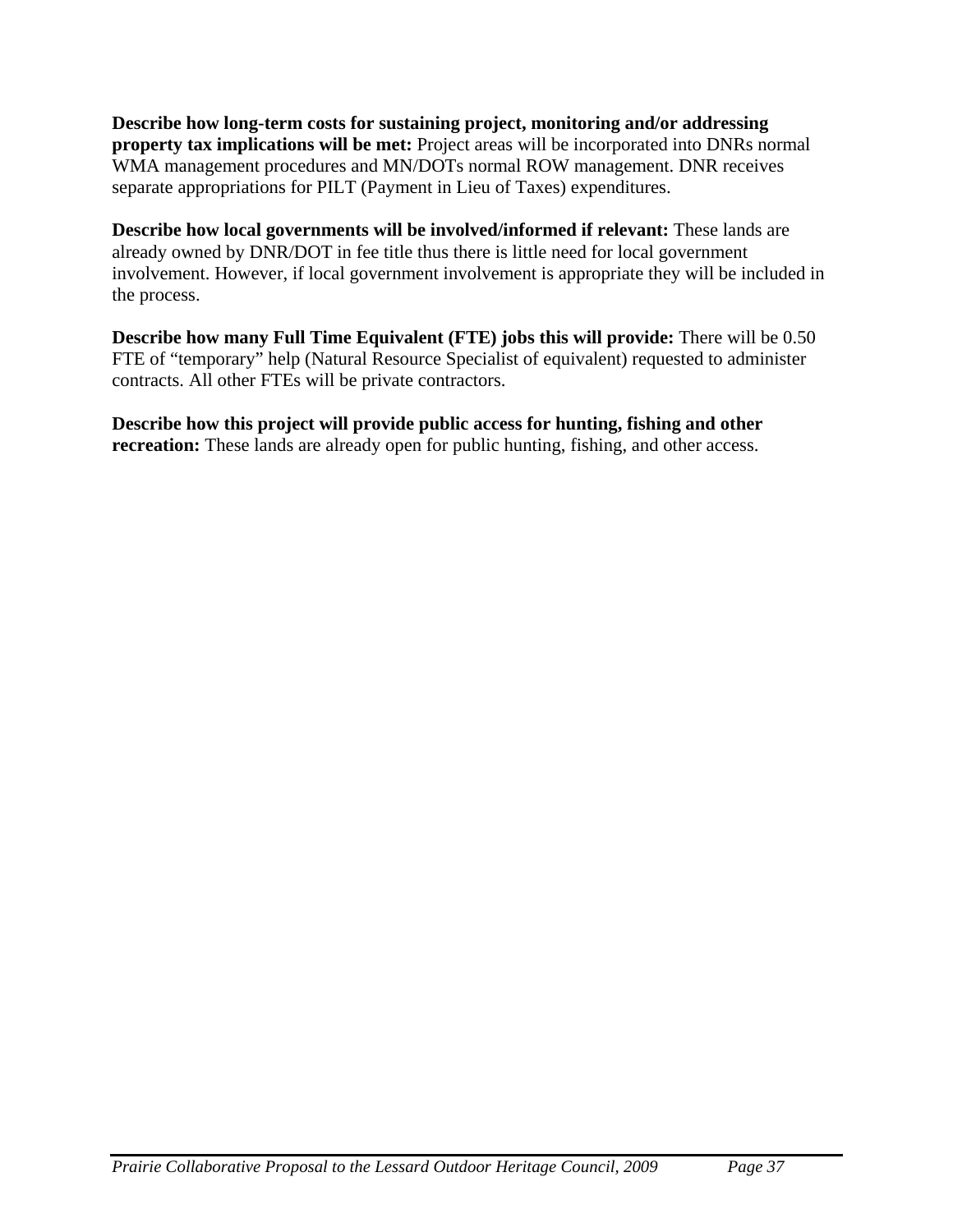Prairie/Grassland Habitat Type

**Your name:** John VonDeLinde, Director of Parks and Recreation **Your organization:** Anoka County **Mailing address:** 550 Bunker Lake Blvd. NW, Andover, MN 55304 **Phone/fax number:** 763-767-2860 / 763-755-0230 **Email address:** john.vondelinde@co.anoka.mn.us

**Program/project short name:** Phase 2 - Prairie/Grassland Habitat Restoration and Enhancement

**FY10 Outdoor Heritage Fund dollars requested:** \$ 500,000 restoration; \$500,000 public access development

**Additional funds leveraged and source:** \$ 100,000 in-kind labor and equipment – Anoka County

**Expected outcomes at completion:** 390 acres restored to prairie/grassland habitat type.

### **Short narrative of program/project, location(s), timeline for completion and measures of success :**

This proposed project will be the second of two phases. The first phase of the project is the acquisition of approximately 550 acres located along the Rum River and Cedar Creek in the Cities of Oak Grove and Andover. Upon acquisition, public hunting will be provided for through the issuance of permits and could include deer, pheasant and turkey hunting. The second phase of this project is the restoration of approximately 390 acres to a prairie/grassland habitat and access development. Current habitat types include crop land, grassland, savanna, wetlands, floodplain and upland forest. If awarded funds, restoration planning would begin immediately. Potential partners for the restoration include the Friends of the Mississippi River and Minnesota Conservation Corps (MCC). Success of the restoration will be measured over the next few years based on the Minnesota County Biological Survey rankings for high quality prairie/grassland habitat and the use of the site for public fishing and hunting.

| <b>Budget Item</b>      | Outdoor<br><b>Heritage</b><br>Fund \$\$ | <b>Other State</b><br>Fund \$\$ | <b>Other Fund</b><br>\$\$<br>(Anoka<br>County) | <b>Total Funds \$\$</b> |
|-------------------------|-----------------------------------------|---------------------------------|------------------------------------------------|-------------------------|
| Salaries/benefits       |                                         |                                 | \$50,000                                       | \$60,000                |
| Contracts               | \$100,000                               |                                 |                                                | \$100,000               |
| Equipment ( $>$ \$5000) |                                         |                                 | \$50,000                                       | \$60,000                |
| Materials, supplies     | \$500,000                               |                                 |                                                | \$500,000               |
| Travel                  |                                         |                                 |                                                |                         |
| Land (fee, easement)    |                                         |                                 |                                                |                         |

### **Generalized budget:**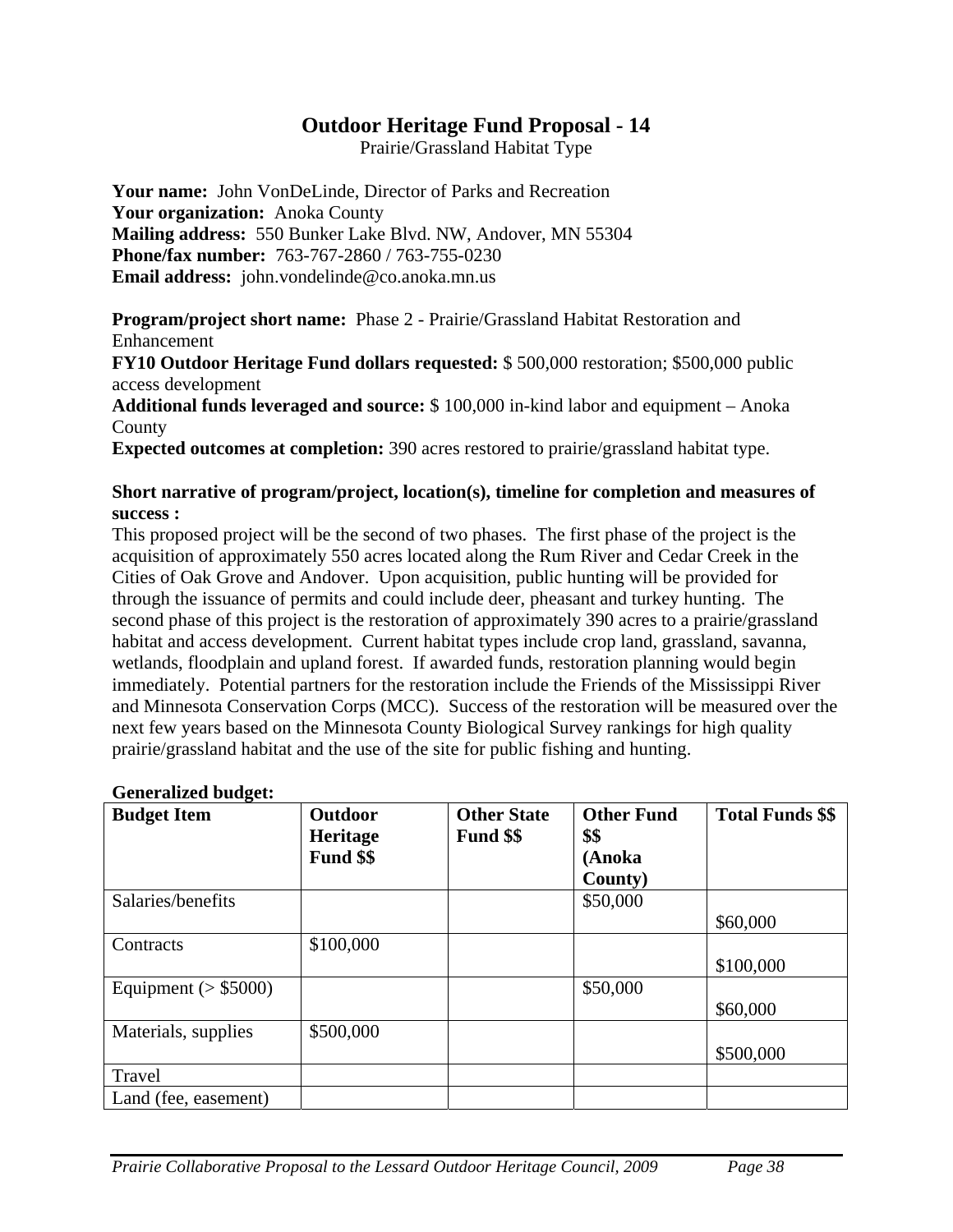| $\theta$ Other – Access<br>Development | \$1,000,000 |           | \$1,000,000 |
|----------------------------------------|-------------|-----------|-------------|
| <b>Total</b>                           | \$1,600,000 | \$100,000 | \$1,720,000 |

**Describe how long-term costs for sustaining project, monitoring and/or addressing property tax implications will be met:** Long-term monitoring and maintenance costs for the prairie/grassland restoration and access development will be funded through the County's Annual Operations and Maintenance Budget. Property tax losses are anticipated to be negated through increases in property values near the protected natural area. Additionally, using the 550 acres as open space vs. the original proposed single family development will reduce future costs to local governments in providing public services.

**Describe how local governments will be involved/informed if relevant:** The County has been in contact with both the cities of Oak Grove and Andover and has informed them of the County's proposal. To date, both have been positive in their response. If this proposal proceeds, the cities would be asked to support the project through formal resolution or letter of support. Both the City of Andover and the City of Oak Grove would be kept informed throughout the acquisition and restoration process.

**Describe how many Full Time Equivalent (FTE) jobs this will provide:** This restoration portion of this project will support approximately 5 FTE's, consisting of a Natural Resource Specialist, Natural Resource Technician and Seasonal Natural Resource Technicians.

# **Describe how this project will provide public access for hunting, fishing and other**

**recreation:** When acquired and opened for public use, it will provide an excellent conservation resource in an urbanizing area, for public hunting and fishing. To allow for ease of access an entrance road and parking lot will be developed. Other activities may include walking trails, wildlife observation, scenic rest areas and interpretive features.

# **Other considerations:**

- The land is currently owned by a development group and the acquisition and protection of these parcels are of utmost concern. Without, immediate action, this opportunity could be lost forever. By acquiring this land and restoring the habitat, the LOHC has an excellent opportunity to increase and enhance the biological diversity in the area, as well as increase and enhance the hunting and fishing opportunities in the region.
- Of the 550 acres, approximately 390 acres would be restored to a prairie/grassland habitat. The structure and function of the prairie/grassland habitat is such that it provides the necessary biological diversity needed to support game populations, such as ring-neck pheasants, rough grouse, wild turkeys, white tail deer, wood ducks and mallards. The grassland habitat also provides excellent nesting habitat for a variety of species, such as white tail deer, wood ducks and mallards.
- Existing land that has not been cultivated is recognized by the MnDNR as an area that provides a valuable ecological corridor along two major greenways in which species can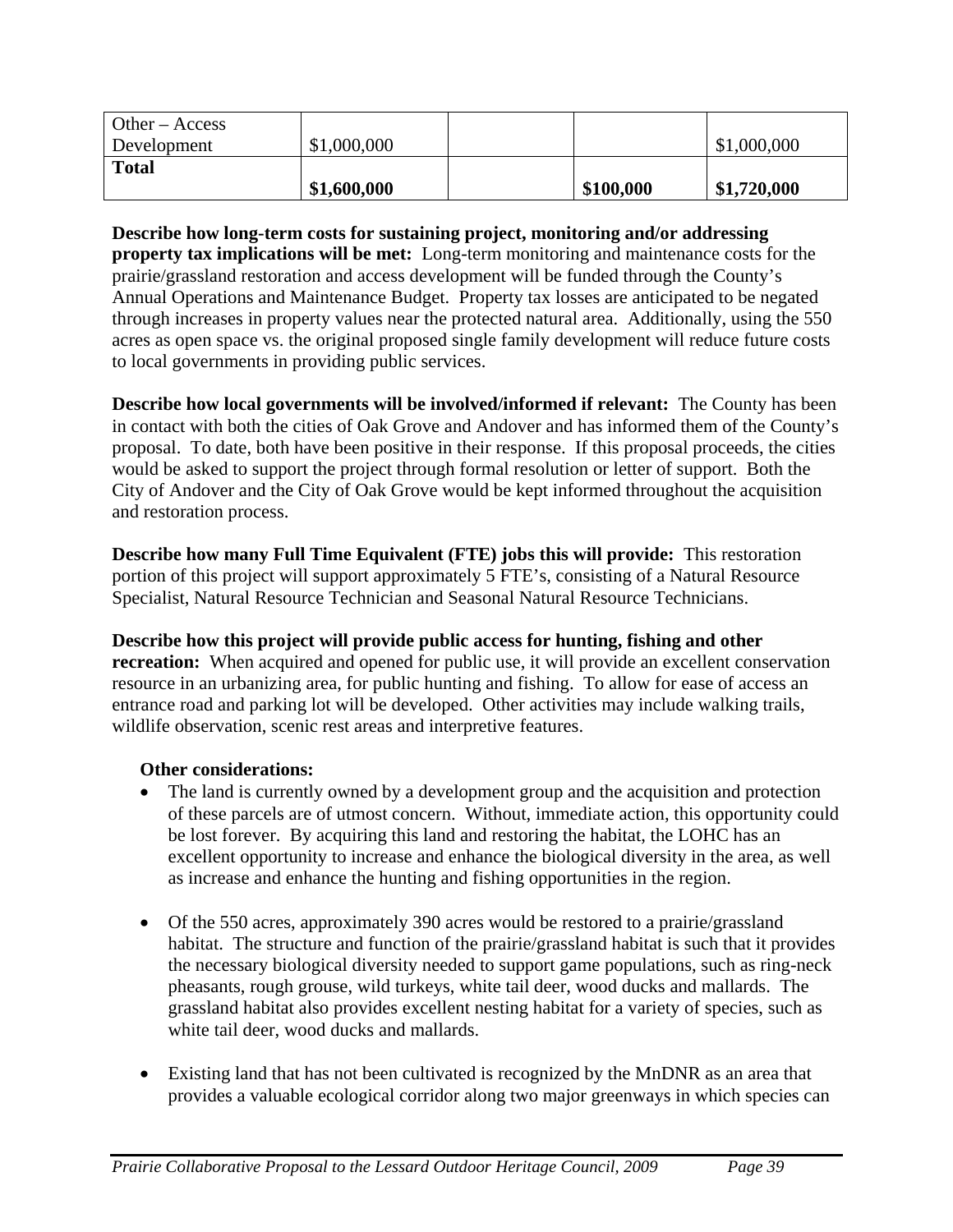move through the area with relative ease. With the prairie/grassland restoration of approximately 390 acres, the number of species and the ease with which they can move through this corridor will be significantly increased.

- The restoration of these parcels will enhances the wildlife habitat at the confluence of the Rum River and Cedar Creek. There is approximately 1-1/2 miles of shoreline along the Rum River and about 3/4 of a mile of the Cedar Creek that runs through the property. The Rum River provides angling access opportunities for some of the most sought after game fish, such as walleye, northern pike, and small mouth bass. The river also provides exceptional fisheries habitat for these game fish populations.
- The flood plain and riparian edges along the Rum River and Cedar Creek provide excellent habitat and cover for all migratory waterfowl species and habitat for white tail deer and wild turkeys.

When restored and opened for public use, it will provide an excellent conservation resource in an urbanizing area, for public hunting and fishing. Other activities may include walking trails, wildlife observation, scenic rest areas and interpretive features.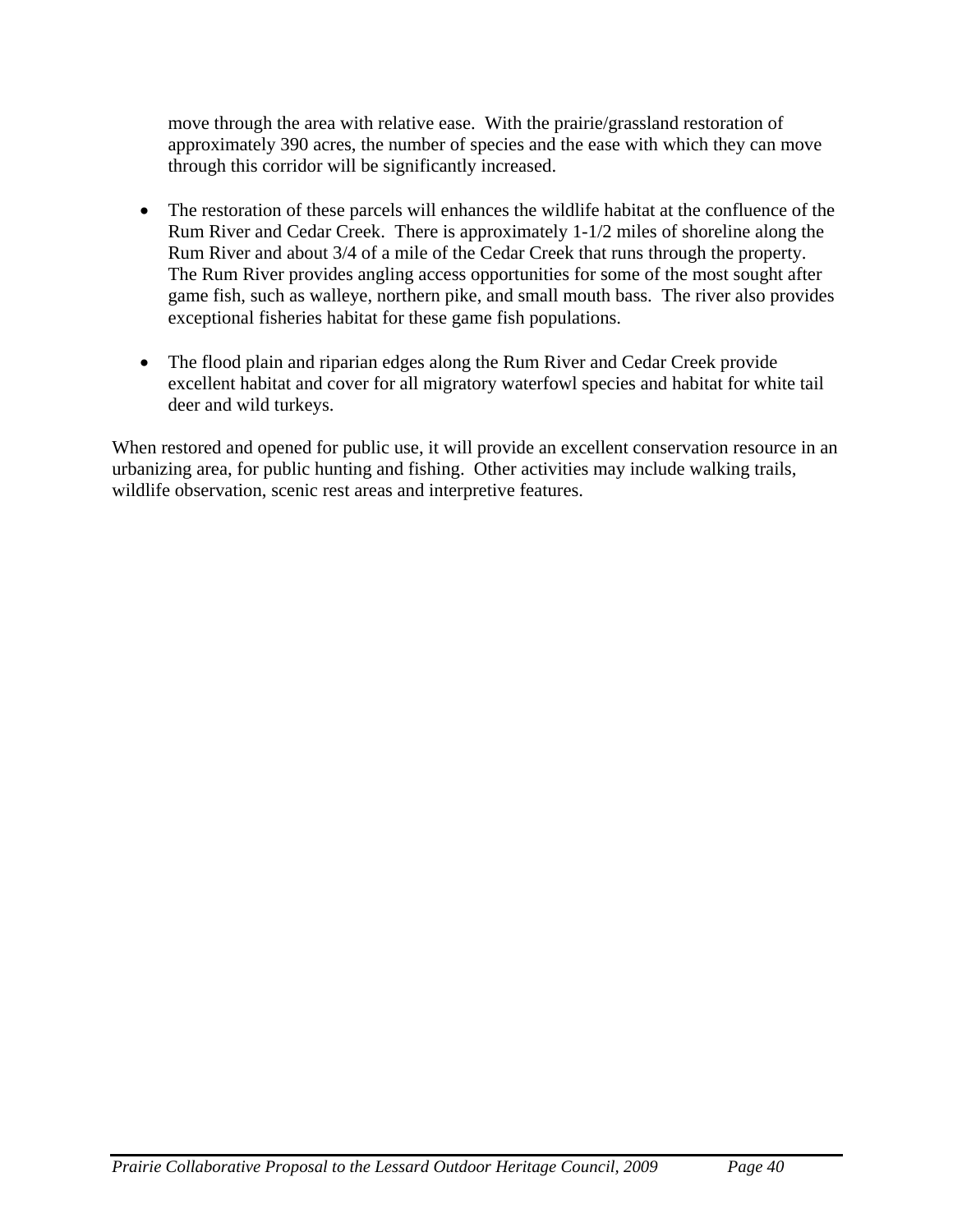Prairie/Grassland Habitat Type

**Your name:** Peter Mott Your organization: Washington County **Mailing address:** 11660 Myeron Road North, Stillwater, MN 55082 **Phone/fax number:** (651) 430-4300 **Email address:** peter.mott@co.washington.mn.us

**Program/project short name**: Prairie/Savanna Habitat Restoration **FY10 Outdoor Heritage Fund dollars requested**: \$305,000 **Additional funds leveraged and source**: **Expected outcomes at completion**: 325 acres restored & enhanced

**Short narrative of program/project, location(s), timeline for completion and measures of success (100 words or less)**: The goal of this program is to restore diverse native prairie/savanna environments throughout Washington County. Washington County has restored and currently manages 286 acres of prairie. Locations have been identified in approved stewardship plans to restore an additional 325 acres. Site preparation would occur in the fall of 2009, followed by seeding in the spring of 2010. Maintenance mowing and spot spraying would occur in the two subsequent years. The new plots would be incorporated into the County's current prairie management program, which includes periodic controlled burns. Success will be measured by the species diversity (at least 25) and acreages restored.

| <b>Budget Item</b>      | <b>Outdoor Heritage</b><br>Fund \$\$ | <b>Other State</b><br>Fund \$\$ | <b>Other Non-</b><br><b>State Fund \$\$</b> | <b>Total Funds</b><br>\$\$ |
|-------------------------|--------------------------------------|---------------------------------|---------------------------------------------|----------------------------|
| Salaries/benefits       |                                      |                                 |                                             |                            |
| Contracts               | \$160,000                            |                                 |                                             | \$160,000                  |
| Equipment ( $>$ \$5000) | \$20,000                             |                                 |                                             | \$20,000                   |
| Materials, supplies     | \$125,000                            |                                 |                                             | \$125,000                  |
| Travel                  |                                      |                                 |                                             |                            |
| Land (fee, easement)    |                                      |                                 |                                             |                            |
| Other (list)            |                                      |                                 |                                             |                            |
| <b>Total</b>            | \$305,000                            |                                 |                                             | \$305,000                  |

# **Generalized budget:**

**Describe how long-term costs for sustaining project, monitoring and/or addressing property tax implications will be met:** All lands proposed for restoration are county-owned. The projects will be monitored and sustained through the County's Natural Resource Management Program. Activities include maintenance mowing, spot spraying of invasive species, and planned controlled fire. Cost efficiencies are realized because County staff is trained in prairie management and the County owns appropriate equipment including a drill seeder, tractors, cultivators, and water trucks.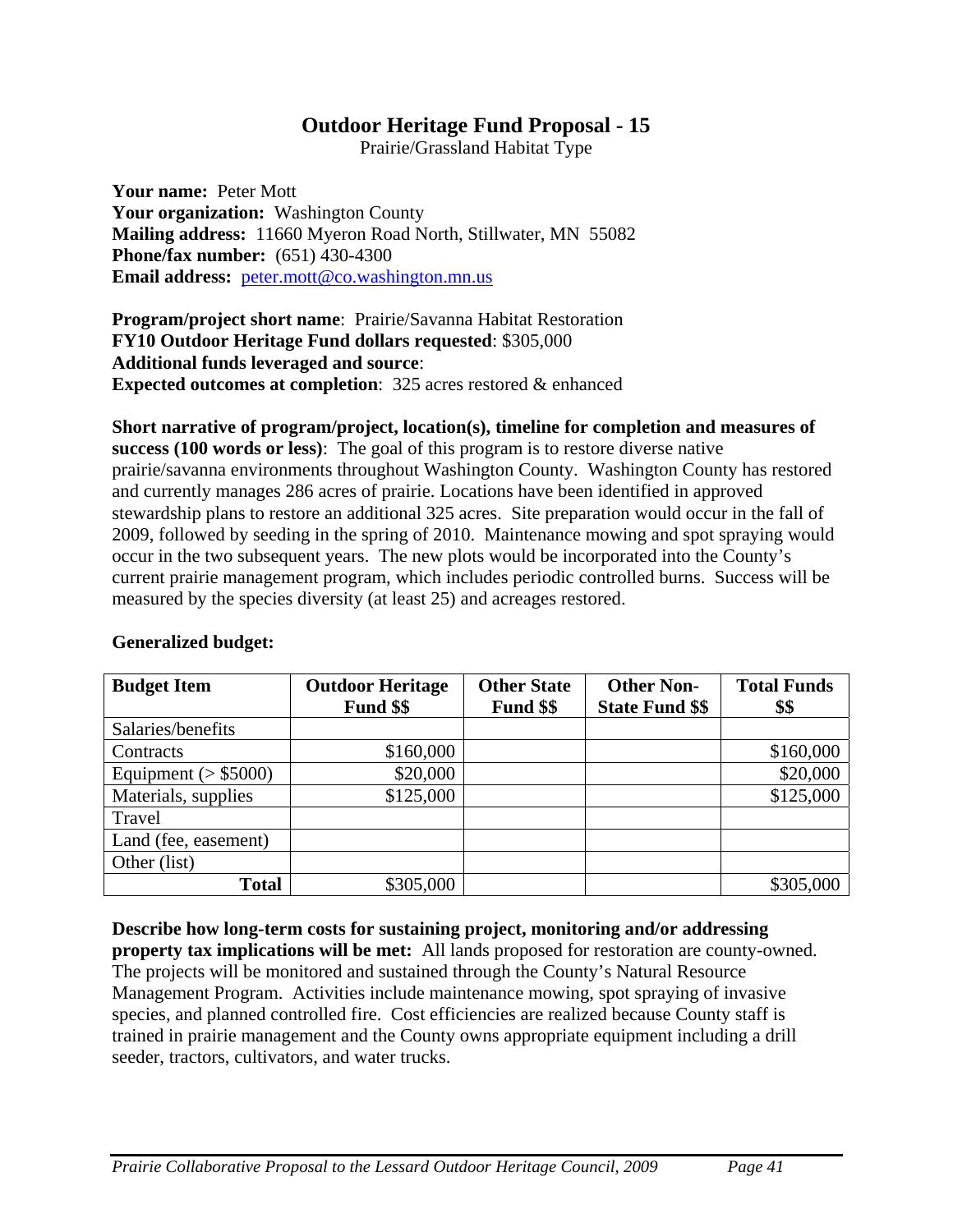**Describe how local governments will be involved/informed if relevant:** Washington County has an excellent working relationship with local units of government and will inform and involve them when applicable. Local units of government are currently working in partnership with the Washington County on similar projects.

**Describe how many Full Time Equivalent (FTE) jobs this will provide:** This project will involve the use of some existing staff, however, the bulk of the restoration work will involve private sector contractors and other local businesses. The exact number of FTEs is not known.

**Describe how this project will provide public access for hunting, fishing and other recreation:** Local laws do not allow for hunting on these lands, however, other outdoor recreation activities such as wildlife watching and education would be enhanced by this project. Washington County also works collaboratively with local sportsmen groups including the Minnesota Waterfowl Association (St. Croix Chapter) to improve habitat for upland and waterfowl game species and educate the public. Public access for hunting is located nearby.

**Other considerations:** This proposal is consistent with Goal #1.4 of the DNR's Tomorrow's Habitat program which identifies prairies as a key habitat supporting the most species of greatest conservation need (SGCN). Substantial investment is needed to halt the ecological decline of these habitats. Once re-established, the restoration areas will require far less investment to maintain.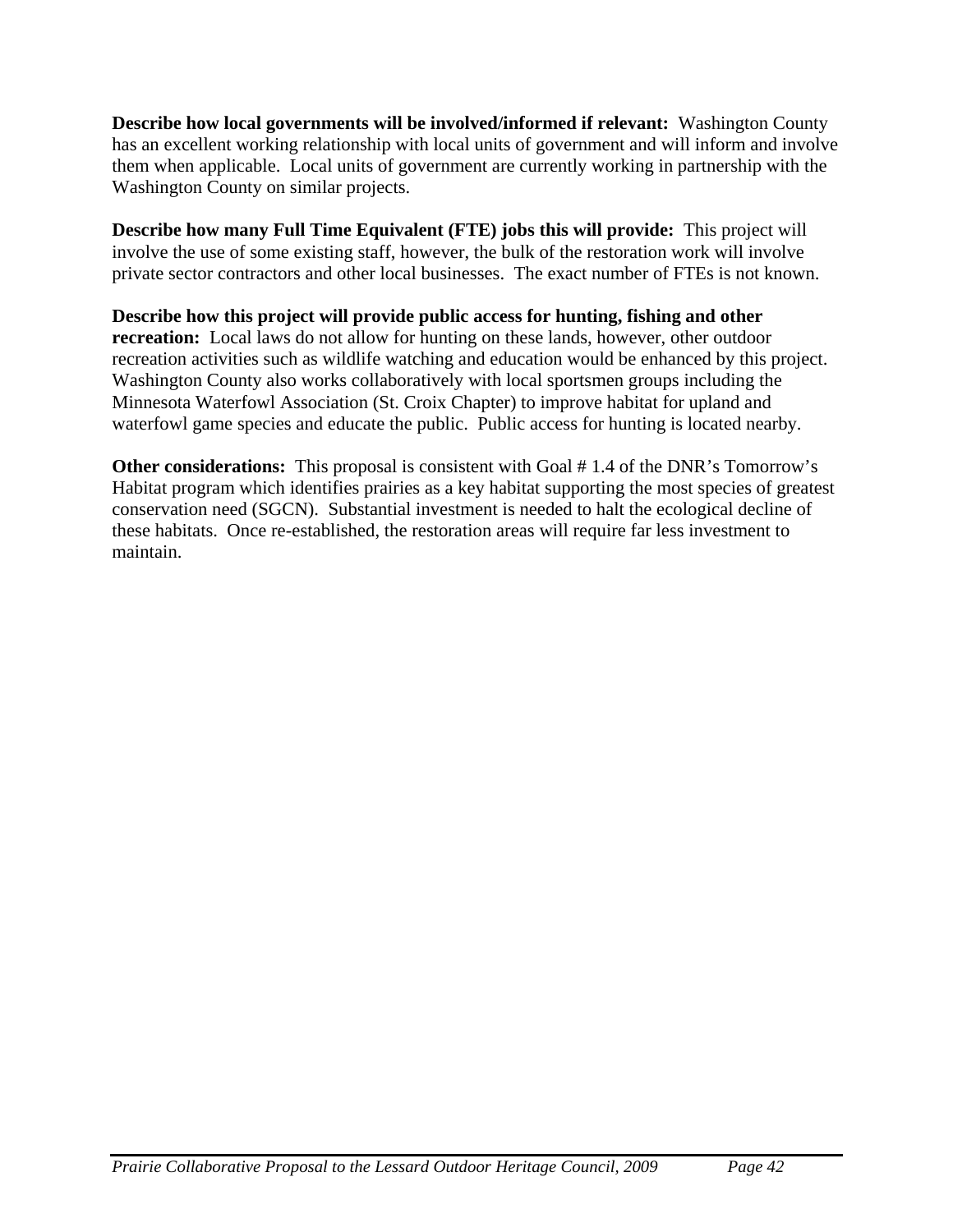Prairie/Grassland Habitat Type

**Your name:** John Moriarty **Your organization**: Ramsey County Parks and Recreation Department **Mailing address:** 2015 N. Van Dyke St., Maplewood, MN 55109 **Phone/fax number:** (651) 748-2500 / (651) 748-2508 **Email address:** john.moriarty@co.ramsey.mn.us

**Program/project short name:** Ramsey County Prairie Restoration **FY10 Outdoor Heritage Fund dollars requested:** \$ 259,000.00 **Additional funds leveraged and source:** \$ 27,000.00 ( Ramsey County) **Expected outcomes at completion:** 128 acres of restored prairie in Battle Creek Regional Park and Rice Creek Regional Trail

**Short narrative of program/project, location(s), timeline for completion and measures of success:** Prairie restorations will be done at two locations. Rice Creek in Shoreview will have 80 acres and Battle Creek in St. Paul will have 48 acres. These are part of a larger 790 acre prairie/savannah restoration program within Ramsey County Parks' Natural Resources Management Plan. Restorations will start in the fall of 2009 with brush clearing, followed by prescribed burn and herbicide treatments in early spring of 2010, then soil prep and seeding in June 2010. Follow up mowing, weed control and burns will be done in the summer of 2010 and during the growing seasons of 2011 and 2012.

| <b>Budget Item</b>      | <b>Outdoor Heritage Fund \$\$</b> | <b>Other Fund \$\$</b> | <b>Total Funds \$\$</b> |
|-------------------------|-----------------------------------|------------------------|-------------------------|
| Salaries/benefits       |                                   | 12,000                 | 12,000                  |
| Contracts               | 259,000                           | 15,000                 | 274,000                 |
| Equipment ( $>$ \$5000) |                                   |                        |                         |
| Materials, supplies     |                                   |                        |                         |
| Travel                  |                                   |                        |                         |
| Land (fee, easement)    |                                   |                        |                         |
| Other (list)            |                                   |                        |                         |
| <b>Total</b>            | 259,000                           | 27,000                 | 286,000                 |

# **Generalized budget:**

**Describe how long-term costs for sustaining project, monitoring and/or addressing property tax implications will be met:** Long-term management and monitoring funding will be through Ramsey County Parks operations budget, Metropolitan Council Grants and supplemental requests to OHF.

**Describe how local governments will be involved/informed if relevant: Restoration work is being done on County property.** Municipalities have reviewed and approved park master plans.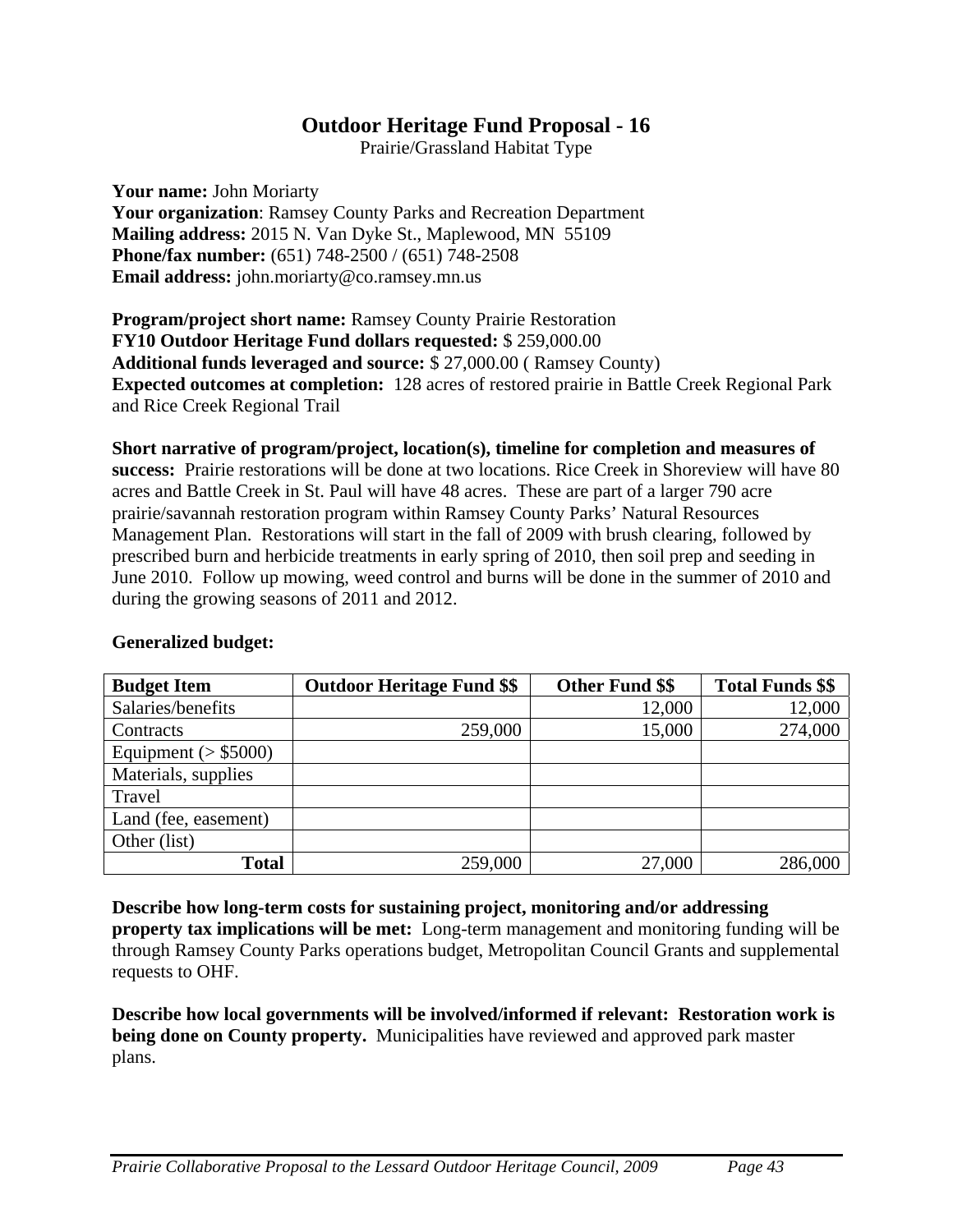**Describe how many Full Time Equivalent (FTE) jobs this will provide:** Unknown- no new FTEs will be created within the county. The time and labor involved from the contractor would be approximately 3 FTEs

**Describe how this project will provide public access for hunting, fishing and other recreation:** The parks where these projects are planned are open to special archery deer hunts under Ramsey County Parks Deer Management Program. The restored prairies will provide better habitat for birds and other wildlife. Park users will have better opportunities for encountering and viewing wildlife.

**Other considerations:** The County has a non net lose of park and open space property. These improvements will be maintained inot perpretuity. These restorations meet the DNR's Tomorrow's Habitat Goal 1.4 to restore prairie habitat.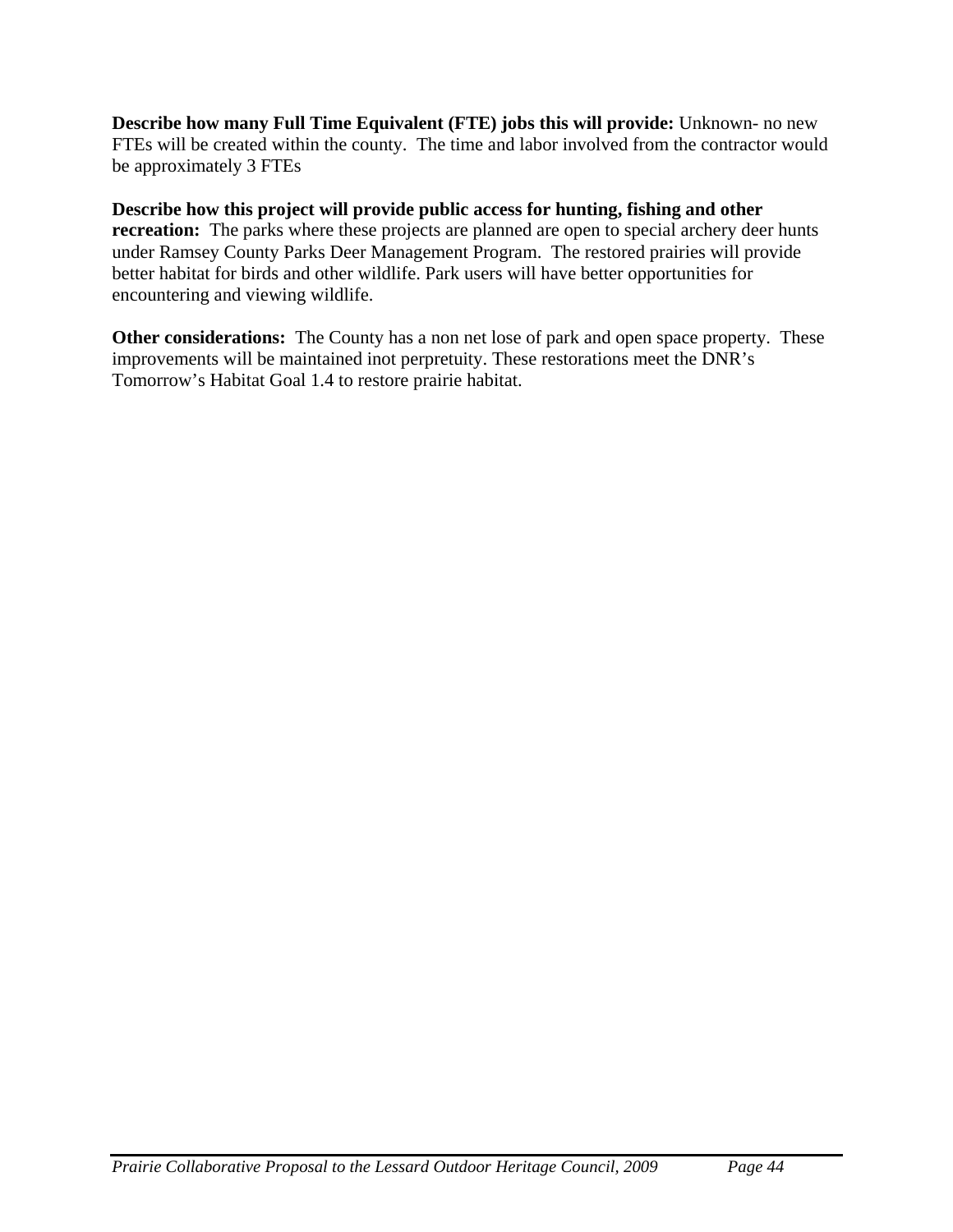Prairie/Grassland Habitat Type

**Your name:** Matt Holland, Sr. Field Coordinator **Your organization:** Pheasants Forever, Inc. **Mailing address:** 679 West River Drive **Phone/fax number:** (320)354-4377 **Email address:** mholland@pheasantsforever.org



Program/project short name: Prairie Heritage Fund - Restoration FY10 Outdoor Heritage Fund dollars requested: \$200,000

**Additional funds leveraged and source:** \$75,000

**Expected outcomes at completion:** Complete initial restoration of 950 acres of grassland and associated wetland, riparian or other habitat.

**Short narrative of program/project, location(s), timeline for completion and measures of success:** 950 acres of grassland habitat on permanently protected lands will be restored. Restoration activities include but are not limited to site preparation, herbicide application, seed purchase, planting, clipping. PF has identified 1,100 acres for grassland restoration in eight counties. Priority will be placed on restoring parcels that provide significant grassland habitat in conjunction with existing investments in habitat protection. Landson which restoration projects would occur include Wildlife Management Areas (3 – 504 acres), waterfowl production areas (3- 100 acres), private lands protected by easements (multiple – 504 acres), and a county park (75 acres). We anticipate that several priority restorations will surface between now and when LOHC funds could become available. Work would commence in the Fall of 2009 and be completed by June 30, 2011.

### **Generalized budget:**

| <b>Budget Item</b>  | <b>Outdoor</b><br><b>Heritage</b> | <b>Other State</b><br><b>Funds</b> \$\$ | <b>Other Non-</b><br><b>State</b> | <b>Total Funds \$\$</b> |
|---------------------|-----------------------------------|-----------------------------------------|-----------------------------------|-------------------------|
|                     | Fund \$\$                         |                                         | <b>Funds</b> \$\$                 |                         |
| Salaries/benefits   | 7,500                             |                                         |                                   | 7,500                   |
| Contracts           | 192,500                           |                                         | 75,000                            | 267,500                 |
| Equipment $($       |                                   |                                         |                                   |                         |
| \$5000              |                                   |                                         |                                   |                         |
| Materials, supplies |                                   |                                         |                                   |                         |
| Travel              |                                   |                                         |                                   |                         |
| Land (fee,          |                                   |                                         |                                   |                         |
| easement)           |                                   |                                         |                                   |                         |
| Other (list)        |                                   |                                         |                                   |                         |
| <b>Total</b>        | 200,000                           |                                         | 75,000                            | 275,000                 |

**Describe how long-term costs for sustaining project, monitoring and/or addressing property tax implications will be met:** Properties will be restored by PF, Inc. by working in partnership with local land managers, contractors, PF staff, and volunteers. PF will see that the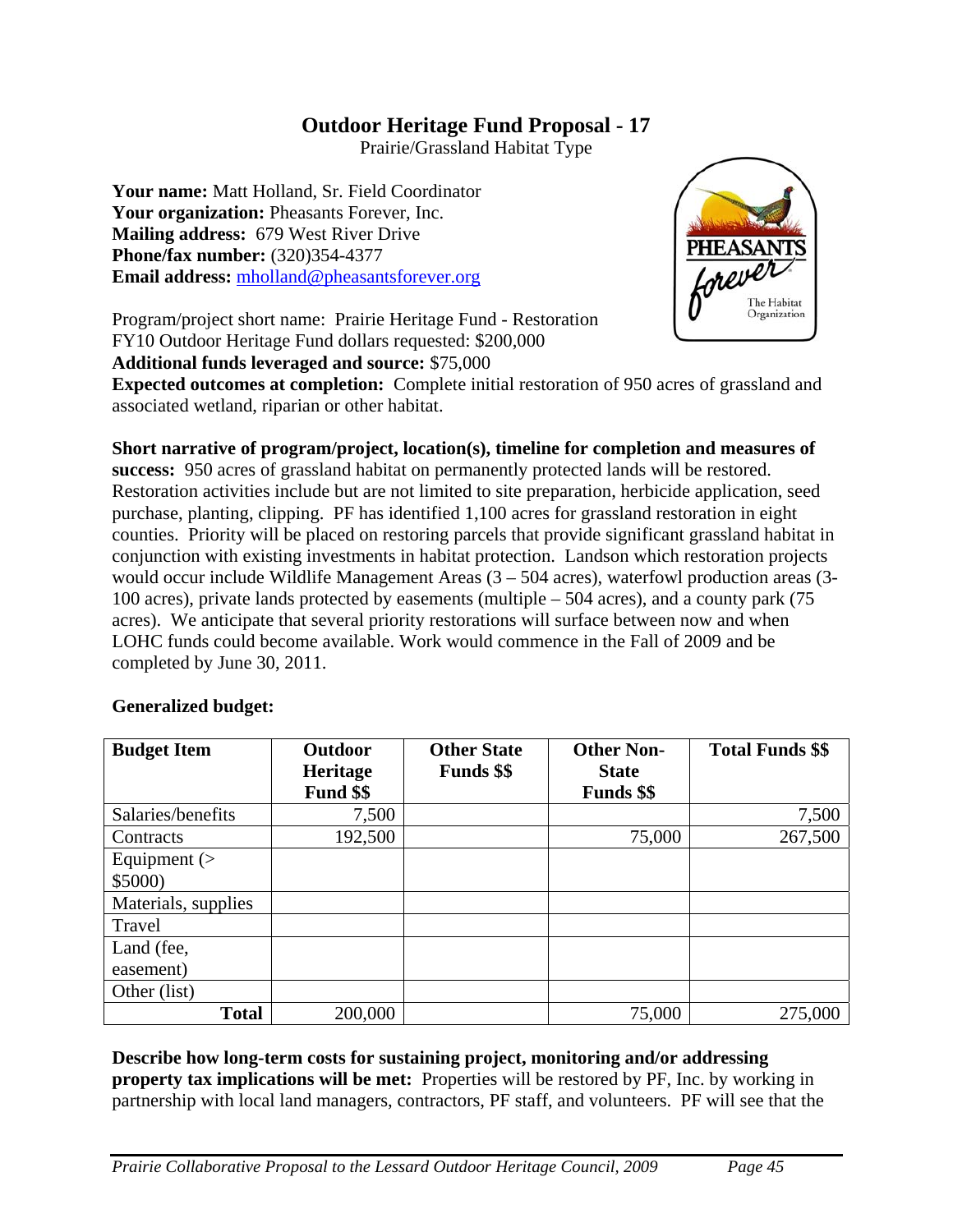restoration work prescribed by land managers gets completed to standard. This proposal will accelerate our ability to restore habitat on permanently protected lands and enhance grassland wildlife populations.

# **Describe how local governments will be involved/informed if relevant:** NA

**Describe how many Full Time Equivalent (FTE) jobs this will provide**: 0.1 FTE directly to add capacity for project management and delivery. PF does not have an economic analysis to determine the impact on jobs and the economy of restoration activities, however much of the work completed through this proposal would be through private contractors being employed to deliver restoration activities.

**Describe how this project will provide public access for hunting, fishing and other recreation:** All lands restored are permanently protected for habitat with a majority open to public hunting and/or recreation. This includes three projects for 504 acres on state wildlife management areas, 3 projects for 100 acres on waterfowl production areas, and one project for 75 acres at a county park. The remainder of the restoration projects are found on private land where landowner permission is required for access.

**Other considerations:** PF is a significant partner in restoring grassland habitats. PF has two habitat temas that are professionally restoring approximately 2,000 acres of native grassland habitats annually. We actively restore grasslands through partnerships with agencies, landowners, and private contractors on an annual basis.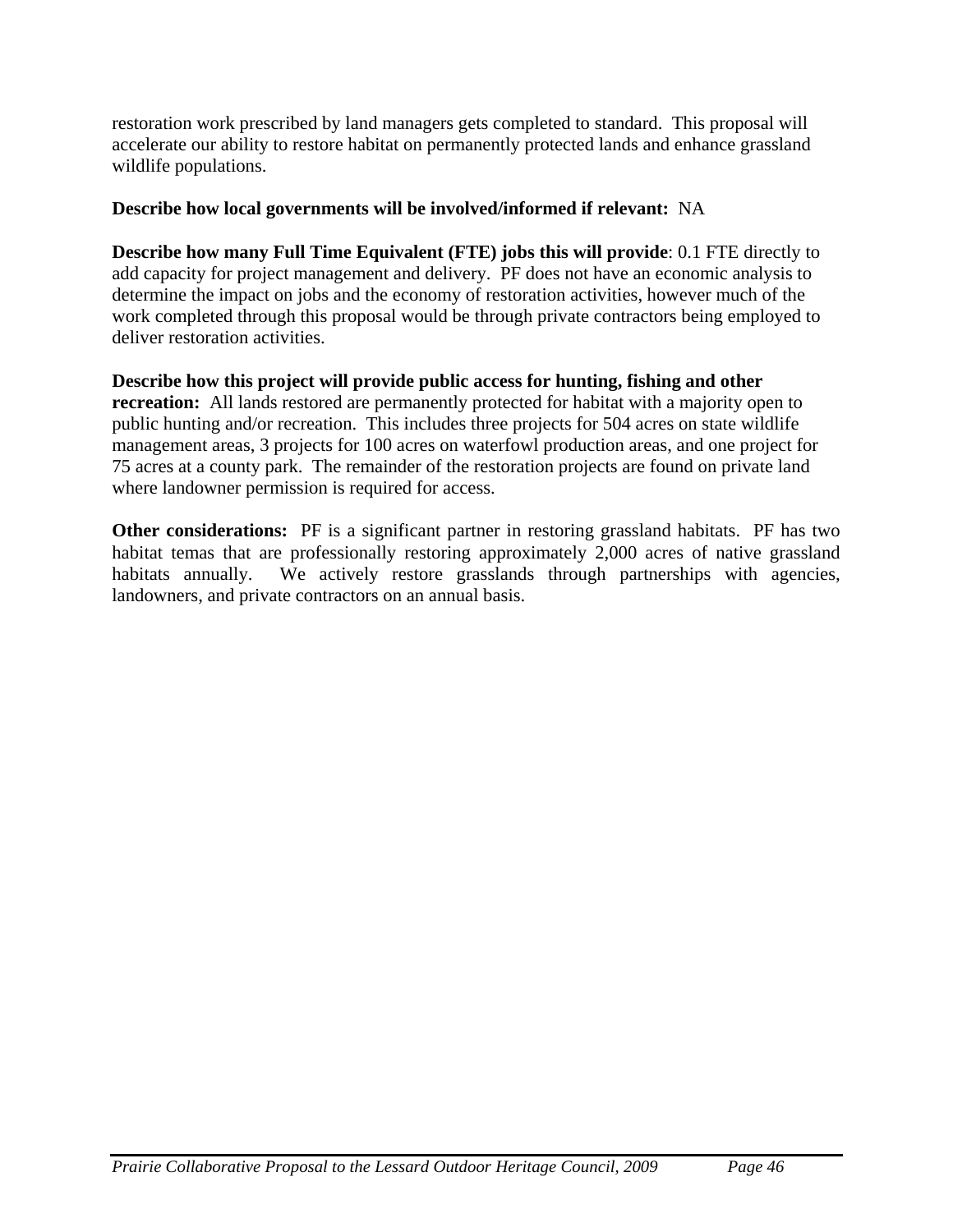Prairie/Grassland Habitat Type

**Your name:** Matt Holland, Sr. Field Coordinator **Your organization:** Pheasants Forever, Inc. **Mailing address:** 679 West River Drive **Phone/fax number:** (320)354-4377 **Email address:** mholland@pheasantsforever.org



**Program/project short name:** Prairie Heritage Fund - Enhancement **FY10 Outdoor Heritage Fund dollars requested:** \$800,000 **Additional funds leveraged and source:** \$100,000

**Expected outcomes at completion:** Enhance or manage 3,250 acres of grassland and associated wetland, riparian or other habitat on lands in public ownership or permanently protected by a conservation easement.

**Short narrative of program/project, location(s), timeline for completion and measures of success:** 3,250-acres of grassland habitat on permanently protected lands will be enhanced or managed. Enhancement activities include but are not limited to site preparation, herbicide application, seed purchase, planting, clipping, undesirable tree removal, prescribed fire, prescribed grazing. PF has identified over 5,300 acres for grassland enhancement in thirteen counties. Priority will be placed on enhancing parcels that provide significant grassland habitat. Lands on which enhancement projects would occur include Wildlife Management Areas, Waterfowl Production Areas, and Private Lands Protected by Easement. We also anticipate that several priority enhancements will surface between now and when LOHC funds could become available. PF would also propose to build capacity to do undesirable tree removal by adding needed equipment and seasonal help to do mechanical tree removal work. A majority of this work would commence in Fall of 2009, with full completion June 30, 2011.

### **Generalized budget:**

| <b>Budget Item</b>  | <b>Outdoor</b> | <b>Other State</b> | <b>Other Non-</b> | <b>Total Funds \$\$</b> |
|---------------------|----------------|--------------------|-------------------|-------------------------|
|                     | Heritage       | <b>Funds</b> \$\$  | <b>State</b>      |                         |
|                     | Fund \$\$      |                    | <b>Funds</b> \$\$ |                         |
| Salaries/benefits   | 10,000         |                    |                   | 10,000                  |
| Contracts           | 606,000        | 100,000            |                   | 706,000                 |
| Equipment $($       | 184,000        |                    |                   | 184,000                 |
| \$5000)             |                |                    |                   |                         |
| Materials, supplies |                |                    |                   |                         |
| Travel              |                |                    |                   |                         |
| Land (fee,          |                |                    |                   |                         |
| easement)           |                |                    |                   |                         |
| Other (list)        |                |                    |                   |                         |
| <b>Total</b>        | 800,000        | 100,000            |                   | 900,000                 |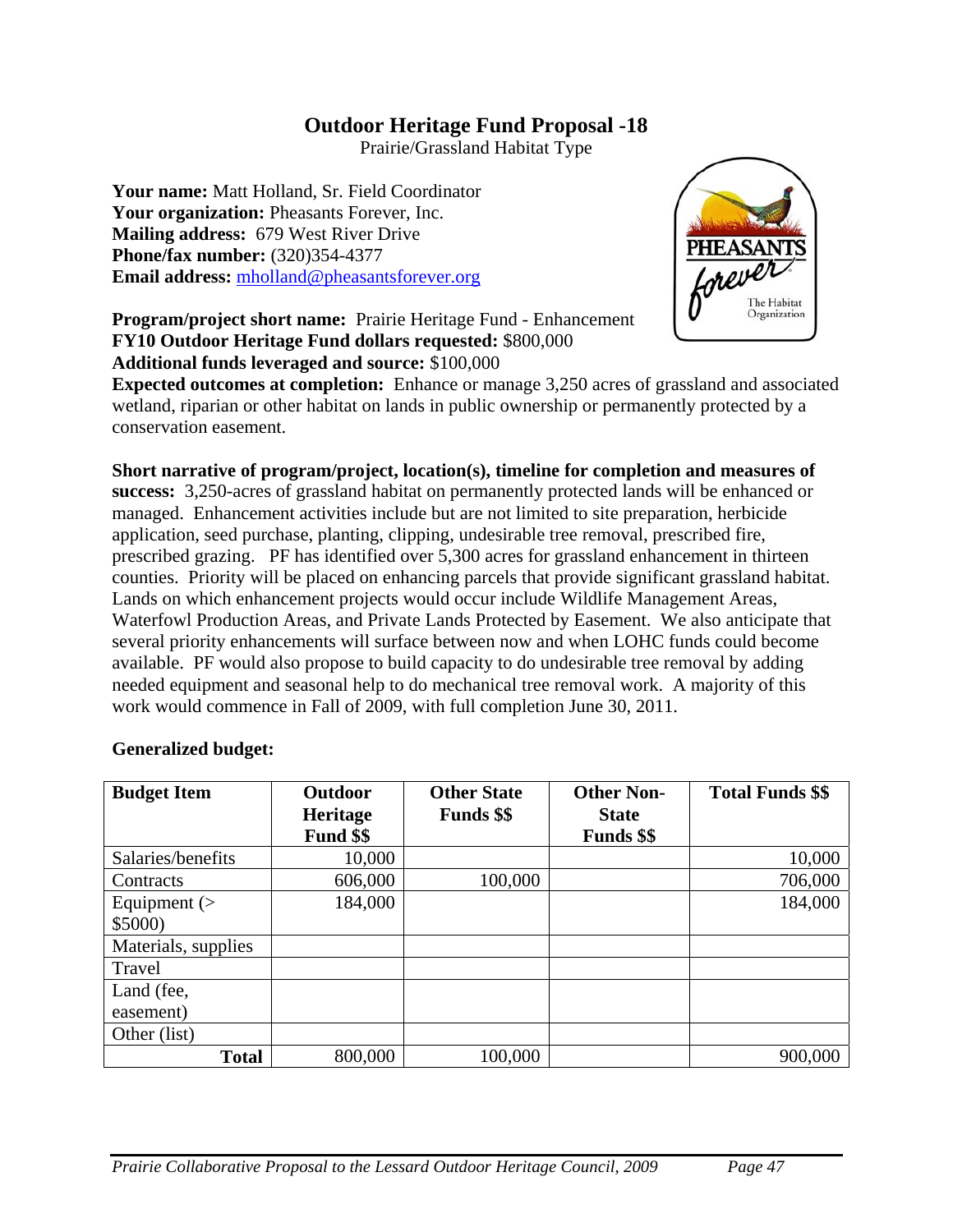**Describe how long-term costs for sustaining project, monitoring and/or addressing property tax implications will be met:** Grassland habitats will be enhanced by PF, Inc. by working with local land managers, contractors, PF staff, and volunteers. PF will see that the enhancement work prescribed by land managers gets completed to standard. This proposal will accelerate our ability to enhance habitat on permanently protected lands and enhance grassland wildlife populations

# **Describe how local governments will be involved/informed if relevant:** NA

**Describe how many Full Time Equivalent (FTE) jobs this will provide:** 0.15 FTE directly to PF to add capacity for project management and delivery. Also, \$27k would be to provide seasonal labor to operate acquired ASV PT-100 Forestry package skid loader with attached 68" Fecon carbide cutter head. PF does not have an economic analysis to determine the impact on jobs and the economy of enhancement projects, however much of the work completed through this proposal would be through contractors being employed to deliver enhancement activities. Equipment purchase would be from Minnesota manufacturers and distributors.

# **Describe how this project will provide public access for hunting, fishing and other**

**recreation:** All lands enhanced are permanently protected for habitat with a majority open to public hunting and/or recreation. Enhancement projects completed on private land would be open to the public with landowner permission required for access.

**Other considerations:** PF is a significant partner in restoring grassland habitats. PF has two habitat teams that are professionally enhance approximately 2,500 acres of native grassland habitats annually. We actively enhance grasslands through partnerships with agencies, landowners and private contractors on an annual basis.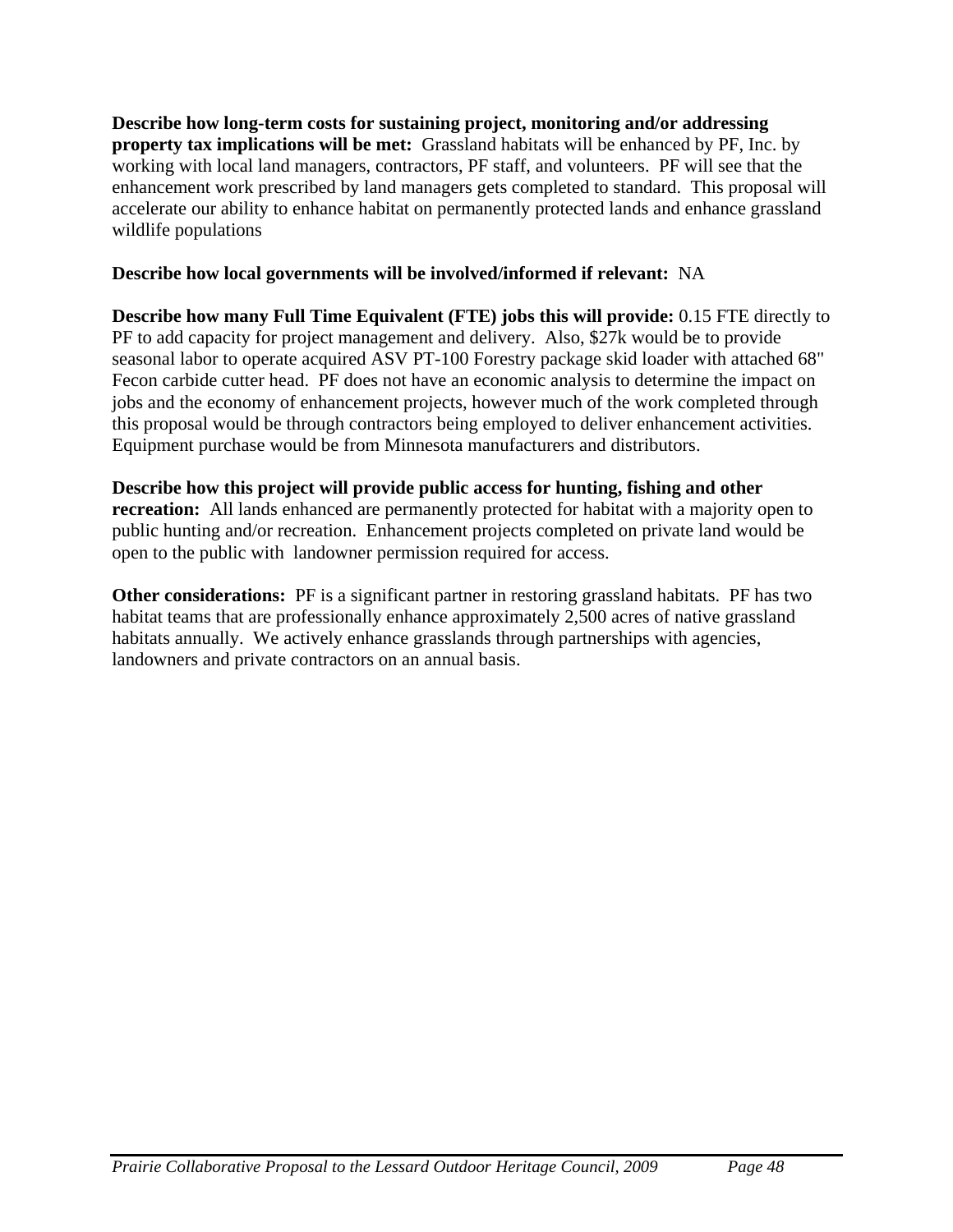Prairie/Grassland Habitat Type

**Your name:** David Smith **Your organization:** Brandenburg Prairie Foundation **Mailing address:** 405 S Fairview Drive, Luverne, Minnesota 56156 **Phone/fax number**: (507) 283-2877 **Email address:** truffles@iw.net

### **Program/project short name:** Touch the Sky Prairie **FY10 Outdoor Heritage Fund dollars requested:** \$250,000 **Additional funds leveraged and source:**

**Expected outcomes at completion:** Continue restoration of 808 acres of the Touch the Sky Prairie Unit of the Northern Tallgrass Prairie National Wildlife Refuge located in Rock County in southwest Minnesota. The funds will help us continue the prairie restoration project by improving our native seed harvest, continue the prescribed burns on a regular basis, improve our invasive species control, and help us promote the native species and unique species found only at Touch the Sky prairie. We will see more visitors to the prairie sight through increased public access and education.

### **Short narrative of program/project, location(s), timeline for completion and measures of**

**success** (100 words or less): We presently have a partnership with US Fish and Wildlife Service to preserve and continue to restore the current 808 acres that are part of the Touch the Sky Prairie. Since its inception, the Touch the Sky prairie has developed over 170 prairie plant species on the property where there were only 17 when the project began in 2002, a remarkable increase. We will continue to monitor the growth of native species and hope for even greater success in the future. The control of invasive species is a primary concern and will continue to be an area we will monitor on a regular basis. We need to make the site more accessible, including areas for handicapped and others. As this site continues to be developed we will provide more educational information for these visitors.

| <b>Budget Item</b>      | <b>Outdoor Heritage Fund \$\$</b> | <b>Other Fund \$\$</b> | <b>Total Funds \$\$</b> |
|-------------------------|-----------------------------------|------------------------|-------------------------|
| Salaries/benefits       |                                   |                        |                         |
| Contracts               |                                   |                        |                         |
| Equipment ( $>$ \$5000) |                                   |                        |                         |
| Materials, supplies     | \$150,000                         |                        | \$150,000               |
| Travel                  |                                   |                        |                         |
| Land (fee, easement)    |                                   |                        |                         |
| Other (Accessibility)   | \$70,000                          |                        | \$70,000                |
| (Info sites)            | \$30,000                          |                        | \$30,000                |
| <b>Total</b>            | \$250,000                         |                        | \$250,000               |

### **Generalized Budget**: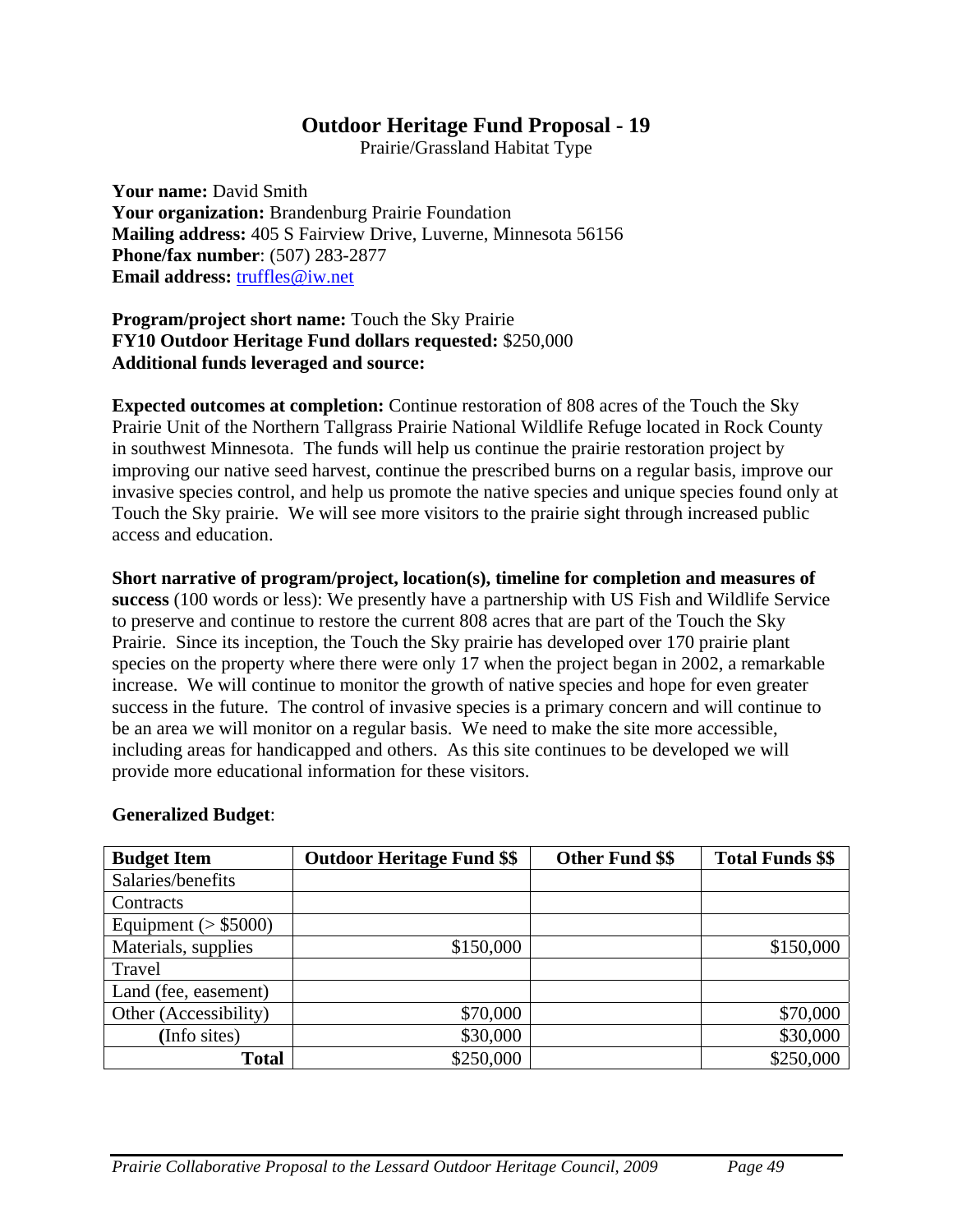**Describe how long-term costs for sustaining project, monitoring and/or addressing property tax implications will be met:** As in the past, we have partnered with the US Fish and Wildlife Service. They have developed a fifteen year restoration program. The Foundation provides funds to USFWS and we are both able to leverage additional funds that are used for a variety of prairie projects. We meet with USFWS regularly and are provided with a summary of their progress and how the money has been spent. We will both continue to monitor the project.

**Describe how local governments will be involved/informed if relevant:** We work closely with our county and township governments to make sure they know what is happening. There have been issues regarding weed control in the past and we have been able to resolve those concerns by working with the various governmental entities. We continue to work with the local weed board, cattleman's associations, and other ag related entities in Rock County and southwest Minnesota.

# **Describe how many Full Time Equivalent (FTE) jobs this will provide:** 3.5 FTE

**Other considerations:** This project is a unique partnership between the Brandenburg Prairie Foundation and the US Fish and Wildlife Service. The Foundation continues to provide funding that is matched by USFW dollars to help with seed harvest, prescribed burns, weed control, and the development and monitoring of native species on the Touch the Sky Prairie. This project is part of the Northern Tallgrass Prairie National Wildlife Refuge. The goal is to return 70,000 acres back to native prairie in the areas of Iowa and Minnesota that once were part of the original tallgrass prairie. Today with less than 1/2 of 1% of native prairie left, this project is of immense importance. With the increased use of ethanol and wind power, land that may have been available for prairie restoration are becoming more difficult to secure.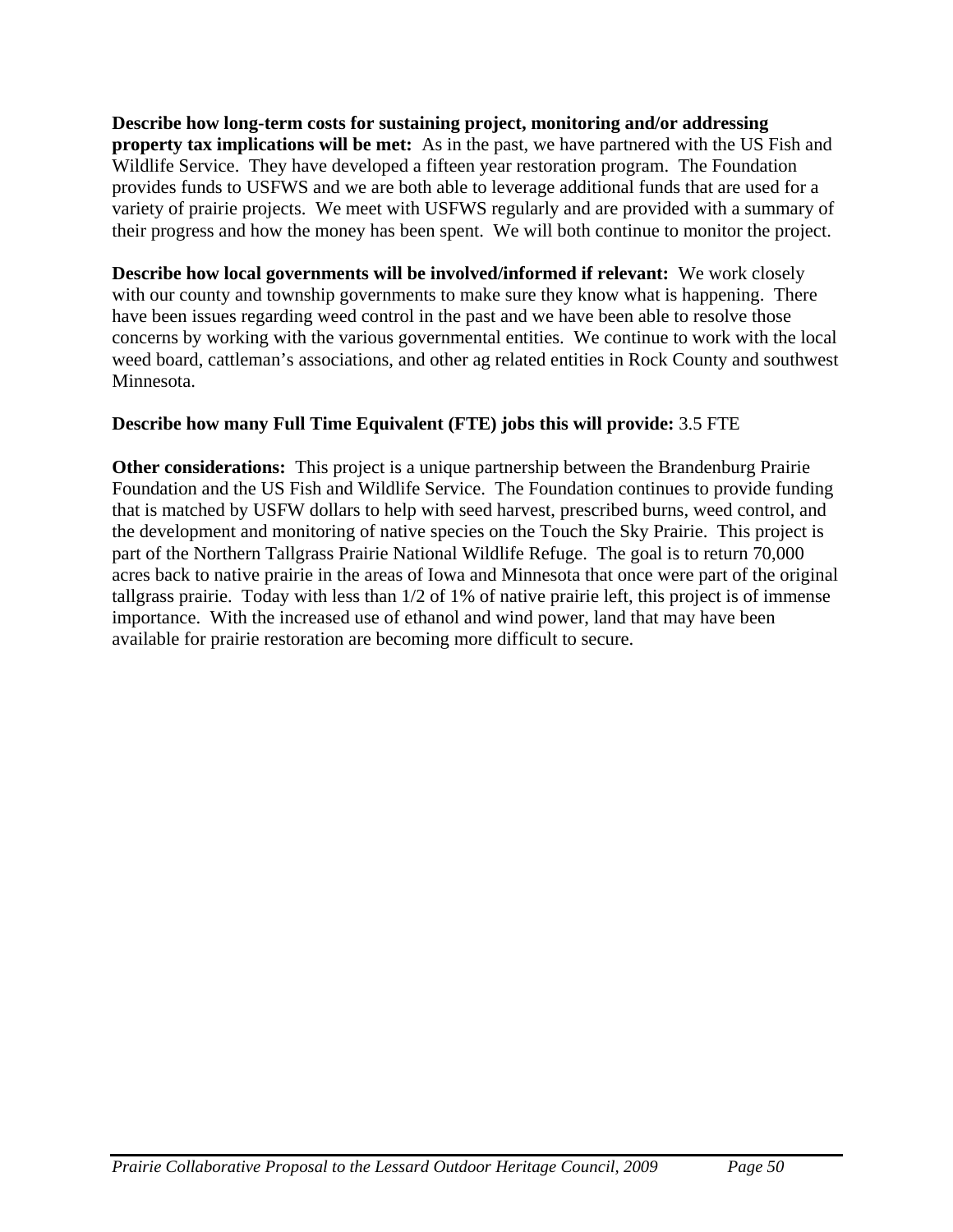Prairie/Grassland Habitat Type

**Your name:** Edward M. Quinn – Natural Resource Management Program Coordinator **Your organization:** MNDNR – Division of Parks and Trails **Mailing address:** 500 Lafayette Road, Box 39, St. Paul, MN 55155 **Phone/fax number: Fax:** 651-297-1157 **Email address:** Ed.quinn@dnr.state.mn.us

**Program/project short name**: Reconstructing State Park Prairies for Minnesota's Species of Greatest Conservation Need

### **FY10 Outdoor Heritage Fund dollars requested**: \$290,000 **Additional funds leveraged and source**:

- Approximately \$70,000 in replacement value seed collected at Wild River State Park will be used to increase the diversity of the seed mix planted.
- Sentenced to Service crews will provide approximately 20 days of time assisting with brush clearing (about \$11,500 value).
- MNDNR Division of Parks & Trails staff will provide about 1,000 hours of time (\$31,300) over-seeing STS crews, administering contracts, conducting prescribed burns and assisting with brush removal.
- Approximately \$50,000 in mowing and spot invasives control will be used in 2012 and 2013 to insure successful establishment of the reconstructed prairies. The monies will come from MNDNR Division of Parks & Trails general funds allocated for resource management or resource project dollars.

### **Expected outcomes at completion**:

The outcome of this project will be 292 acres of prairie reconstructed (restored) within Afton and Wild River state parks. At Afton, 140 acres will be reconstructed at the north end of the park between existing prairie remnants or reconstructions forming a contiguous block of over 300 acres of prairie/savanna habitat. At Wild River, one area of 107 acres will be reconstructed at the southern end of the park re-establishing prairie within a larger matrix of fire dependent forest and 45 acres will be reconstructed adjacent to a previously completed 48 acres prairie reconstruction forming a block of contiguous habitat of > 100 acres.

**Short narrative of program/project, location(s), timeline for completion and measures of success:** Eight Species of Greatest Conservation Need (SGCN) have been documented at Afton and Wild River State Parks and will benefit from increased prairie habitat (see Table 1).

#### **Table 1 – Prairie SGCN Which Will Benefit from Prairie Reconstruction at Afton & Wild River State Parks**

|                            | Diait I al N5         |                       |                       |
|----------------------------|-----------------------|-----------------------|-----------------------|
| Common Name                | Scientific Name       | Common Name           | Scientific Name       |
| <b>Field Sparrow</b>       | Spizella pusilla      | Eastern Meadowlark    | Sturnella magna       |
| <b>Grasshopper Sparrow</b> | Ammodramus savannarum | Dickcissel            | Passerina cyanea      |
| Henslow's Sparrow          | Ammodramus henslowii  | Gopher Snake          | Pituophis catenifer   |
| <b>Bobolink</b>            | Dolichonyx oryzivrous | Eastern Hognose Snake | Heterodon platirhinos |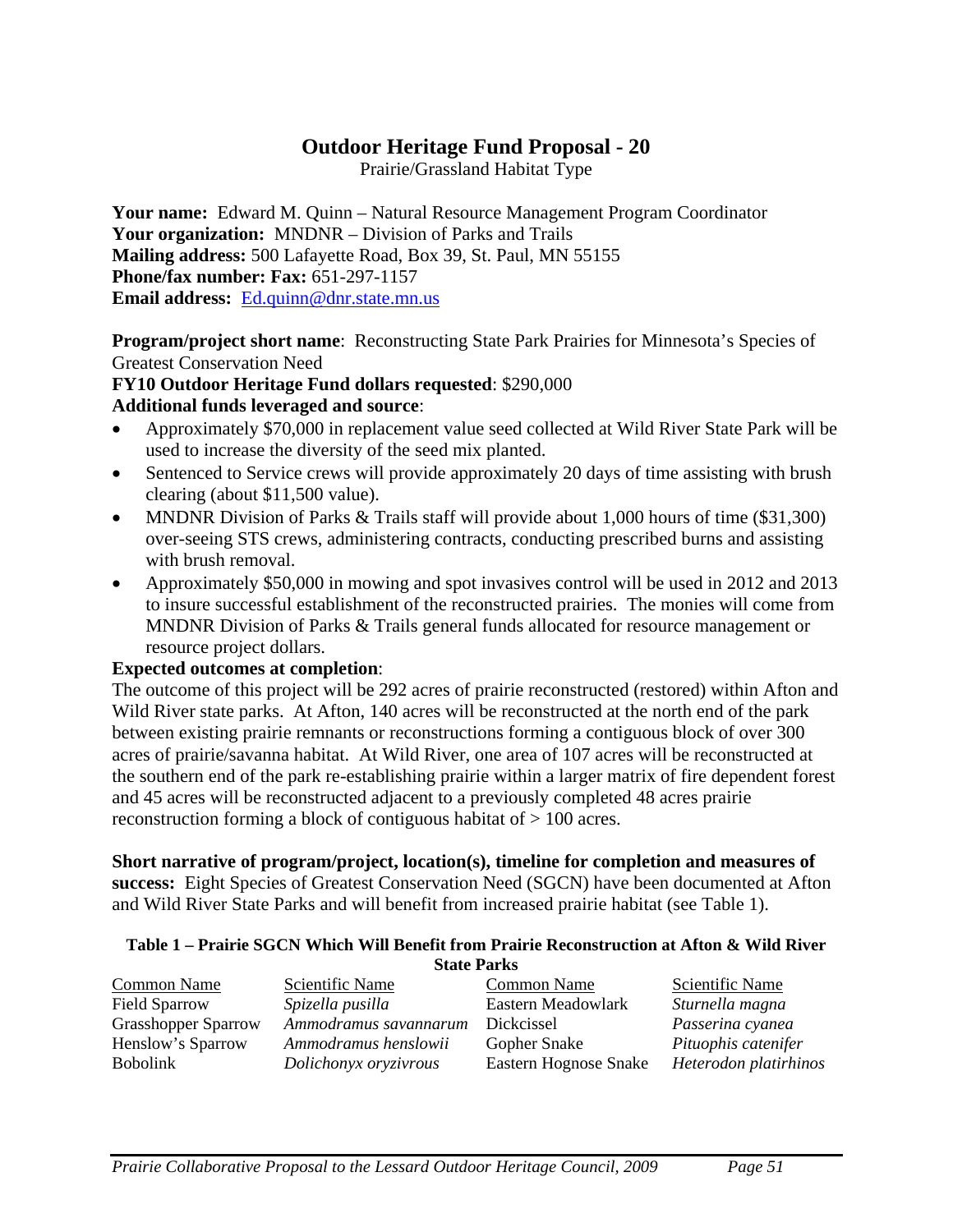In addition, prairie invertebrates of greatest conservation need, such as Leonard's skipper (*Hesperia leonardus*) and regal fritillary (*Speyeria idalia*) may colonize these sites. Leonard's skipper is known from both Washington & Chisago counties where these parks are located and regal fritillaries have been documented in the adjacent counties of Dakota and St. Croix (WI).

Experiences of MNDNR staff and numerous studies, such as Ries et al (2001), Perkins et al (2008) and Blankespoor (1980) have documented increases in both vertebrate and invertebrate habitat-sensitive wildlife species composition and abundance as a result of prairie reconstruction efforts.

### **Timeline:**

| Time of Year     | Activity              | Time of Year     | Activity                |
|------------------|-----------------------|------------------|-------------------------|
| Spring 2009      | Brush-clearing        | <b>Fall 2009</b> | Planting                |
| Spring-summer    | Herbicide application | Spring 2010      | Establishment mowing    |
| 2009             |                       |                  |                         |
|                  |                       |                  |                         |
| Spring-summer    | Prescribed burn       | Summer/fall 2010 | Spot invasives control/ |
| 2009             |                       |                  | mowing                  |
| <b>Fall 2009</b> | Herbicide application | Spring 2011      | Establishment mowing    |

### **Generalized budget:**

| <b>Budget Item</b>             | Outdoor Heritage Fund | Other Fund \$\$       | Total Funds \$\$ |
|--------------------------------|-----------------------|-----------------------|------------------|
|                                | \$\$                  |                       |                  |
| Salaries/benefits              | \$68,140              | \$31,300              | \$99,440         |
| Contracts                      | \$129,860             |                       | \$129,860        |
| Equipment ( $>$ \$5000)        |                       |                       |                  |
| Materials, supplies (seed $\&$ | 92,000                |                       | \$92,000         |
| herbicide)                     |                       |                       |                  |
| Travel                         |                       |                       |                  |
| Land (fee, easement)           |                       | $\mathbf{\mathbf{C}}$ | $\mathcal{O}$    |
| Other (list)                   |                       |                       |                  |
| <b>Total</b>                   | \$290,000             | \$31,300              | \$321,300        |

**Describe how long-term costs for sustaining project, monitoring &/or addressing property tax implications will be met**: State parks are legislatively mandated (MS 86A.05 subd. 2c) to preserve & restore natural features that were present in the area of the park at the time of European settlement. Resource specialists, park staff and others responsible for natural resource management in the division will maintain the acres reconstructed under this project in perpetuity. Funding will be provided through resource management standards hours (allocated directly to the park) or through annual project funding.

**Describe how local governments will be involved/informed if relevant:** Local communities near each park will be notified of plans for prescribed burns. Temporary signs and the parks web page will be used to communicate to the public about the reconstruction efforts taking place.

**Describe how many Full Time Equivalent (FTE) jobs this will provide:** The salaries funding will provide approximately 2.4 FTE's. In addition, there will likely be four contracts of